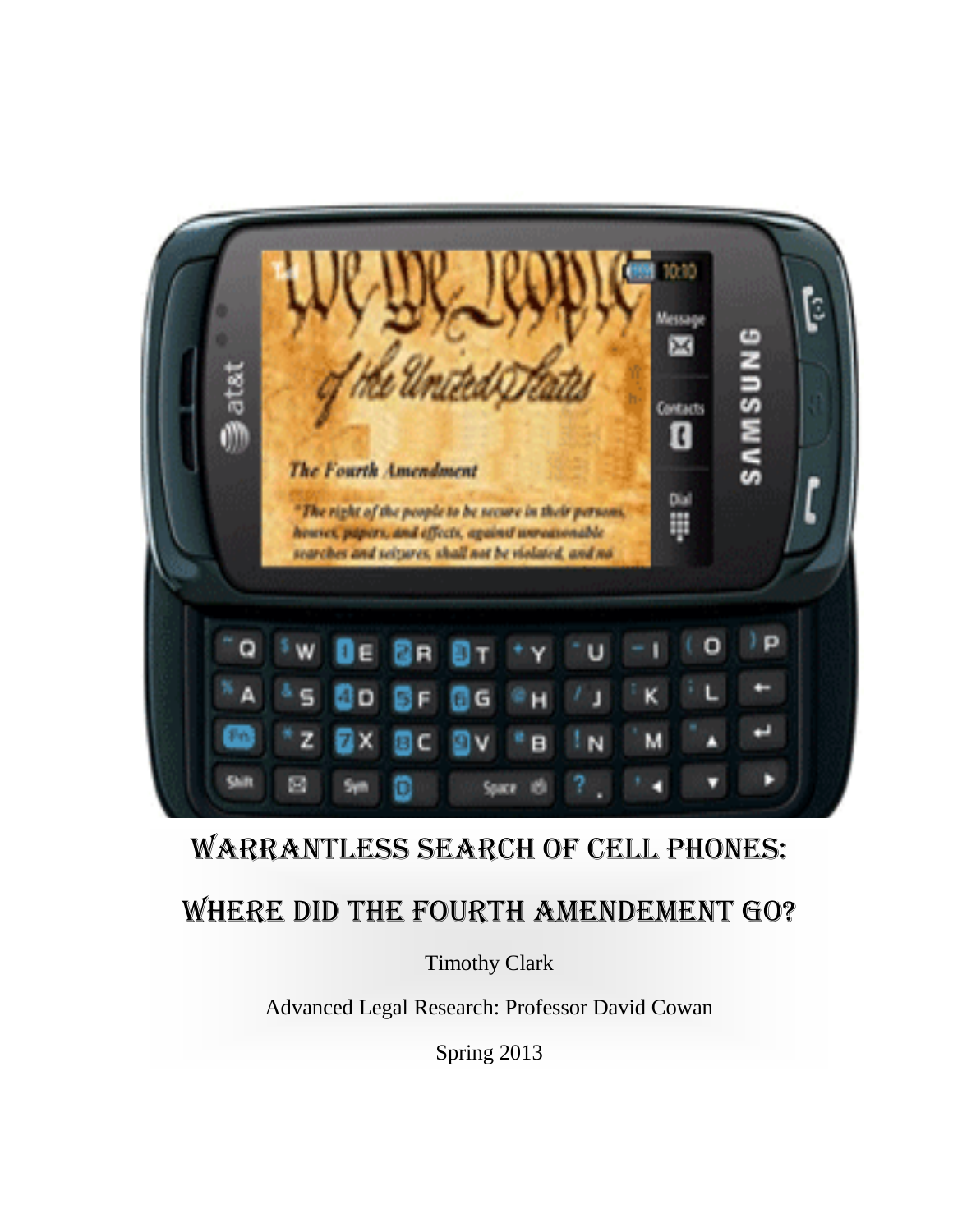# **TABLE OF CONTENTS**

| iii. The Historical Impact on Today's Fourth Amendment21-22                        |
|------------------------------------------------------------------------------------|
| III. Smith v. Maryland, Katz v. U.S., and the Request for Cell Site Locations22-23 |
|                                                                                    |
|                                                                                    |
|                                                                                    |
|                                                                                    |
|                                                                                    |
|                                                                                    |
|                                                                                    |
|                                                                                    |
|                                                                                    |
|                                                                                    |
|                                                                                    |
| iii. Three More Cases Showing the Fifth Circuit is Consistent49                    |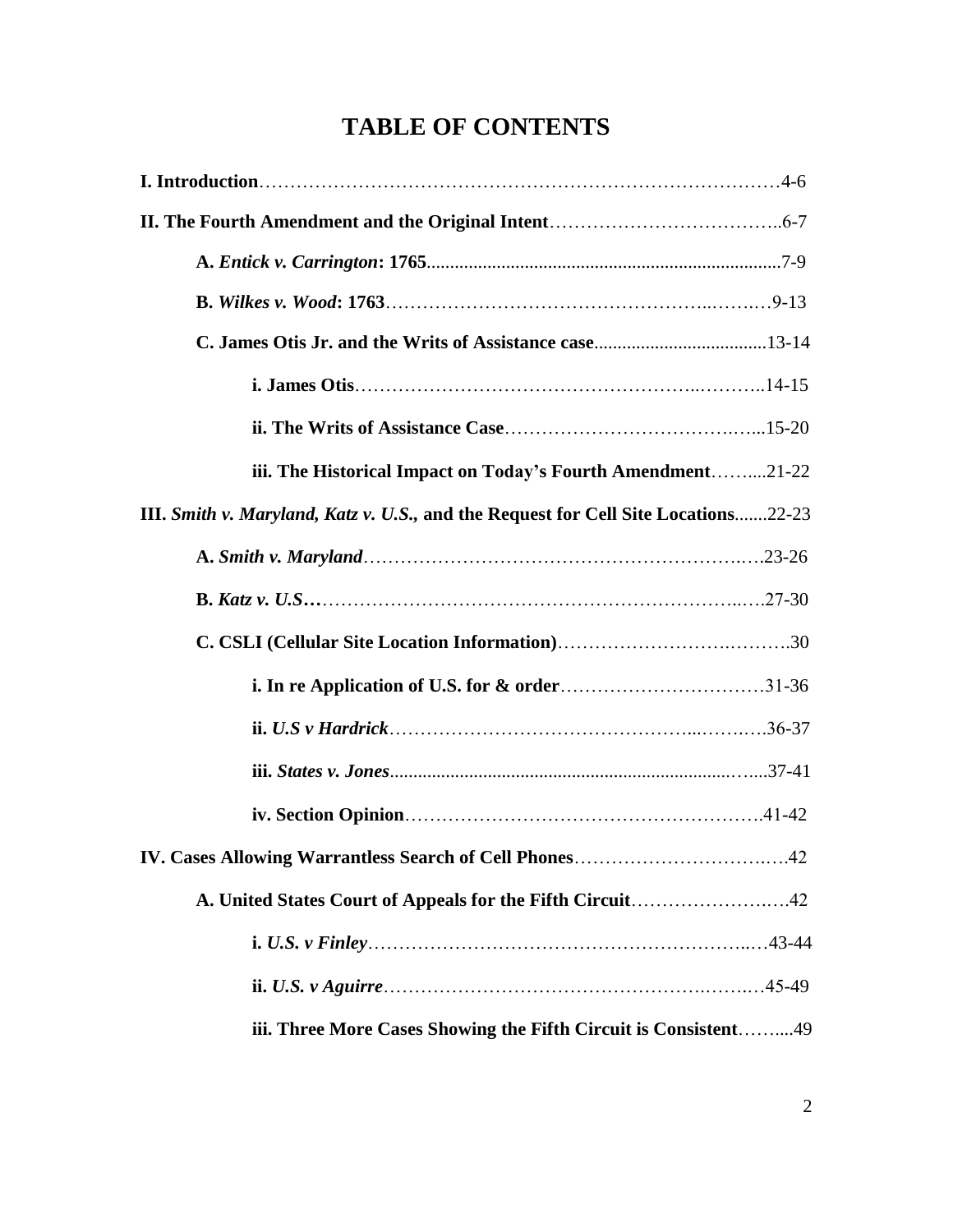| <b>b.</b> United States v. Butler (5th Cir. 2012)50-51               |  |
|----------------------------------------------------------------------|--|
| c. United States v. Rodriguez, (5th Cir. 2012)52-53                  |  |
|                                                                      |  |
|                                                                      |  |
|                                                                      |  |
| B. State v. Smith, 2009-Ohio-6426: A State Supreme Court Ruling58-60 |  |
|                                                                      |  |
|                                                                      |  |
|                                                                      |  |
|                                                                      |  |
|                                                                      |  |
| VI. Warrantless Search of Cell Phones and the Constitution73-74      |  |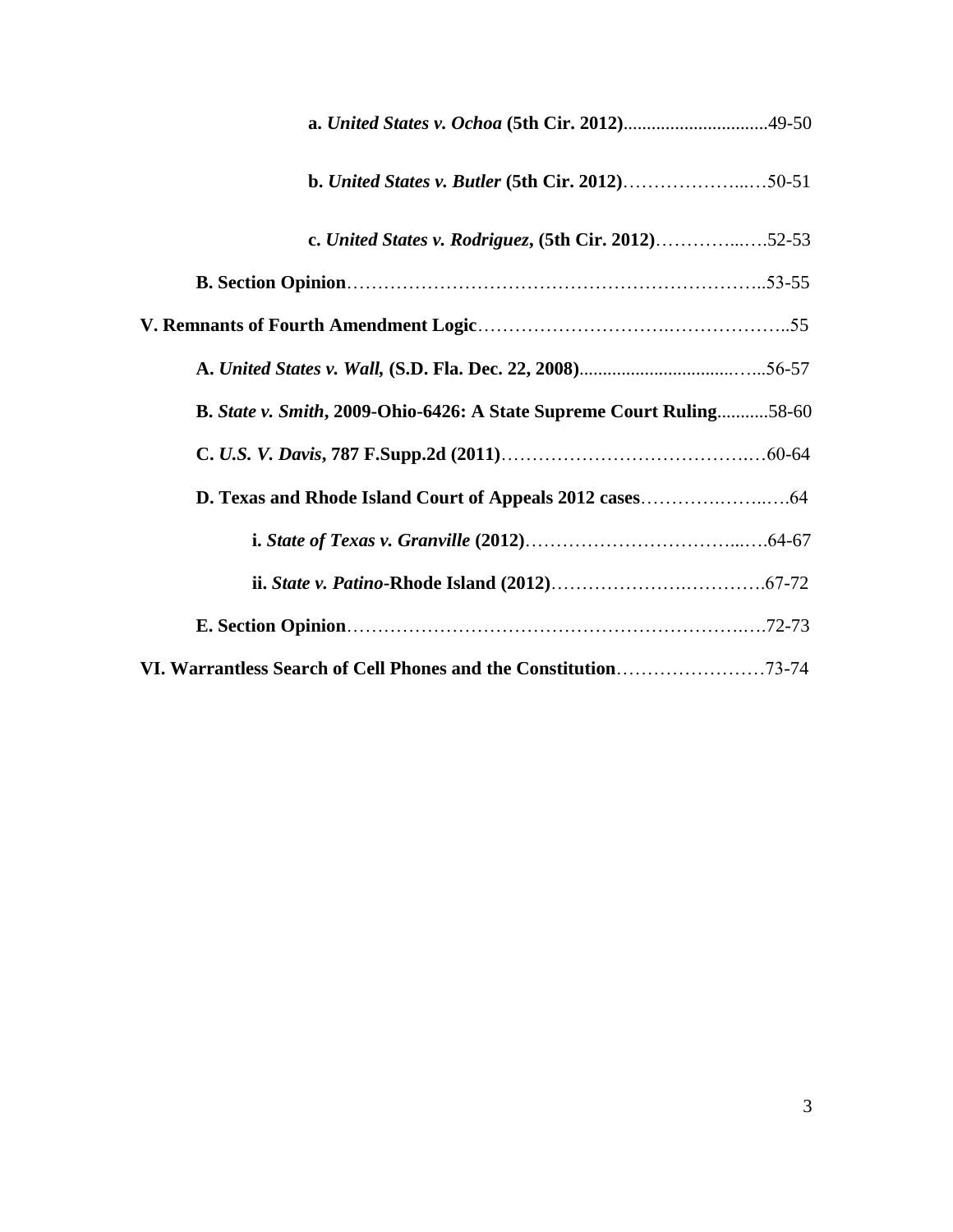# **WARRANTLESS SEARCH OF CELL PHONES: WHERE DID THE FOURTH AMENDMENT GO?**

Timothy Clark, 3L South Texas College of Law Advanced Legal Research Professor David Cowan Spring 2013

#### **I. Introduction**

In America today people believe they have a real sense of privacy in their life. They hear about the protections of the Fourth Amendment to the Constitution,<sup>1</sup> and assume it's an all shielding protection from any government intrusion. In reality millions of Americans have their privacy invaded daily,<sup>2</sup> and they never even know it.<sup>3</sup> This silent invasion comes from the taking of our e-mail without notice,  $\text{t}_1$  to the search of our cell phone for numbers we call or receive.<sup>5</sup> The warrantless searches of cell phones are in

 $<sup>1</sup>$  U.S. Const. amend. IV. The right of the people to be secure in their persons, houses, papers, and effects,</sup> against unreasonable searches and seizures, shall not be violated, and no Warrants shall issue, but upon probable cause, supported by Oath or affirmation, and particularly describing the place to be searched, and the persons or things to be seized.

<sup>2</sup> Edward J. Markey, *Markey: Law Enforcement Collecting Information on Millions of Americans from Mobile Phone Carriers,* Congressman Ed Markey, July 9, 2012, [http://markey.house.gov/press](http://markey.house.gov/press-release/markey-law-enforcement-collecting-information-millions-americans-mobile-phone-carriers)[release/markey-law-enforcement-collecting-information-millions-americans-mobile-phone-carriers](http://markey.house.gov/press-release/markey-law-enforcement-collecting-information-millions-americans-mobile-phone-carriers) (last visited Jan. 26, 2013).

<sup>&</sup>lt;sup>3</sup> *Id*.; In the first-ever accounting of its kind, Congressman Edward J. Markey (D-Mass) has found that in 2011, federal, state and local law enforcement agencies made more than 1.3 million requests of wireless carriers for the cell phone records of consumers, and that number is increasing every year… after a report in the New York Times reported that law enforcement was routinely requesting consumers cell phone records, sometimes with little judicial oversight and no consumer knowledge.

<sup>4</sup> Required disclosure of customer communications or records, 18 U.S.C.§ 2703(b) (West 2012).

<sup>5</sup> *Smith v. Maryland*, 442 U.S. 735, 742 (1979).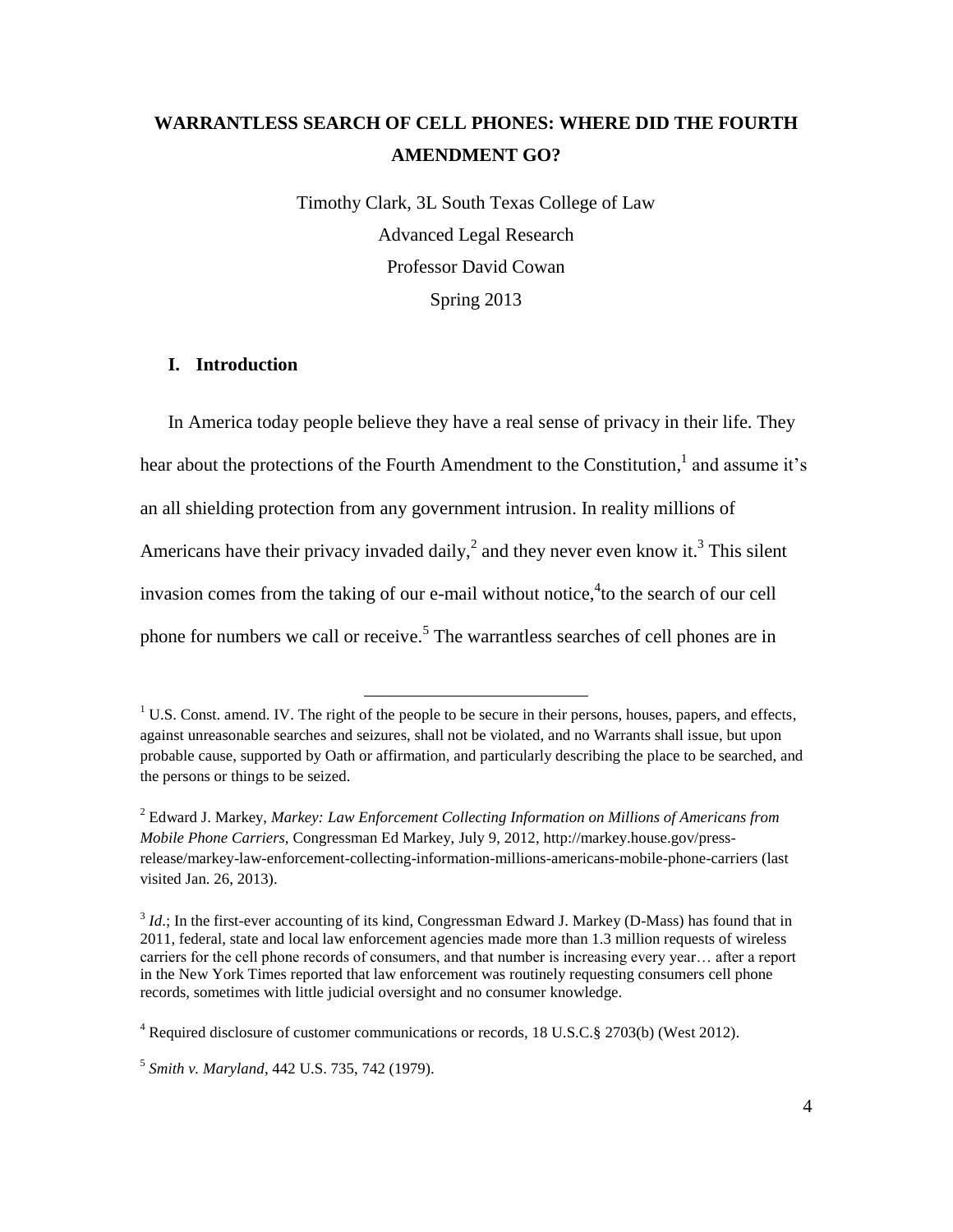direct conflict with the Fourth Amendment,<sup>6</sup> yet as of this writing, the Supreme Court has failed to provide guidance to our lower courts.

Our technology has advanced beyond the scope of our laws.<sup>7</sup> The cell phones today are no less than a personal computer. These devices are capable of receiving e-mail, text, phone numbers, photographs, internet service, and even video. Their demand is on the increase around the world.<sup>8</sup> Cell phones have changed the way people communicate with each other. They generate a vast amount of personal information about where the people have gone, who they communicate with, what they communicated, and where they are at any given time. The new cellular and smartphone technology is leading to real concerns among many citizens and elected officials, that the potential for gross infringements upon our rights is eminent.<sup>9</sup> These small containers are the equivalent of our ancestor's chests, drawers, and bureaus they kept their papers and effects in, and are the very type of thing the Fourth Amendment was created to protect.<sup>10</sup>

Part II of this Article will give a historic overview of the Fourth Amendment and the original intent for its inception. Part III will review the case of *Smith v. Maryland* and

6 *See* U.S. Const. amend. IV, *supra* note 1.

7 Scott A. Fraser, *Making Sense of New Technologies and Old Law: A New Proposal for Historical Cell-Site Location Jurisprudence*, 52 Santa Clara L. Rev. 571, 621 (2012).

8 *[New research: Global surge in smartphone usage, UK sees biggest jump with 15% increase](http://googlemobileads.blogspot.com/2012/01/new-research-global-surge-in-smartphone.html)*, Google Mobile Ad Blog, Jan. 25, 2012, [http://googlemobileads.blogspot.com/2012/01/new-research-global-surge](http://googlemobileads.blogspot.com/2012/01/new-research-global-surge-in-smartphone.html)[in-smartphone.html](http://googlemobileads.blogspot.com/2012/01/new-research-global-surge-in-smartphone.html) (last visited Jan. 26, 2012).

[http://www.policechiefmagazine.org/magazine/index.cfm?fuseaction=display\\_arch&article\\_id=2431&issue](http://www.policechiefmagazine.org/magazine/index.cfm?fuseaction=display_arch&article_id=2431&issue_id=72011) [\\_id=72011](http://www.policechiefmagazine.org/magazine/index.cfm?fuseaction=display_arch&article_id=2431&issue_id=72011) (Last visited Jan. 26, 2013).

<sup>9</sup> Karen J. Kruger, *Warrantless Searches of Cellphones: Is the Law Clearly Established?,* Chief's Counsel, The Police Chief, 78 (July 2011): 12–13,

<sup>10</sup> *See* U.S.Const. amend IV, *supra* note 1.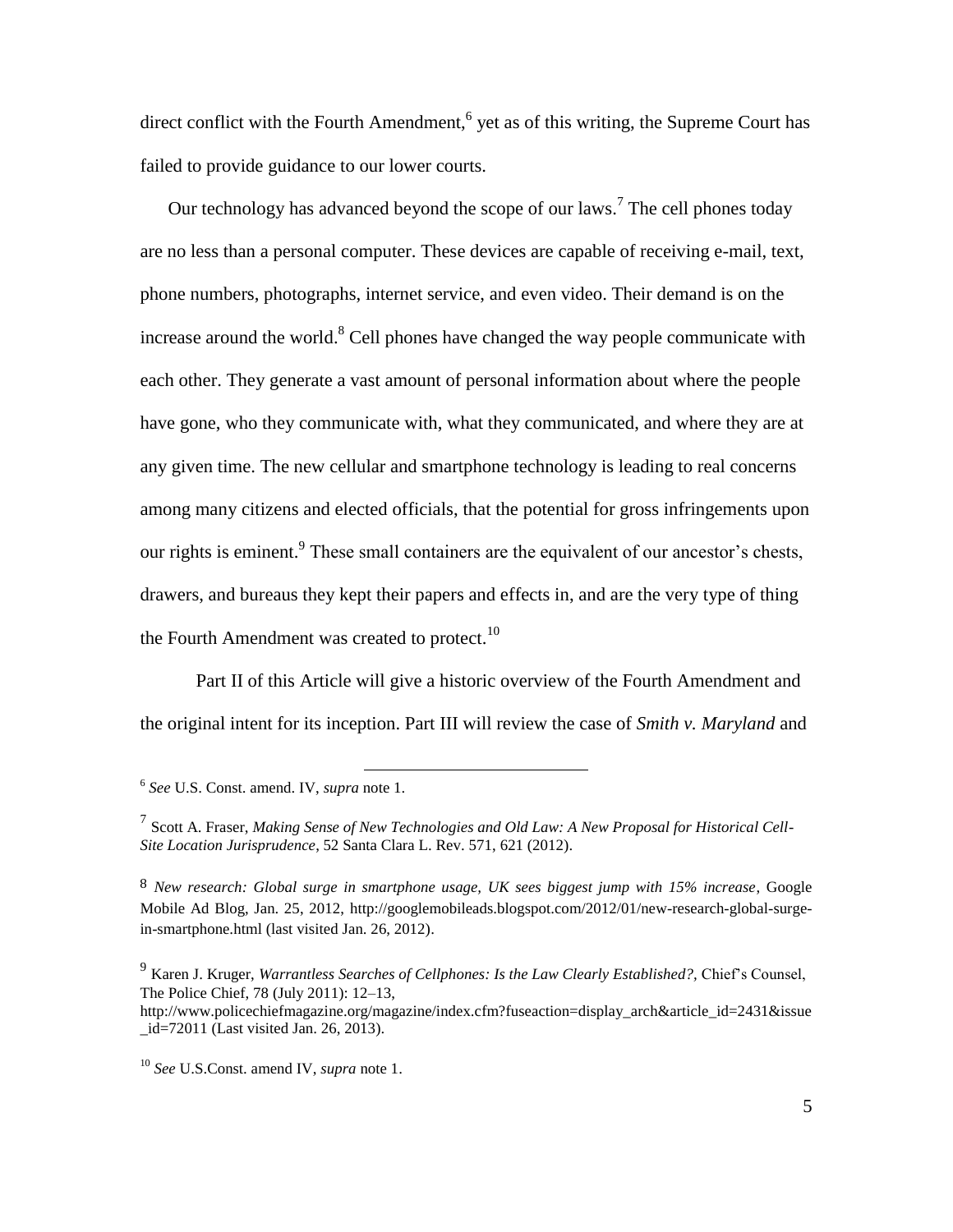*Katz v. U.S*. and compare them with the new request the government makes for CSI (Cell Site Information) or CSLI (Cell Site Location Information). Part IV will examine the cases that allow a warrantless search of a cell phone and their reasoning. Part V, Remnants of Fourth Amendment Logic, will highlight cases that view an unwarranted search of a cell phone as unlawful. Part VI will conclude showing that the warrantless search of cell phones is in conflict with our constitution.

# **II. The Fourth Amendment and the Original Intent**

The Bill of Rights, which contains the Fourth Amendment, was introduced to the House of Representatives by James Madison on September 24, 1789.<sup>11</sup> The Congress, on the very next day approved 12 amendments and sent them to the states for ratification.<sup>12</sup> On December 15, 1791 Virginia ratified the Bill of Rights, and 10 of the 12 proposed amendments became part of the U.S. Constitution,  $1<sup>3</sup>$  The Fourth Amendment was indeed part of the Bill of Rights, but the reason for its creation began decades earlier.

The essence of the reasoning for the Fourth Amendment can be found based on three cases from the 1760's, two British cases and one from the Colonies.<sup>14</sup> These cases were famous not only to the men who wrote the Bill of Rights, but to the people of the Colonies as well. <sup>15</sup> The British cases, *Entick v. Carrington* from 1765 and *Wilkes v.* 

<sup>&</sup>lt;sup>11</sup> Terry Jordan, *The U.S. Constitution and Fascinating Facts About It*, 30 ( $7<sup>th</sup>$  ed. 2007).

<sup>12</sup> *Id.*

<sup>13</sup> *Id.*

<sup>14</sup> William J. Stuntz, *The Substantive Origins of Criminal Procedure*, 105 Yale L.J. 393, 396-97 (1995).  $^{15}$  *Id.*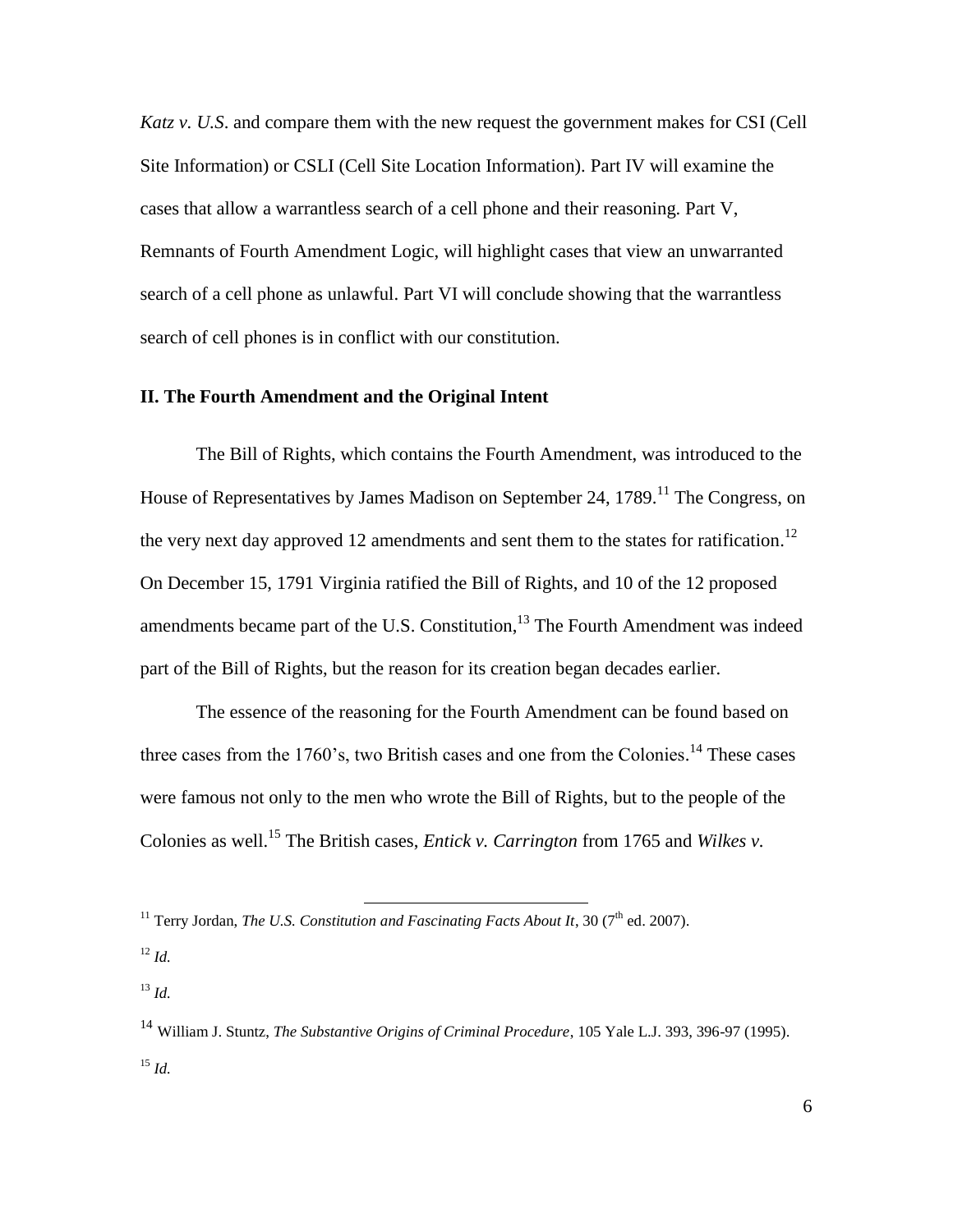*Woods* from 1763 were very similar and were about search and seizure of books and papers from their homes based upon suspicion they were authors of pamphlets that criticized the King's ministers.<sup>16</sup> The case from the Colonies was from 1761 in which James Otis Jr. represented 63 merchants in a petition against a writ of assistance,  $17$ claiming such writs should be issued to specified agents, to search specified places.<sup>18</sup>

# **A.** *Entick v. Carrington***: 1765**

In *Entick v. Carrington,* 95 Eng. Rep. 807 (K.B.1765), Entick sued the defendants who acted under a general warrant<sup>19</sup> issued by the Earl of Halifax, a Lord of the King's Privy Council, and one of his "principle Secretaries of State, that authorized them to take a constable to assist them to search through and seize papers, books, and charts, from his home that numbered in the hundreds.<sup>20</sup> The search lasted for four hours. During this time the agents of the Earl broke open boxes, drawers, and chests throughout Entick's home,

<sup>16</sup> *Id.*

<sup>18</sup> Stephen J. Schulhofer, *MORE ESSENTIAL THAN EVER; The 4th Amendment in the 21st Century,* 29 (2012).

<sup>19</sup> General Warrants: 1. *Hist*. A warrant issued by the English Secretary of State for the arrest of the author, printer, or publisher of a seditious libel, without naming the persons to be arrested. \*General warrants were banned by Parliament in 1766. *BLACK'S LAW DICTIONARY* 1723 (9<sup>th</sup> ed. 2009).

<sup>20</sup> *Entick v. Carrington,* 95 Eng. Rep. 807, 807-808 (K.B.1765).

<sup>&</sup>lt;sup>17</sup> Writ of Assistance: 3.*Hist*. In colonial America, a writ issued by a superior colonial court authorizing an officer of the Crown to enter and search any premises suspected of containing contrabanc..\*The attempted use of this writ in Massachusetts—defeated in 1761—was one of the acts that led to the American Revolution, *BLACK'S LAW DICTIONARY* 1749 (9<sup>TH</sup> ed. 2009).

[https://a.next.westlaw.com/Link/Document/FullText?findType=Y&cite=95ENGREP807&originatingDoc=](https://a.next.westlaw.com/Link/Document/FullText?findType=Y&cite=95ENGREP807&originatingDoc=I401bb79de7b711d98ac8f235252e36df&refType=IC&originationContext=document&transitionType=DocumentItem&contextData=%28sc.History*oc.Search%29) [I401bb79de7b711d98ac8f235252e36df&refType=IC&originationContext=document&transitionType=Doc](https://a.next.westlaw.com/Link/Document/FullText?findType=Y&cite=95ENGREP807&originatingDoc=I401bb79de7b711d98ac8f235252e36df&refType=IC&originationContext=document&transitionType=DocumentItem&contextData=%28sc.History*oc.Search%29) [umentItem&contextData=%28sc.History\\*oc.Search%29;](https://a.next.westlaw.com/Link/Document/FullText?findType=Y&cite=95ENGREP807&originatingDoc=I401bb79de7b711d98ac8f235252e36df&refType=IC&originationContext=document&transitionType=DocumentItem&contextData=%28sc.History*oc.Search%29) Entick v. Carrington, 19 Howell's State Trials 1029 (1765). http://constitution.org/trials/entick/entick\_v\_carrington.htm. (Last Visited 3/21/2013).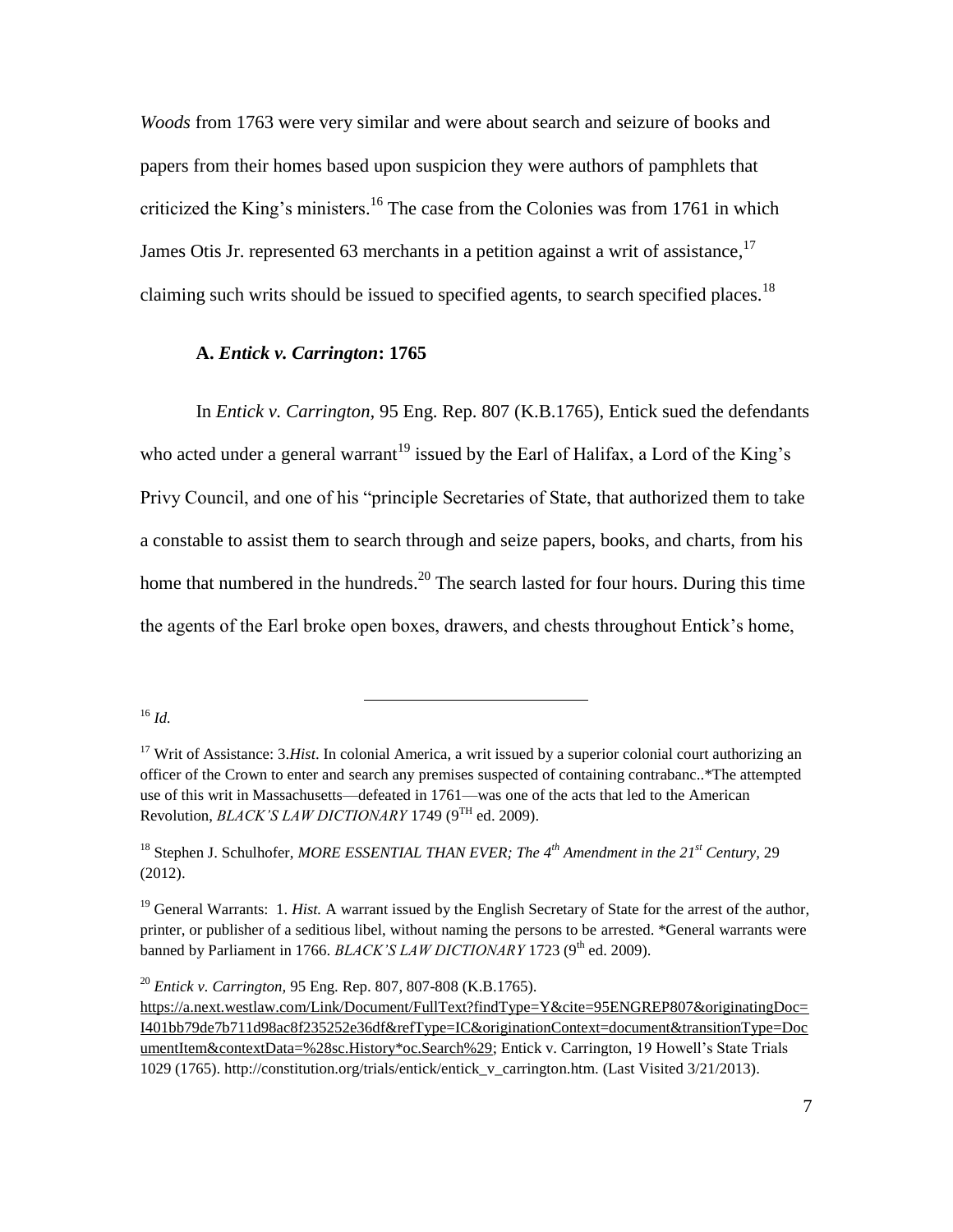gaining access to all his secrets.<sup>21</sup> The warrant claimed Entick was the author of several weekly seditious papers that were published in pamphlets entitled *The Monitor* or the *British Freeholder.* 22

The jury found for Entick, and the court, in 1765 stated in its opinion:

A power to issue such a warrant as this, is contrary to the genius of the law of England, and even if they had found what they searched for, they could not have justified under it; but they did not find what they searched for, nor does it appear that the plaintiff was author of any of the supposed seditious papers mentioned in the warrant, so that it now appears that this enormous trespass and violent proceeding has been done upon mere surmise; but the verdict says such warrants have been granted by Secretaries of State ever since the Revolution; if they have, it is high time to put an end to them, for if they are held to be legal the liberty of this country is at an end; it is the publishing of a libel which is the crime, and not the having it locked up in a private drawer in a man's study; but if having it in one's custody was the crime, no power can lawfully break into a man's house and study to search for evidence against him; this would be worse than the Spanish Inquisition; for ransacking a man's secret drawers and boxes to come at evidence against him, is like racking his body to come at his secret thoughts . . .However frequently these warrants have

 $\overline{a}$ 

<sup>21</sup> *Id.*

<sup>22</sup> *Id.* at 808.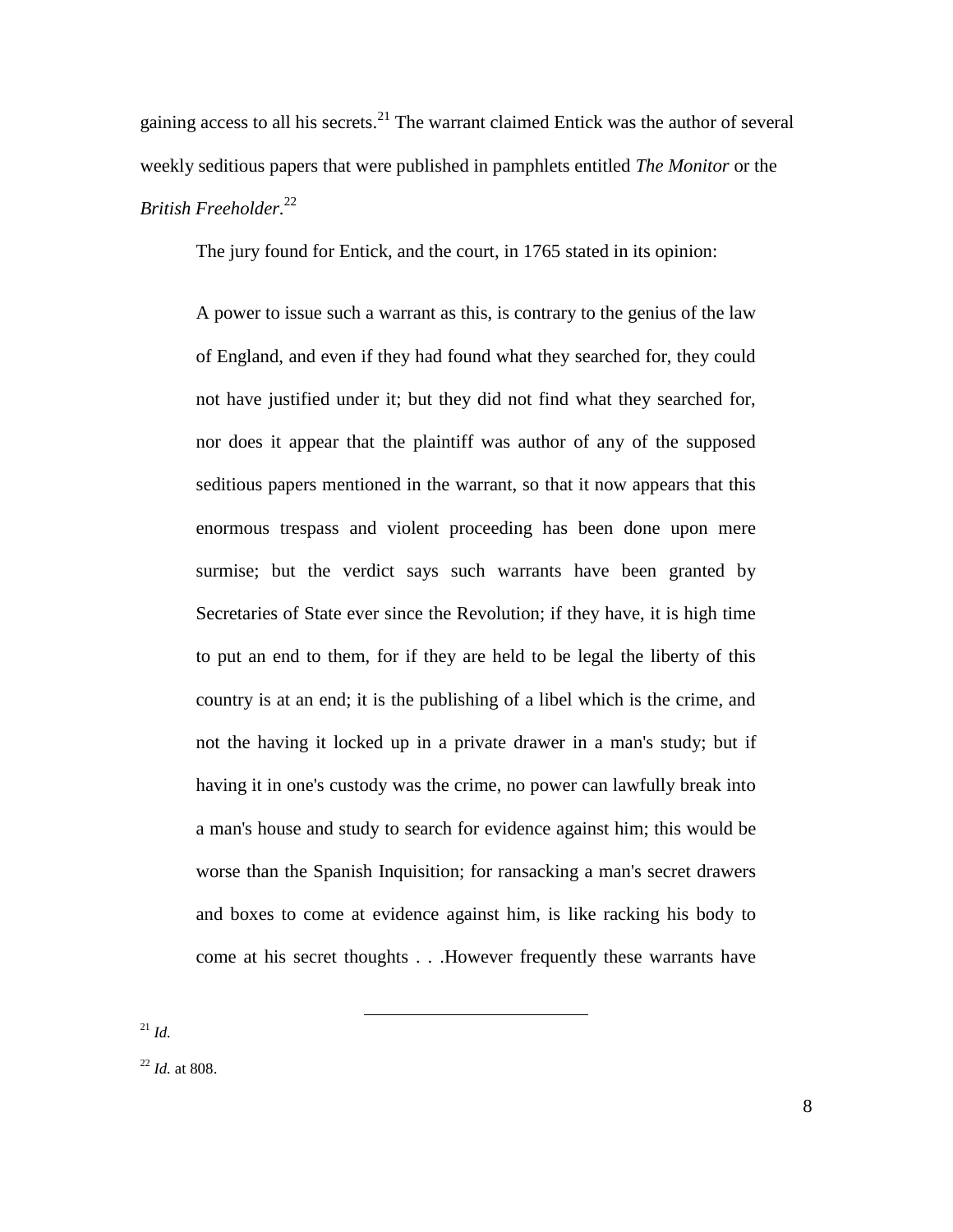been granted since the Revolution, that will not make them lawful, for if they were unreasonable or unlawful when first granted, no usage or continuance can make them good; even customs which have been used time out of mind, have been often adjudged void, as being unreasonable, contrary to common right, or purely against law, if upon considering their nature and quality they shall be found injurious to a multitude, and prejudicial to the common wealth, and to have their commencement (for the most part) through the oppression and extortion of lords and great men…<sup>23</sup>

It is clear from the language of the Court that liberty and a person's right to privacy in their papers and effects were of the utmost importance even in the 1760's. This same case was quoted by Supreme Court Justice Scalia in January of 2012 recognizing the importance it represented then as well as now.<sup>24</sup>

#### **B.** *Wilkes v. Wood***: 1763**

 $\overline{a}$ 

In the case of *Wilkes v. Wood,* [98 Eng. Rep. 489 \(K.B.1763\),](https://a.next.westlaw.com/Link/Document/FullText?findType=Y&cite=98ENGREP489&originatingDoc=I401bb79de7b711d98ac8f235252e36df&refType=IC&originationContext=document&transitionType=DocumentItem&contextData=%28sc.History*oc.Search%29) Wilkes, a member of the Parliament<sup>25</sup> was accused of writing libelous remarks in a publication entitled, *The* 

<sup>23</sup> *Id.* at 812.

<sup>24</sup> *United States v. Jones*, 132 S. Ct. 945, 949 (2012). (Scalia stated in his opinion: ―…*Entick v. Carrington,* 95 Eng. Rep. 807 (C.P. 1765), is a "case we have described as a 'monument of English freedom' 'undoubtedly familiar' to 'every American statesman' at the time the Constitution was adopted, and considered to be 'the true and ultimate expression of constitutional law' " with regard to search and seizure.")

<sup>25</sup> Schulhofer, *supra* note 18, at 24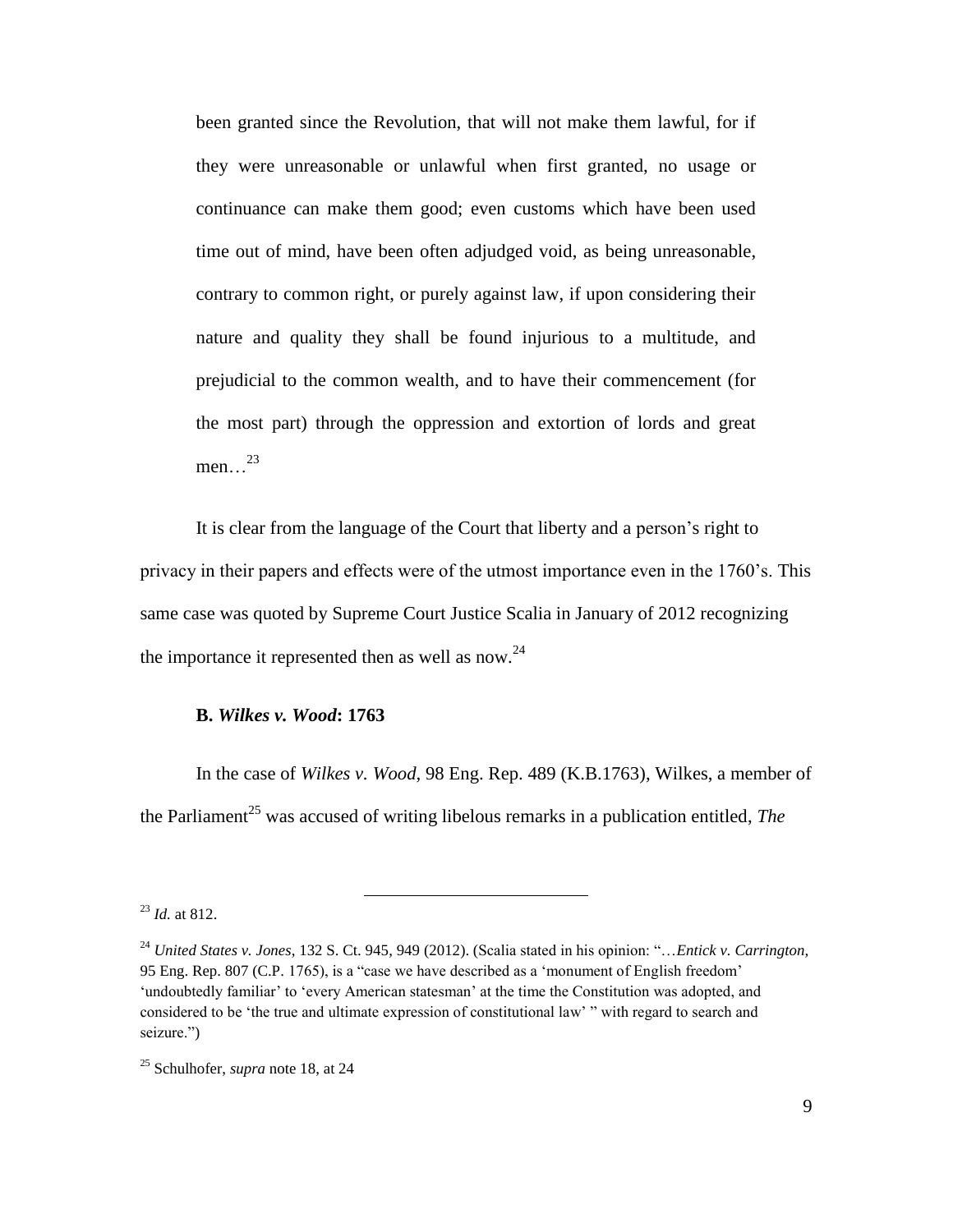*North Briton*, No. 45.<sup>26</sup> In the transcripts of the trial it was testified to that several men and a constable, acting under the order of a general warrant arrived at Wilkes' home at around 9:00 am and took Wilkes from the home at around noon.<sup>27</sup> Further testimony proved that after Wilkes was taken from his home the men went through the rooms and ended up in Wilkes study. They brought sacks and took all papers that were easily picked up and placed them in the sacks. After getting all the papers in the room that were not locked up, the men sent for a locksmith and had the locked drawers of the bureau opened. The men took all the papers in the drawers and a pocket book of Mr. Wilkes, and placed these items in a sack and sealed it up.<sup>28</sup> The record reflected that the search lasted for about 2-1/2 hours and that no inventory was taken of the items seized from the house.<sup>29</sup>

In this case the Solicitor General argued that he could not understand why or how Mr. Wilkes could bring suit against Mr. Wood, who did not issue or authorize the warrant. That such General Warrants had been in existence since the revolution without consequence, and in no event should Mr. Wilkes be awarded damages.<sup>30</sup>

Lord Halifax, the same one from the *Entick* case, was called to testify. He said he had instructed his secretary to go execute the warrant he had issued, but the secretary was

 $\overline{a}$ 

<sup>28</sup> *Id.*

<sup>29</sup> *Id.*

<sup>30</sup> *Id.* at 493.

<sup>26</sup> *Wilkes v. Wood,* [98 Eng. Rep. 489, 493 \(K.B.1763\).](https://a.next.westlaw.com/Link/Document/FullText?findType=Y&cite=98ENGREP489&originatingDoc=I401bb79de7b711d98ac8f235252e36df&refType=IC&originationContext=document&transitionType=DocumentItem&contextData=%28sc.History*oc.Search%29)

https://a.next.westlaw.com/Link/Document/FullText?findType=Y&cite=98ENGREP489&originatingDoc= I401bb79de7b711d98ac8f235252e36df&refType=IC&originationContext=document&transitionType=Doc umentItem&contextData=%28sc.History\*oc.Search%29.

<sup>27</sup> *Id.* at 491.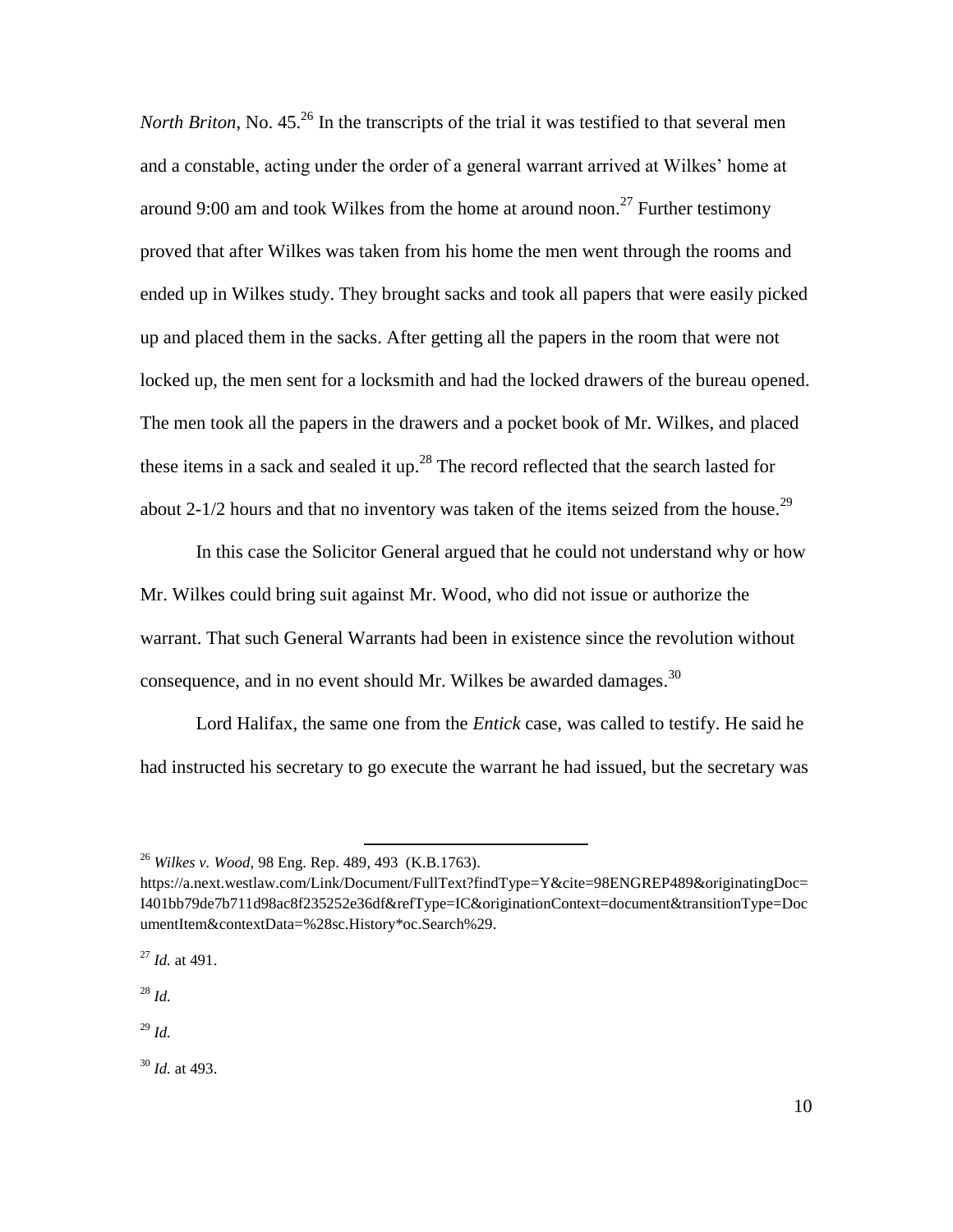too nervous to perform the task. Lord Halifax then got Mr. Wood to act as his agent and execute the general warrant.<sup>31</sup>

The evidence proved that Mr. Wood was the actor in charge of the search and seizure of Mr. Wilkes' papers and effects. There was no evidence that showed Mr. Wilkes was the author of the libelous writings in the No. 45 article, nor of a character to act in such a manner. 32

The jury found for Mr. Wilkes and awarded him damages of One Thousand Pounds.<sup>33</sup> In today's exchange that would equal around 64,000 Pounds,<sup>34</sup> which is around \$190,000 in today's money.<sup>35</sup> The result of damages was because of the severe invasion of Wilkes personal privacy in his papers and effects and probably because he was a Member of Parliament.

The Lord Chief Justice Pratt stated the question in the case was just how much power did a Secretary of State have to force a person's home to be entered, their locks being destroyed, and their papers seized, not upon a real cause, but only a mere suspicion of a crime by the power of his Lordships warrant. <sup>36</sup> The Lord Justice answered the

<sup>31</sup> *Id.* at 494.

<sup>32</sup> *Id*. at 497.

<sup>33</sup> *Id*. at 499.

<sup>34</sup> Ed Crews*, How Much Is That in Today's Money: One of Colonial Williamsburg's Most Asked Questions Is among the Toughest,* CW Journal Summer 2002 (Feb. 15, 2013, 9:03 pm) http://www.history.org/foundation/journal/summer02/money2.cfm.

<sup>35</sup> Eric Ney, *Pounds Sterling to Dollars: Historical Conversion of Currency* (Feb. 15, 2013, 9:09 pm) http://uwacadweb.uwyo.edu/numimage/currency.htm.

<sup>36</sup> *Wilke*s, *supra* note 20, at 490.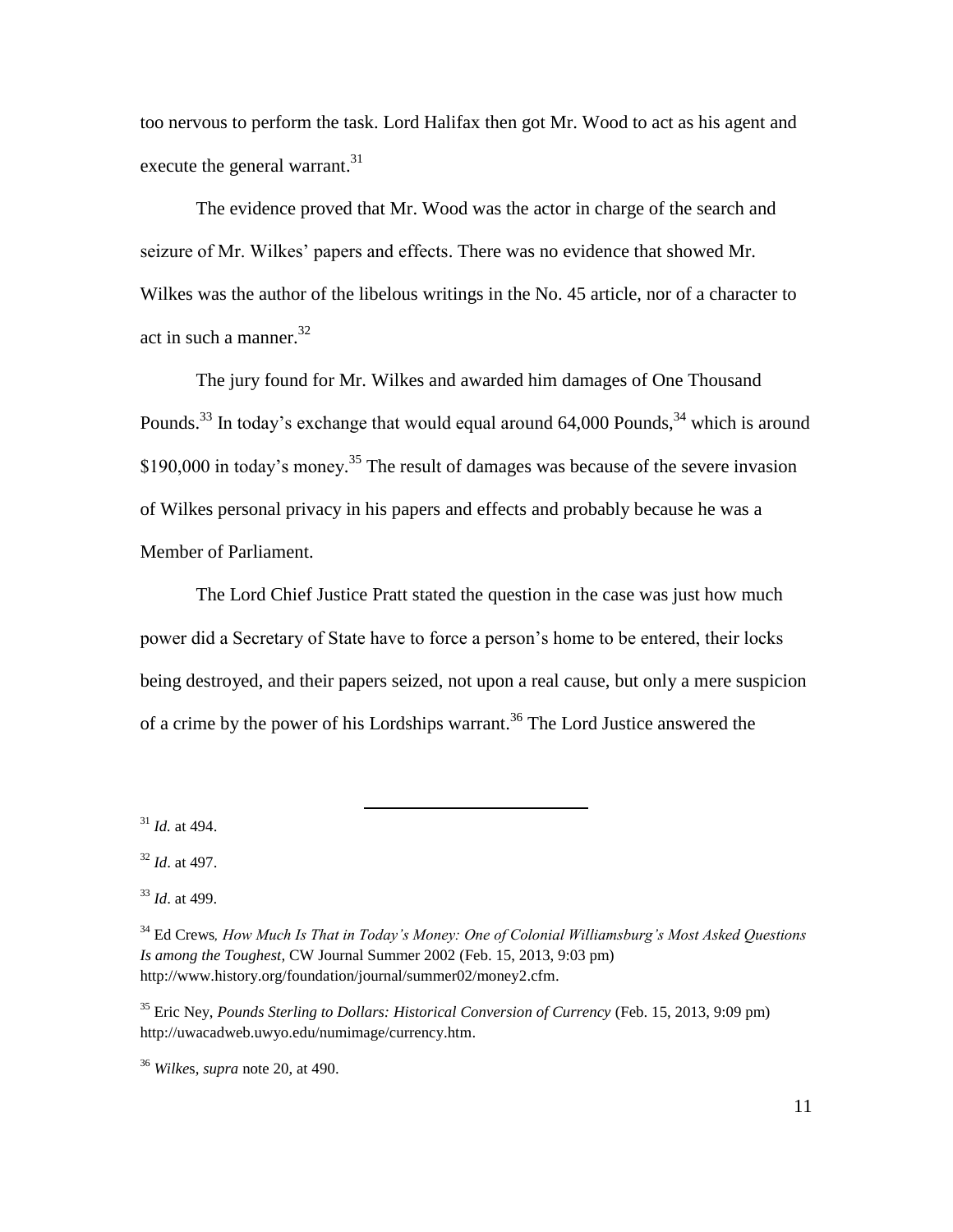question in affect saying this type of warrant and act went too far to infringe upon the liberty of freemen. The Justice declared:

A strange question, to be agitated in these days, when the constitution is so well fixed, when we have a prince upon the throne, whose virtues are so great and amiable, and whose regard for the subject is such, that he must frown at every encroachment upon their liberty. Nothing can be more unjust in itself, than that the proof of a man's guilt shall be extracted from his own bosom. No legal authority, in the present case, to justify the action. No precedents, no legal determinations, not an Act of Parliament itself, is sufficient to warrant any proceeding contrary to the spirit of the constitution. 37

In his address to the jury he exclaimed how the time had come to send a message to the government agents, that these general warrants would not be tolerated. That for too long the practice of invading a man's privacy without just cause had been tolerated, and now the time had come to turn the tides into the winds of justice. The Lord Justice stated:

[T]hat they had now in their power the present cause, which had been by so much art and chicanery so long postponed. Seventy years had now elapsed, since the Revolution, without any occasion to enquire into this power of the Secretary of State, and he made no doubt but the jury would effectually prevent the question from being ever revived again. He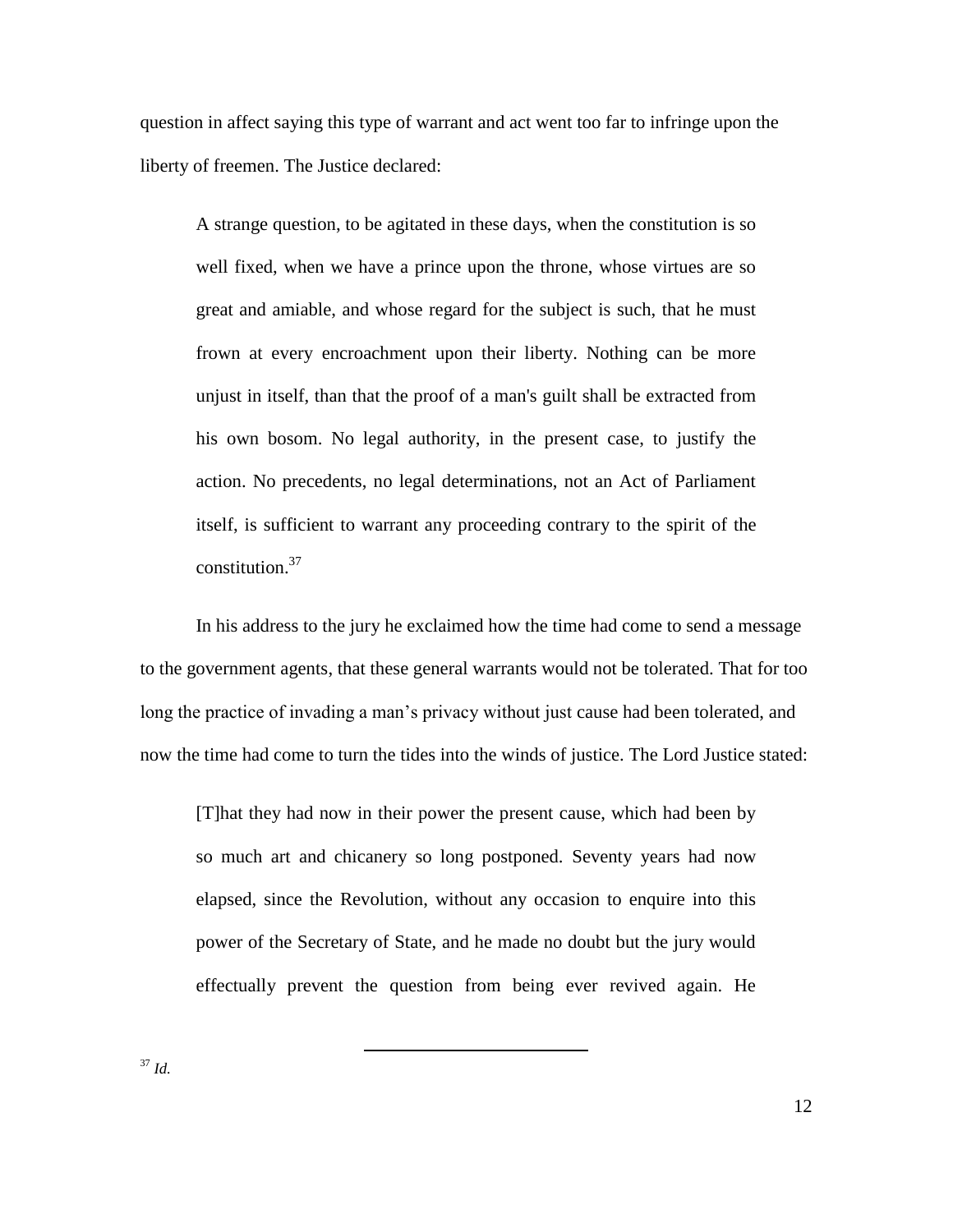therefore recommends it to them to embrace this opportunity (least another should not offer, in haste) of instructing those great officers in their duty, and that they (the jury) would now erect a great sea mark, by which our State pilots might avoid, for the future, those rocks upon which they now lay shipwrecked.<sup>38</sup>

These two British Cases were examples of how much damage could be done to an innocent individual by the mere suspicion of a ranking government official, and how through the cases the people responded to such unjust and unreasonable acts against liberty.

## **C. James Otis Jr. and the Writs of Assistance case**

This case has a historic significance and a limited source of information. The only record of this 1761 case is from the notes of John Adams, in his No. 44 Petition of Lechmere, who at the time was a young lawyer in his  $20$ 's.<sup>39</sup> As mentioned, this was a case of 63 Boston merchants petitioning against the use of a Writ of Assistance against them for search and seizure of their property. The case was argued for the merchants of Boston by Oxenbridge Thacher and James Otis Jr.<sup>40</sup>

The importance of this case is not in the outcome, but rather in the effect the words that James Otis spoke during the trial had upon the listeners there. The words Otis

<sup>38</sup> *Id.*

<sup>39</sup> Schulhofer, *supra* note 18, at 30.

<sup>40</sup> *Legal Papers of John Adams* 107 (L. Kinvin Wroth & Hiller B. Zobel eds., The Belknap Press of Harvard University Press, Vol. 2 Cases 31-62, 1965).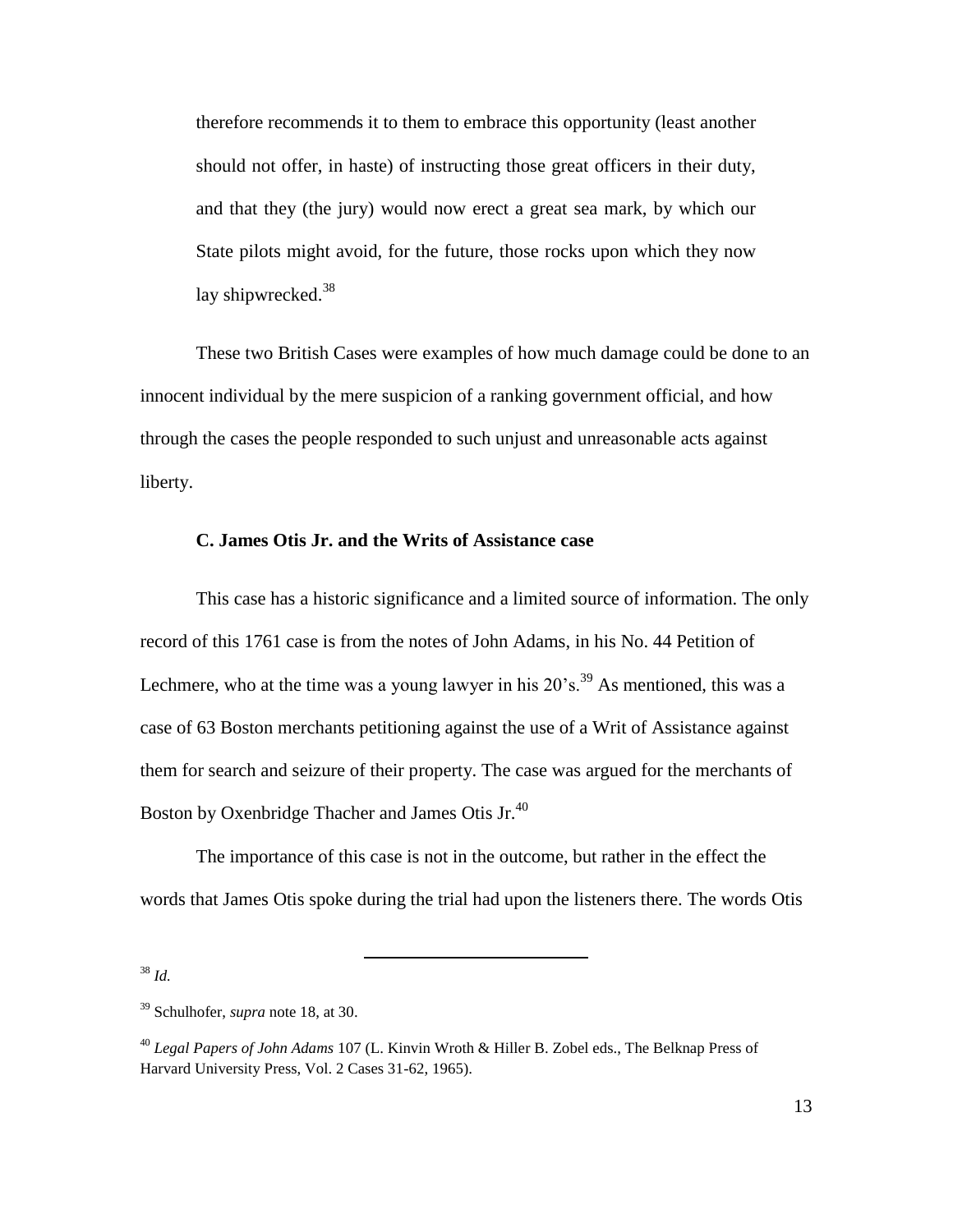spoke led John Adams to later write a letter to his student, William Tudaor, on March 29, 1817.<sup>41</sup> The letter was written as an effort to recreate the moments of his youth, and the importance of what had transpired that day. In the letter, Adams' wrote about that day the following:

Every man of an [immense] crowded Audience appeared to me to go away, as I did, ready to take up Arms against [Writts of Assitants]. Then and there was the first scene of the first Act of Opposition to the arbitrary Claims of Great Britain. Then and there the child Independence was  $born.<sup>42</sup>$ 

## **i. James Otis**

Before the case or the words spoken at the trial are discussed, it would be beneficial to know a little about who James Otis was. James Otis became Advocate General of the Vice Admiralty Court when he was only 31 years of age.<sup>43</sup> He resigned this position to argue the reasons against the British Crowns arbitrary use and issuance of the writs of assistance.<sup>44</sup> Otis asserted that these writs went against the fundamental principles of law, that a man's house was his castle, and if these writs were allowed to remain in effect against the people, they would erode and erase the sanctity of one's

<sup>41</sup> *Id.*

<sup>42</sup> *Id.*

<sup>43</sup> Thomas K. Clancy, *Annual Lecture Series*, 81 Miss. L.J. 1357 (2012). <sup>44</sup> *Id.*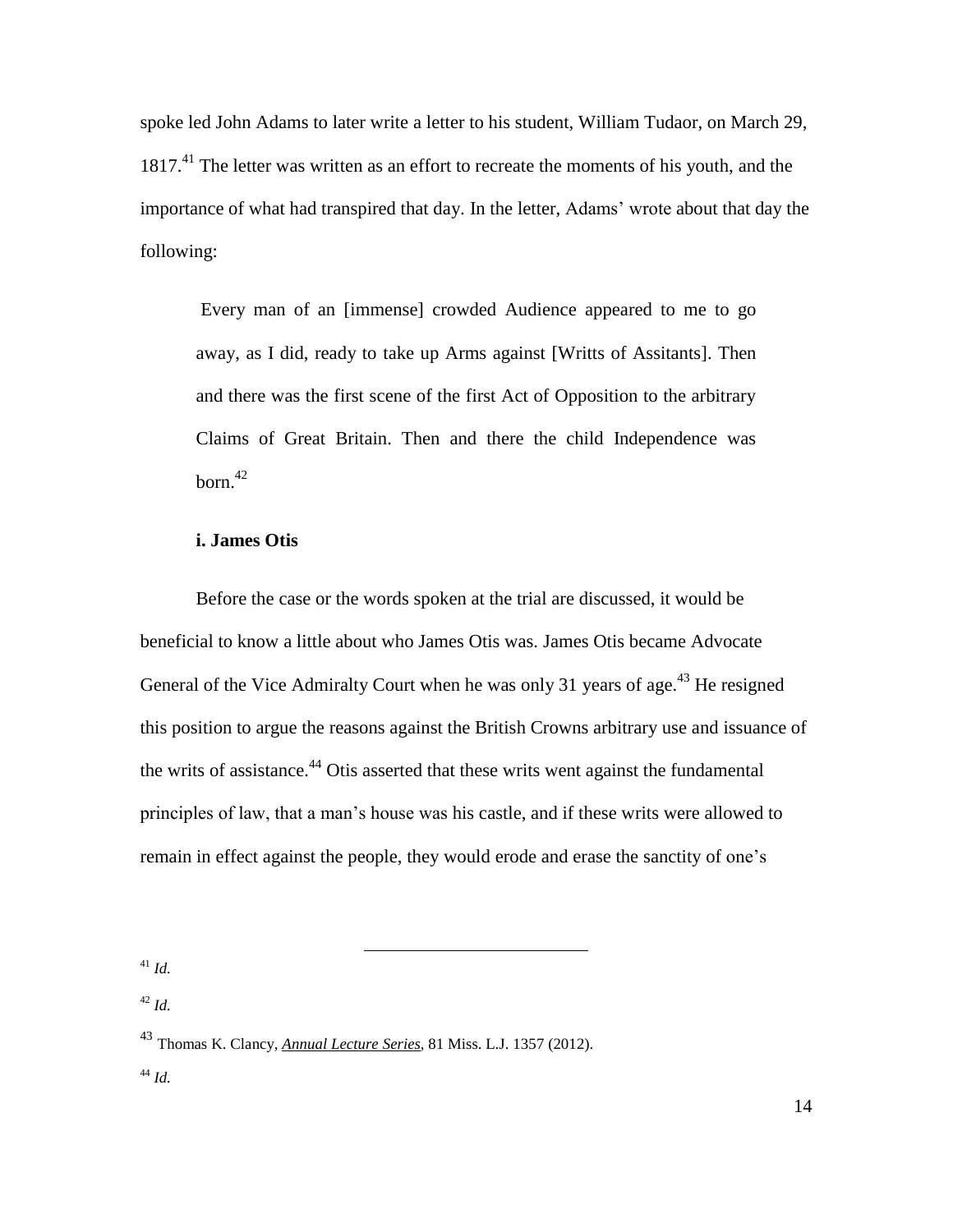home.<sup>45</sup> Otis's words were where "the American tradition of constitutional hostility to general powers of search first found articulate expression.<sup>146</sup>

John Adams was inspired by the words spoken that day by Otis. This inspiration led him to draft "Article Fourteen of the Massachusetts Declaration of Rights of 1780, which served as the model for the Fourth Amendment."<sup>47</sup>

### **ii. The Writs of Assistance Case**

The Writs of Assistance Case, also known as the Paxton case began when Paxton, a Massachusetts customs official applied for a writ of assistance, to the then Advocate General for the colony of Massachusetts, James Otis.<sup>48</sup> Otis resigned his position and was solicited to work for the merchants whom the writ was issued against. Otis accepted the position but refused any fee.<sup>49</sup> This legal dispute occurred in 1761 when 63 Boston merchants petitioned the Massachusetts Superior Court challenging the legality of these searches that went by the name of Writs of Assistance. <sup>50</sup> The cases of *Entick* and *Wilkes*  had not been heard or decided at this time, so the Court rulings from England still showed favor to these invasive writs. It was against this governmental mindset that James Otis made his argument.

<sup>45</sup> *Id.*

<sup>46</sup> *Id.*

<sup>47</sup> *Id.*

<sup>48</sup> Writs of Assistance Case. West's Encyclopedia of American Law. 2005. *Encyclopedia.com.* . <http://www.encyclopedia.com/doc/1G2-3437704756.html> (last visited March 10, 2013).

<sup>49</sup> *Legal Papers, supra* note 40, at 139.

<sup>50</sup> *Writs, supra* note 48.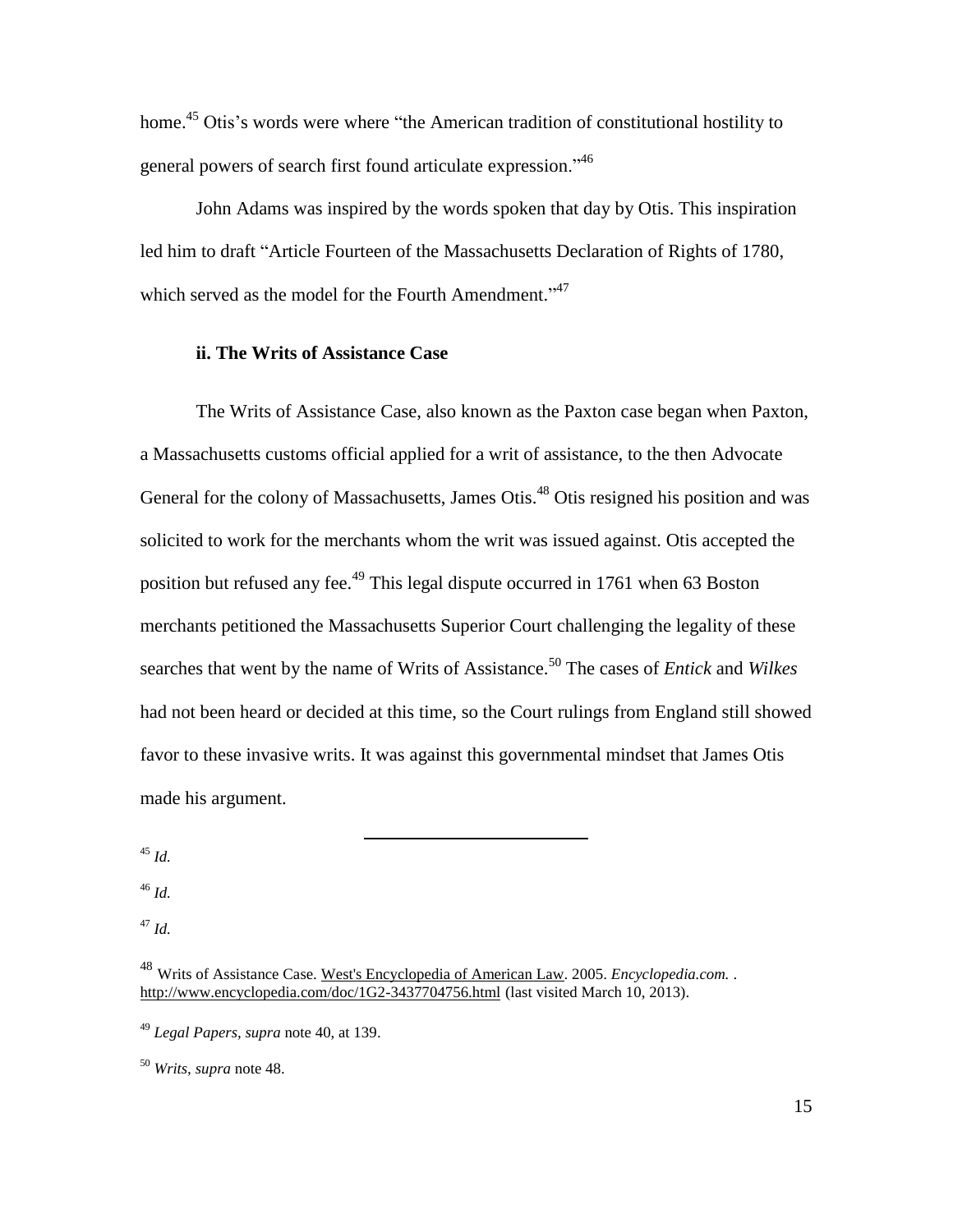James Otis captured a court room and ultimately a nation on the day he argued the case for the Boston merchants. From the beginning of his oration, to the conclusion, and throughout the argument, his words captured a vision and a spirit that survives in America to this very day.

Otis started off the argument expressing his part to assist these individuals in the pursuit of their liberties, and he exclaimed his zealous advocacy to the cause at hand by stating:

I will to my dying day oppose, with all the powers and faculties God has given me, all such instruments of slavery on the one hand, and villainy on the other, as this writ of assistance is. It appears to me (may it please your [honours]) the worst instrument of arbitrary power, the most destructive of English liberty, and the fundamental principles of the constitution, that ever was found in an English Law-book. 51

Otis continued by explaining his resignation of his Advocate General position was so that he could promote British liberty.<sup>52</sup> He orated that his stance in opposition to the writs was the kind favored by the people, as shown in the country's history when they saw the power of the kind the writs allowed, to "cost one King of England his head, and

<sup>51</sup> *Legal Papers, supra* note 40, at 139-140.

 $52$  *Id.* at 140.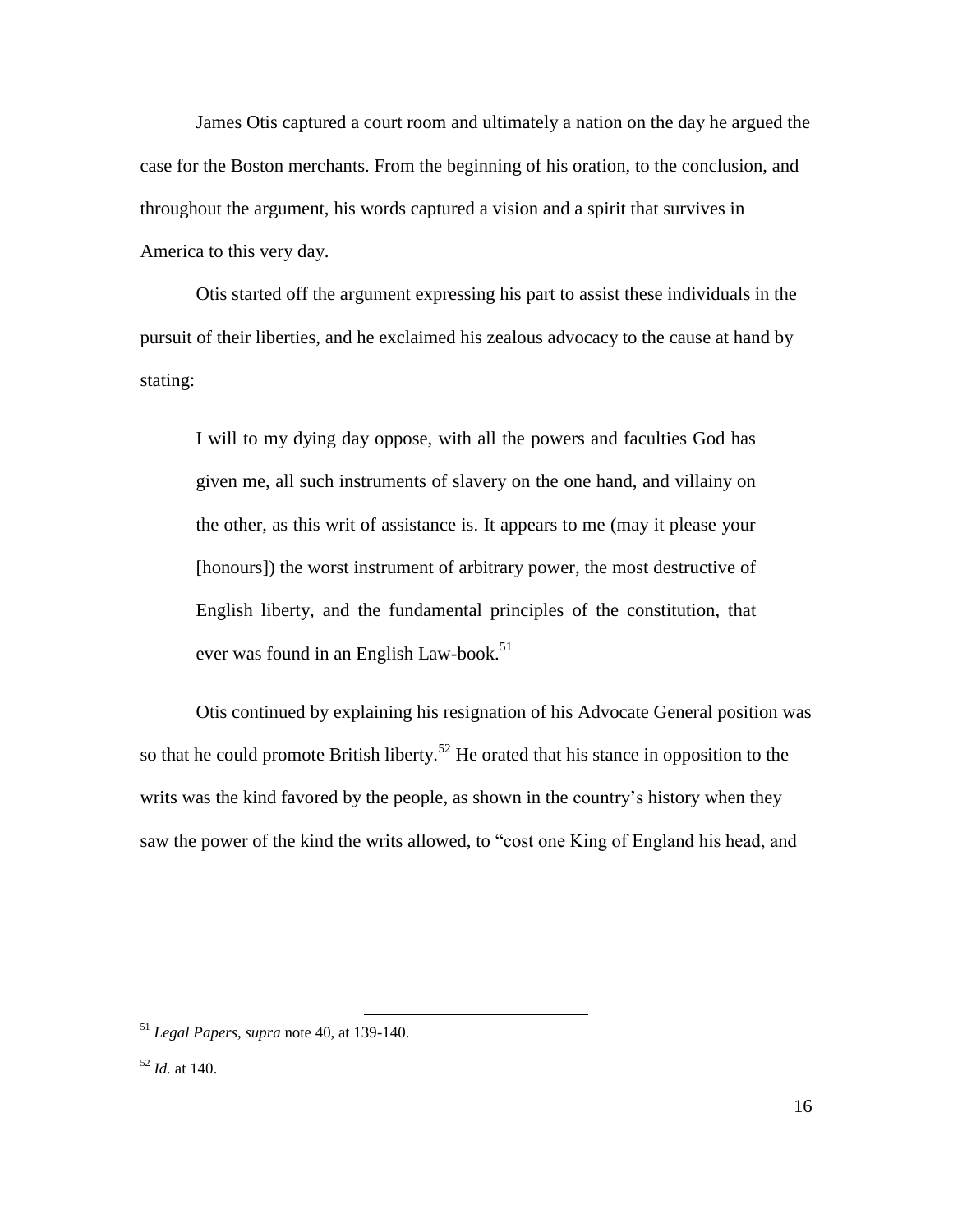another his thrown."<sup>53</sup> He expressed he would put more pains into this cause than any he would ever take on again.<sup>54</sup>

James Otis was aware his opinion and stance against the writ put him at odds with his government and loyalist to the Crown. He knew many would think lowly of him as a scoundrel. He understood the consequences and yet went forward without regard to his safety or status.<sup>55</sup> Otis stated this clearly to the crowd:

Let the consequences be what they will, I am determined to proceed. The only principles of public conduct that are worthy a gentleman, or a man are, to sacrifice estate, ease, health and applause, and even life itself to the sacred calls of his country. These manly sentiments in private life make the good citizen, in public life, the patriot and the hero. I do not say, when brought to the test, I shall be invincible; I pray God I may never be brought to the melancholy trial; but if ever I should, it would be then known, how far I can reduce to practice principles I know founded in truth. $56$ 

After these statements Otis went on to discuss legal writs, or what we would call a warrant. Otis acknowledged there was in fact a legally recognized writ, one that was

 $\overline{a}$ 

<sup>53</sup> *Id*. at 141.

<sup>54</sup> *Id.* 

<sup>55</sup> *Id.*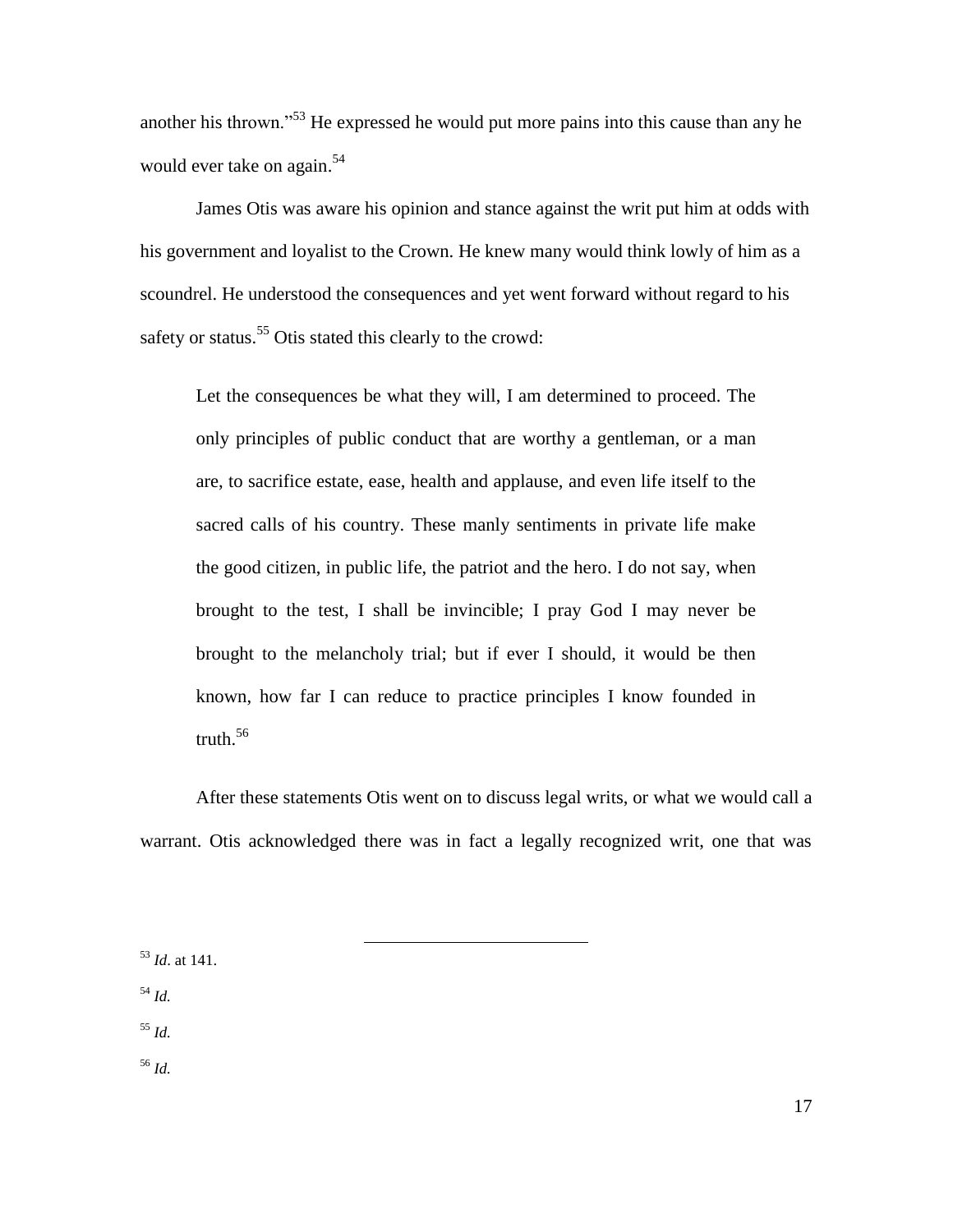understandable and acceptable on its face. He spoke of what was a *special writ*. Otis said of this special writ:

I will admit, that writs of one kind may be legal, that is special writs, directed to special officers, and to search certain houses, &c. especially set forth in the writ, may be granted by the Court of Exchequer at home, upon oath made before the Lord Treasurer by the person, who asks, that he suspects such good to be concealed IN THOSE VERY PLACES HE DESIRES TO SEARCH.. . And in this light the writ appears like a warrant from a justice of peace to search for stolen goods. $57$ 

Otis went on to argue that in the modern books of the time, only these special writs were legal. His argument was that the writ of assistance being addressed was in fact illegal.<sup>58</sup> Otis made the statement that a writ such as this would place the liberty of every person in the hands of every petty officer given authorization without any oversight.<sup>59</sup>

There were four arguments addressed as to the illegality and wrongfulness of these writs of assistance. First Otis said the writs were universal, in that they were not directed to be executed by a specific officer. They were written to allow anyone given authority to become a legal tyrant. This authority could allow these agents to control, imprison, or perhaps even murder anyone resisting the writs application.  $60$ 

 $\overline{a}$ 

<sup>57</sup> *Id.*

<sup>58</sup> *Id.* <sup>59</sup> *Id*. at 142.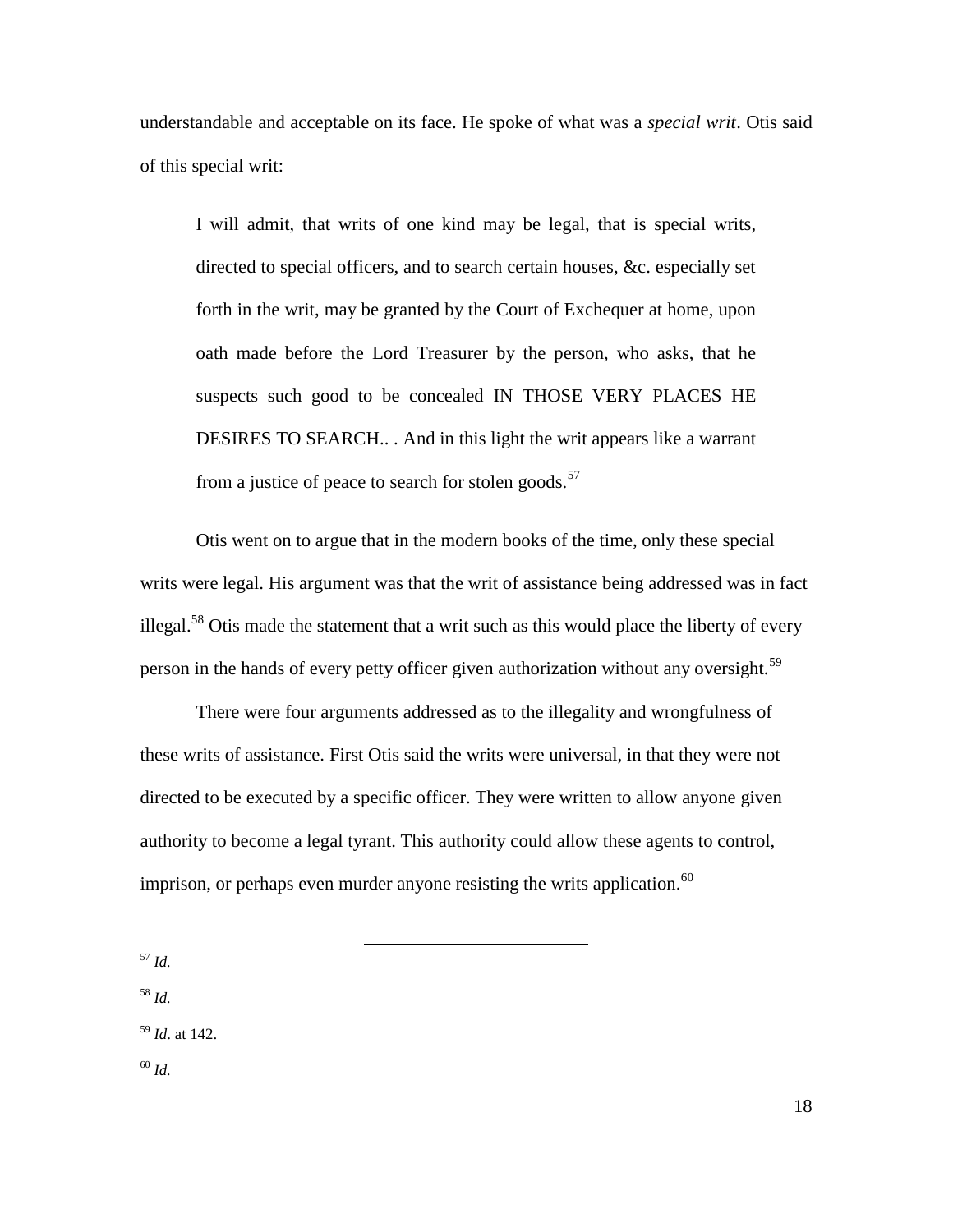His second argument was that these writs were perpetual. They had no order of return, and no person enforcing a writ like these was held accountable for their actions. Otis said in regards to this second argument; "[E]very man may reign secure in his petty tyranny, and spread terror and desolation around him... $\cdot$ <sup>61</sup>

His third argument was the person holding the writ, could enter all houses, shops, and places at will, and this person could command anyone to assist in the search and seizure. $62$ 

The fourth argument Otis made contains the famous language recognized by most Americans. He stated basically that not only the sheriffs or their deputies had the authority, but any menial person could perform this act of invasion of a citizen's home. To understand the full meaning it is necessary to see what James Otis said of this fourth argument. He stated:

Forth, by this not only deputies, &c, but even THEIR MENIAL SERVANTS ARE ALLOWED TO LORD OVER US—What is this but to have the curse of Canaan with a witness on us, to be the servant of servants, the most despicable of God's creation. Now one of the most essential branches of English Liberty is the freedom of one's house. A man's house is his castle: and while he is quiet, he is as well guarded as a prince in his castle. This writ, if it should be declared legal, would totally annihilate this privilege. Custom house officers may enter our houses

 $\overline{a}$ 

<sup>61</sup> *Id.*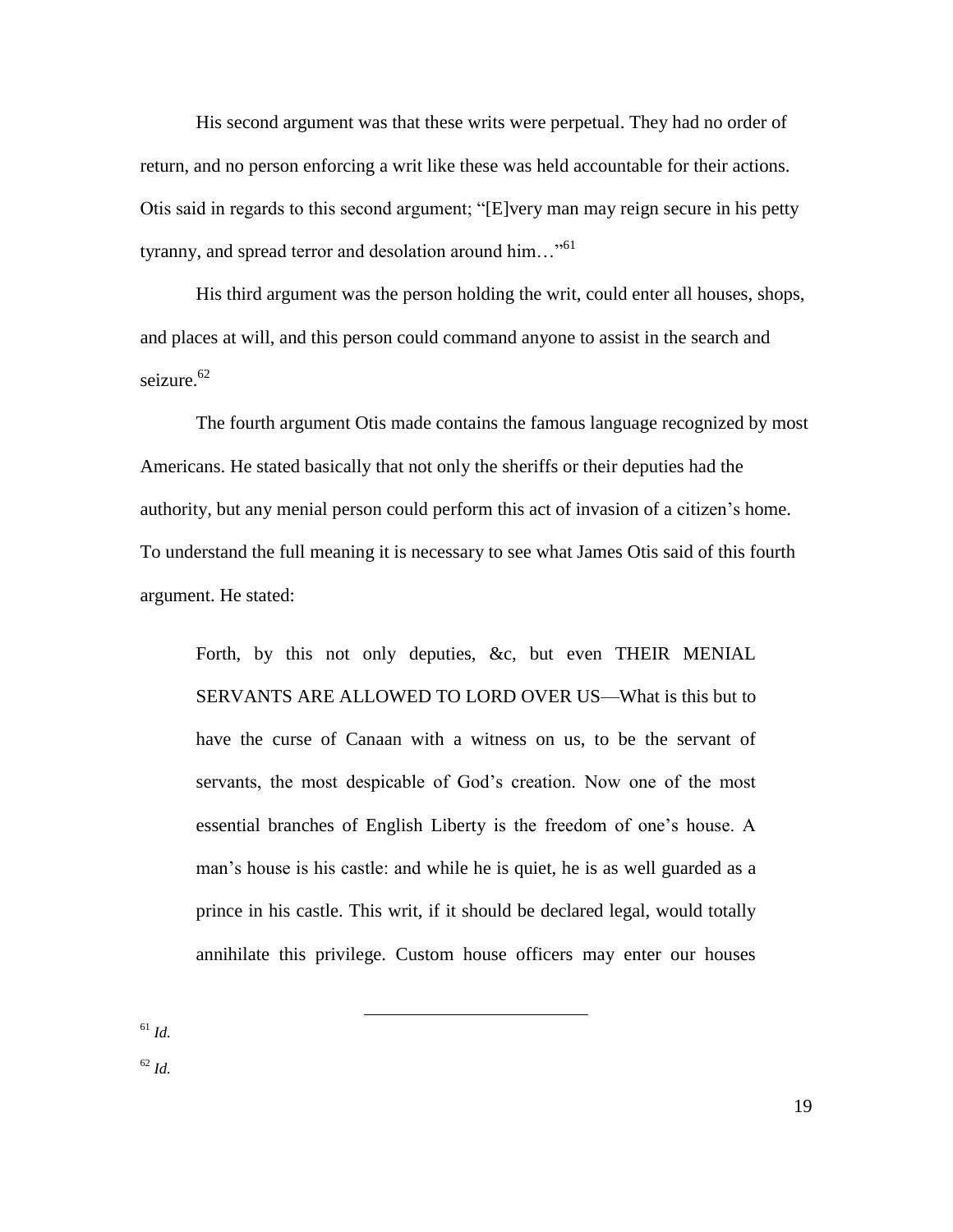when they please—we are commanded to permit their entry—their menial servants may enter—may break locks, bars and everything in their way and whether they break through malice or revenge, no man, no court can inquire—bare suspicion without oath is sufficient. $63$ 

Otis concluded the argument saying that there were no Acts of Parliament that established such a writ as the one before the court that day. He said writs worded as that one, was in fact an act against the Constitution.<sup>64</sup> Otis restated that special writs issued under oath and with probable suspicion were legal, and that these were the only writs that should be allowed. In his conclusion Otis stated:

. . .that an officer should show probable grounds, should take his oath on it, should do so before a magistrate, and that such magistrate, if he thinks proper should issue a special warrant to a constable to search the places. . . It is the business of this court to demolish this monster of oppression, and to tear into rags this remnant of Starchamber<sup>65</sup> tyranny--&c.<sup>66</sup>

<sup>63</sup> *Id.*

 $\overline{a}$ 

<sup>64</sup> *Id*. at 144.

<sup>65</sup> *Star Chamber*: 1. *Hist.* An English court having broad civil and criminal jurisdiction at the king's discretion and noted for its secretive, arbitrary, and oppressive procedures, including compulsory selfincrimination, inquisitorial investigation, and the absence of juries. \*The Star Chamber was abolished in 1641 because of its abuses of power. *BLACK'S LAW DICTIONARY* 1537 (9<sup>TH</sup> ed. 2009).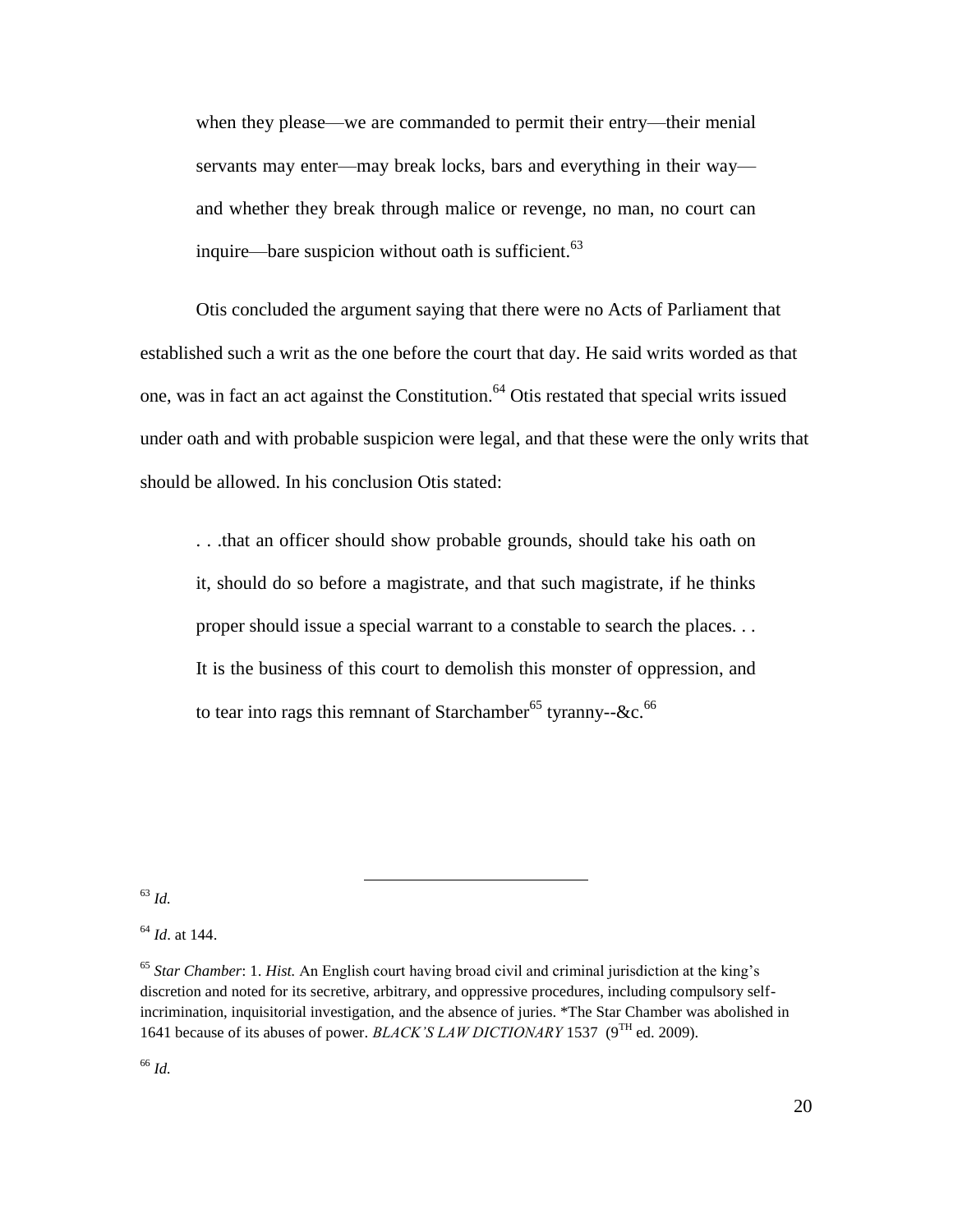#### **iii. The Historical Impact on Today's Fourth Amendment**

It has been 252 years since James Otis addressed the court on the writ of assistance, yet what he said then rings true today. Through his vision, and John Adams reflection on the oration at that trial, we have our Fourth Amendment. But what affect has it upon us today?

Our society advanced in technology. The culture urbanized and created metropolises. Our police forces developed professionally, and in these skilled hands the potential for abuse increased.<sup>67</sup>

The primary commitment of the people that lived at the time of the writs was to see some protection established to protect the autonomy of the people. They sought to add some layer of protection against the intrusive powers of a very aggressive government.<sup>68</sup> The protections sought then are the same ones desired by society today:

[T]o constrain law enforcement discretion, to provide an independent judicial gatekeeper; to prevent improper searches at their inception; and to ensure accountability by requiring a "return" to the court, so that damage suits after the fact did not become the only means for discouraging abuse.<sup>69</sup>

The affect of our society's history on the Fourth Amendment is often difficult to express. Our Court has at times broadened the Fourth Amendment to restrict unlawful

<sup>67</sup> Schulhofer, *supra* note 18, at 39.

<sup>68</sup> *Id*. at 36.

<sup>69</sup> *Id.*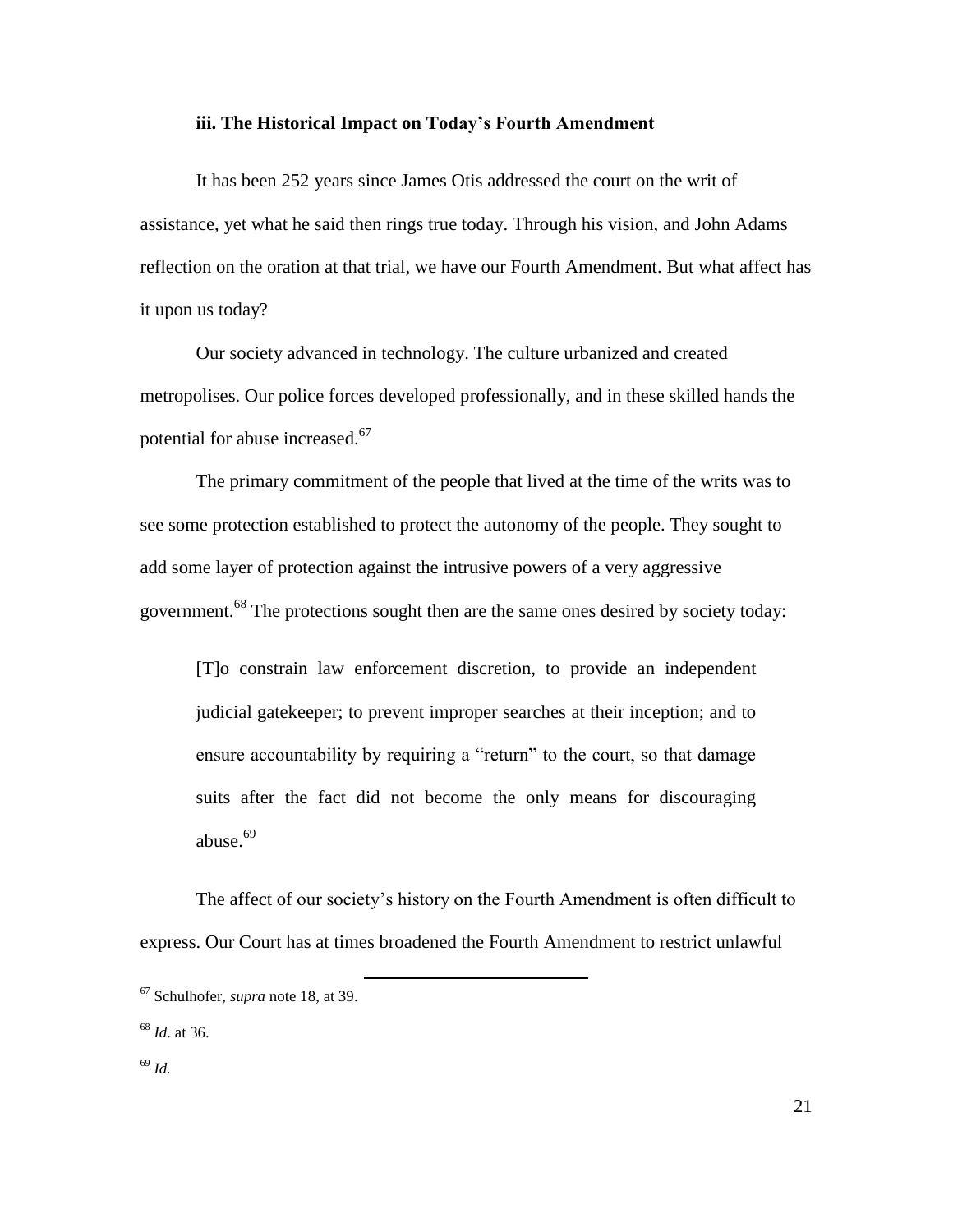searches, but then as with a perpetual spring, they narrow the same interpretation to inflict upon society what often can only be described as barbaric abuse against the autonomy of an individual citizen. The ultimate affect of history is to allow the instincts of the founders to resurface, so the unending debate can at least continue. Without such a clear history and clarity as to the thoughts of those envisioned people, tyranny would be the winner, allowed to rest as victor upon a population of indentured servants.

# **III.** *Smith v. Maryland, Katz v. U.S***., and the Request for Cell Site Locations**

This section will examine the government's use of a pen registry. A pen registry is a device or process that can trace outgoing signals from a specific phone or computer to their destination. These pen registers are often used by law enforcement as an "advanced counterpart" of an outgoing call log. It produces a list of phone numbers or internet addresses a person has contacted, but it does not include substantive information that has been transmitted.<sup>70</sup>

There is a statue that regulates the use of a pen register.<sup>71</sup> The statute requires a warrant, but the threshold is low and notice to the person affected is not given. With the events of September 11, 2001, the Patriot Act expanded the pen register to include information about a person's Internet communications.<sup>72</sup> When serving a pen/trap order the police can get access to all the e-mail headers to whom an e-mail was sent or

<sup>70</sup> *Pen Register*, [www.law.cornell.edu/wex/pen\\_register](http://www.law.cornell.edu/wex/pen_register) (last visited Mar. 10, 2013).

<sup>71</sup> *Issuance of an order for a pen register or a trap and trace device*, 18 USC §3123 (West 2012).

<sup>72</sup> *Pen-Registers and Trap and Trace Devices*, ssd.eff.org, <https://ssd.eff.org/wire/govt/pen-registers> (last visited Mar. 10, 2013).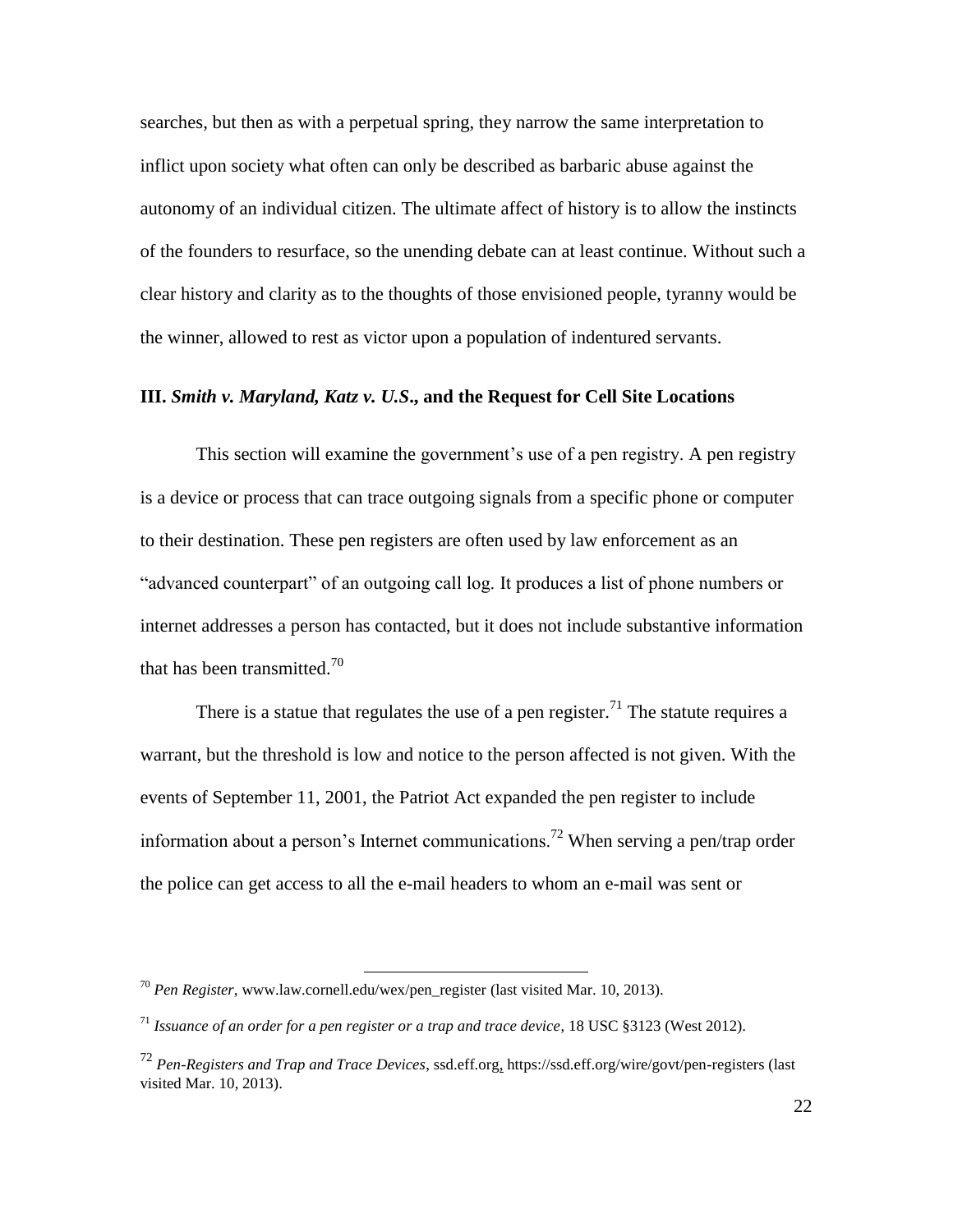received, as well as the size of the e-mail.<sup>73</sup> The police also get the Internet Protocol of the sender and receiver with a timestamp of each communication.<sup>74</sup>.

#### **A.** *Smith v. Maryland*

In *Smith<sup>75</sup>* a woman was robbed by a man. She described the robber and the 1975 car he drove. After the robbery she received threatening and obscene phone calls. The police were able to identify the defendant by the license plate of his car. After determining where the defendant lived, the police went to the phone company and requested a pen register be placed on the defendant's phone line. This was done without a warrant. The phone company complied with the request. The police took the results of the warrantless pen register and other evidence, and obtained a search warrant to search the defendant's residence.

The defendant was indicted for robbery. He moved for a motion to suppress the evidence gathered as a result of what he considered a Fourth Amendment violation, when they installed a pen register without a warrant.

The trial court denied the motion and the defendant was convicted and received a 6 year sentence. The trial court said there had not been a Fourth Amendment violation because of the warrantless pen register's application.<sup>76</sup> The defendant appealed, but the appellate court affirmed the trial court's ruling. The appellate court held:

<sup>73</sup> *Id.*

<sup>74</sup> *Id.*

<sup>75</sup> *Smith v. Maryland*, 442 U.S. 735 (1979).

<sup>76</sup> *Id.*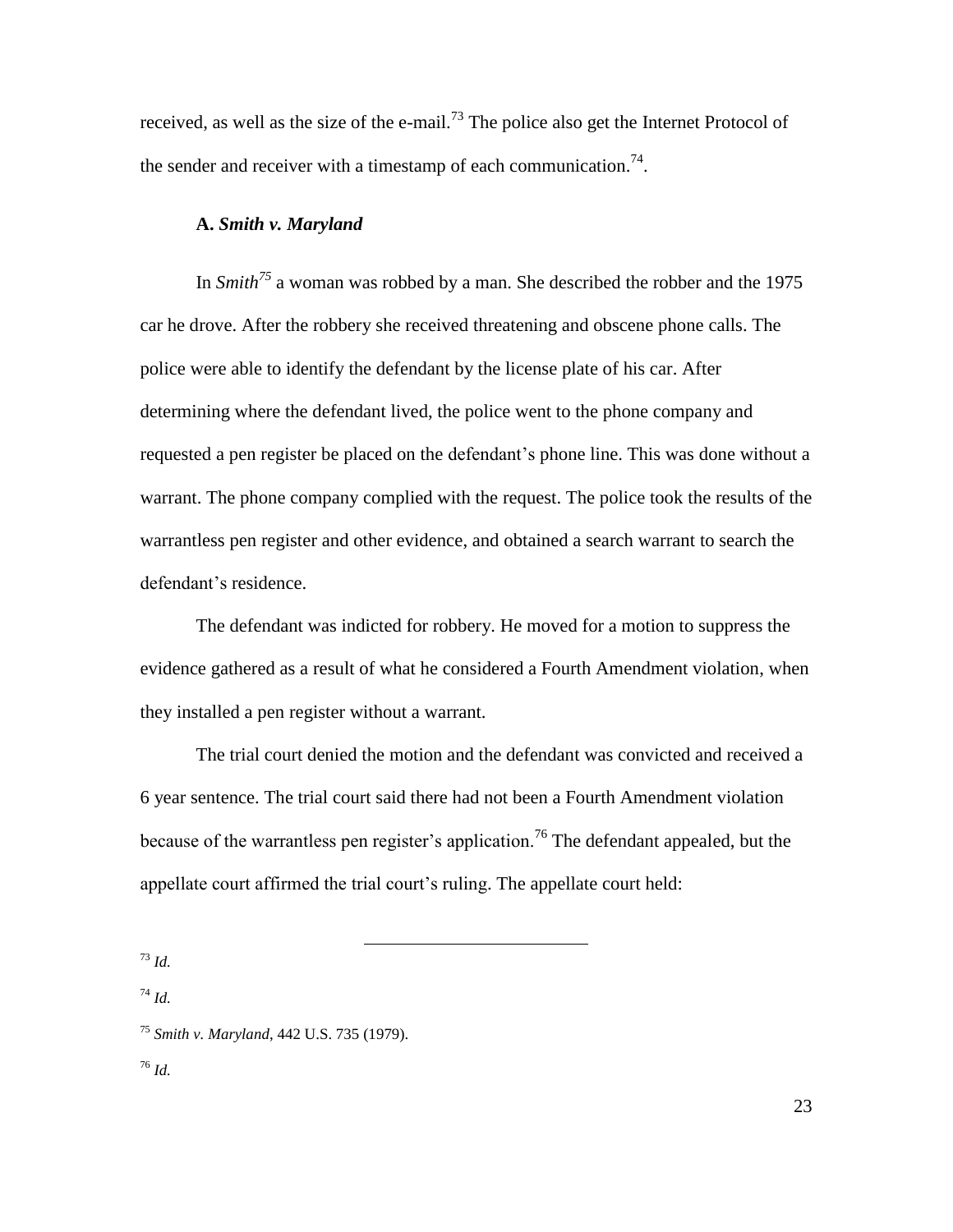[T]here is no constitutionally protected reasonable expectation of privacy in the numbers dialed into a telephone system and hence no search within the Fourth Amendment is implicated by the use of a pen register installed at the central offices of the telephone company.<sup>77</sup>

The Supreme Court of the United States reviewed the case and used the test from the *Katz<sup>78</sup>* case to justify their affirmation of the lower state courts. The majority concluded that a person has no reasonable expectation of privacy in phone numbers they call. The Court stated because the phone company keeps this information for billing, and a customer can review it to ensure no overbilling takes place, the citizen has no reasonable expectation in privacy in numbers dialed.<sup>79</sup>

The Court went on to state that even if the defendant had some subjective expectation of privacy, such as the defendant's claim that all calls were placed by him in his private residence, it would not be an expectation society was likely to recognize as reasonable.<sup>80</sup> The Court said that when the defendant voluntarily used his phone, he gave the numerical information to the telephone company, thereby exposing him to the risk that the phone company would give the information to the police.<sup>81</sup> The Court viewed the switching equipment as a mere substitute to a live switchboard operator.<sup>82</sup> Any use of any

 $\overline{a}$ 

<sup>81</sup> *Id*. at 744.

<sup>77</sup> *Id*. at 738.

<sup>78</sup> *Katz v. United States*, 389 U.S. 347 (1967).

<sup>79</sup> *Smith, supra* note 75, at 742.

<sup>80</sup> *Id*. at 743.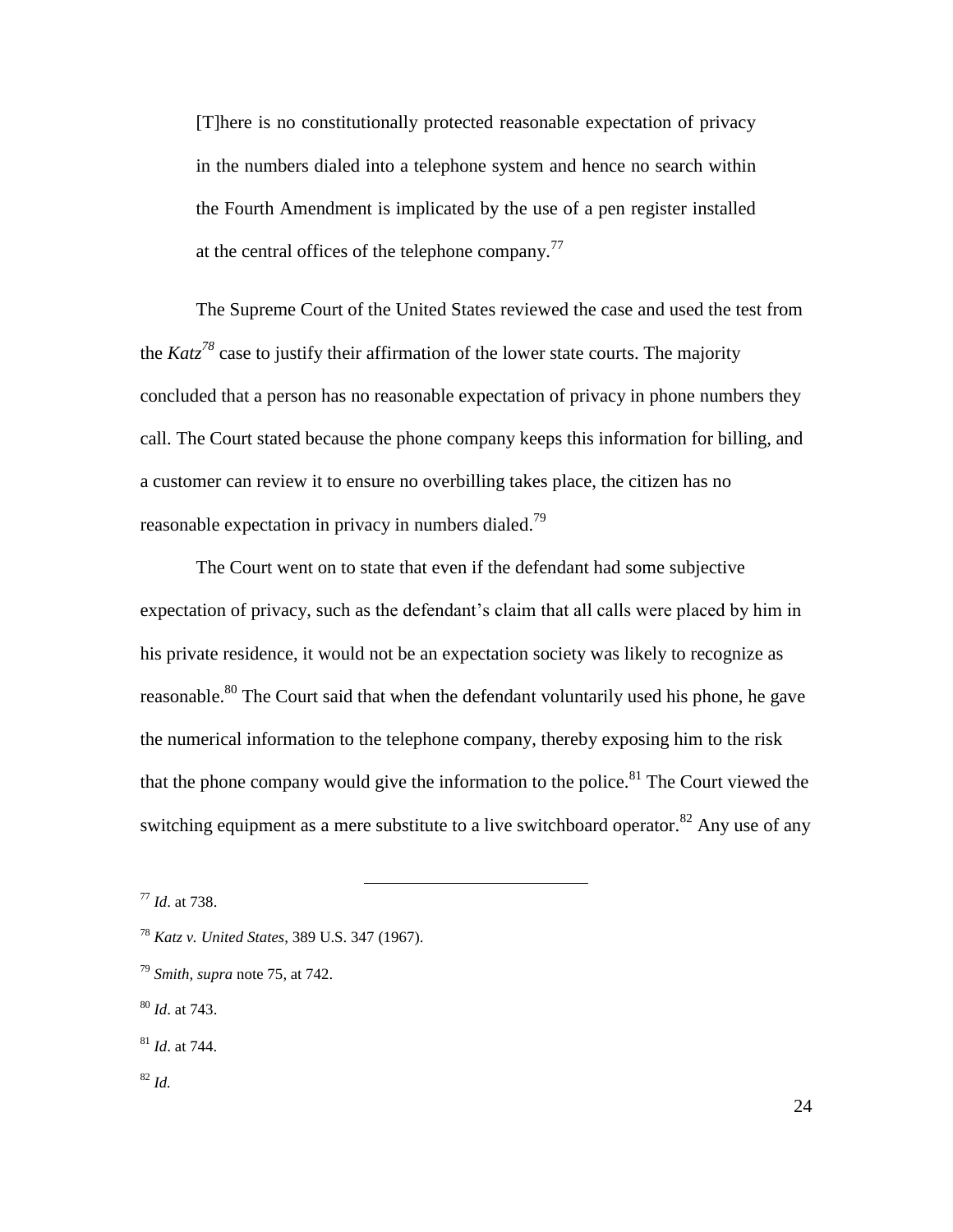phone had no expectation of privacy in regards to the police obtaining information about where the calls were placed from or where they were received.

It is clear that the majority believes there is neither undue danger nor a violation against a caller's Fourth Amendment rights, simply because in the Courts' mind the person freely used their phone. The Court somehow through is rhetoric, convinced itself that a citizen has no expectation of privacy in the numbers they call.

The dissent has the correct view as to the use of a pen register. Justice Stewart noted that numbers dialed from a private telephone are within the constitutional protection recognized in *Katz*. <sup>83</sup> He fully believed the information contained in a pen registry fit squarely with the customer's legitimate expectation of privacy. The information originated from a private citizens home or office, which are areas vigorously protected by the Fourth Amendment, and is applied to the states via the Fourteenth Amendment.<sup>84</sup>

Justice Marshal was also writing for the dissent in the *Smith* case. He thought that the Courts argument that the defendant in this case assumed the risk of the government obtaining the information, was at minimal misplaced.<sup>85</sup> He felt because the use of telephones was a necessity in the society, that the defendant could do nothing but accept

 $\overline{a}$ 

<sup>83</sup> *Id.* at 747.

<sup>84</sup> *Id.*

<sup>85</sup> *Id.* at 749.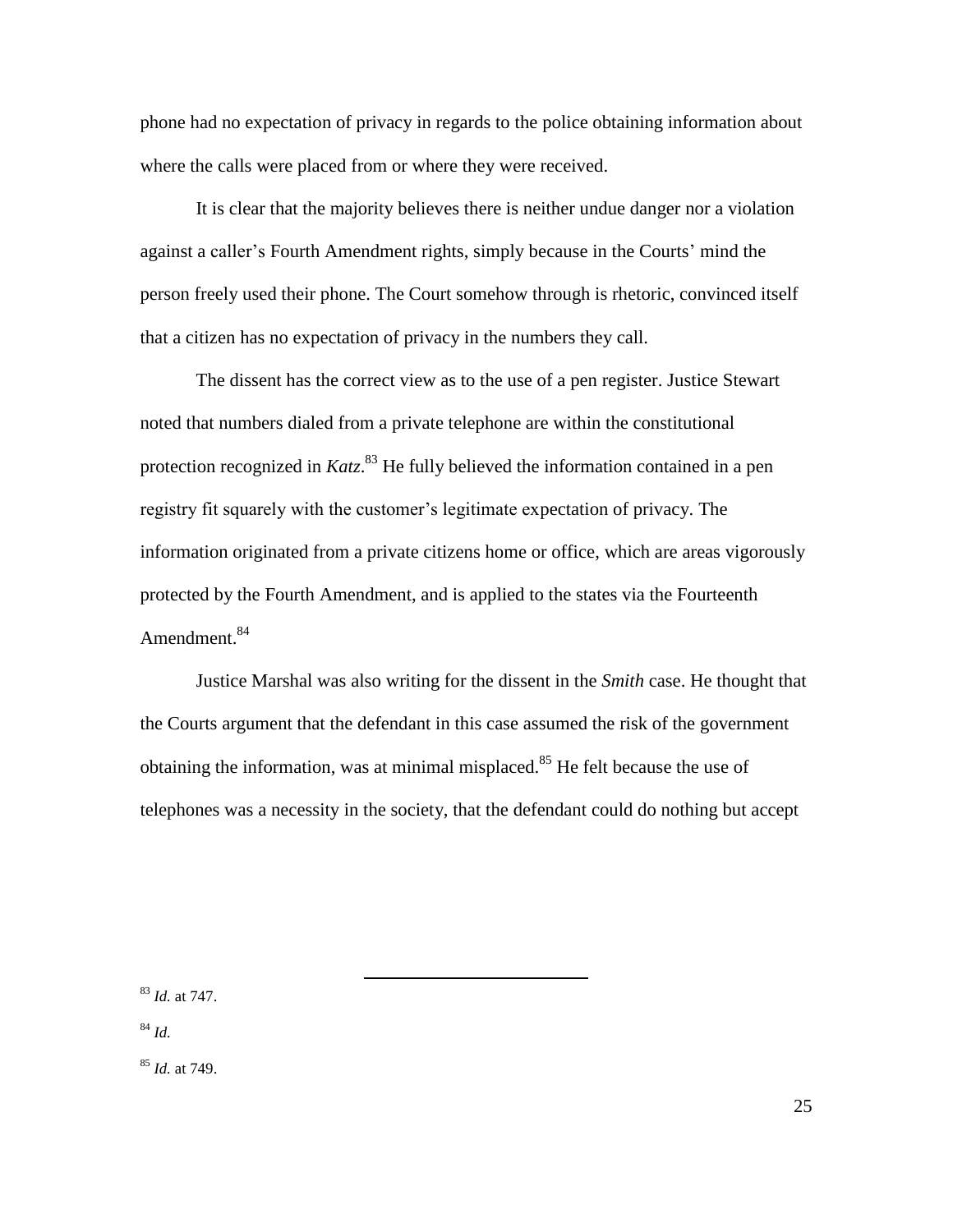the risk.<sup>86</sup> Justice Marshal clearly stated: "It is idle to speak of "assuming" risks in contexts where, as a practical matter, individuals have no realistic alternative." $87$ 

Justice Marshal concluded by stating that just as a person who enters a phone booth and speaks into the phone has a reasonable expectation of privacy as was held in Katz,<sup>88</sup> this person has the same expectation of privacy in the numbers dialed from their home or office.<sup>89</sup> He concluded saying that law enforcement officials should be required to obtain a warrant before they enlisted phone companies to provide information about a customer that was otherwise beyond the governments reach. $90$ 

This ruling shows a divided Court. The majority was willing to allow warrantless searches of a citizens phone records simply on the illusion that the citizen assumed the risk of using the phone and exposing the numbers to the public. This mindset is the danger that lurks in today's age as well. The simple fact that the Court can make a blanket assumption to provide an exception to a warrant, by rationalizing the citizen took an assumed risk by engaging in communication that in reality is a necessity, clearly exposes the danger people face with the use of their cell phones.

<sup>86</sup> *Id.*

<sup>87</sup> *Id*. at 750.

<sup>88</sup> *Katz*, *supra* note 78, at 352.

<sup>89</sup> *Smith, supra* note 75, at 752.

<sup>90</sup> *Id.*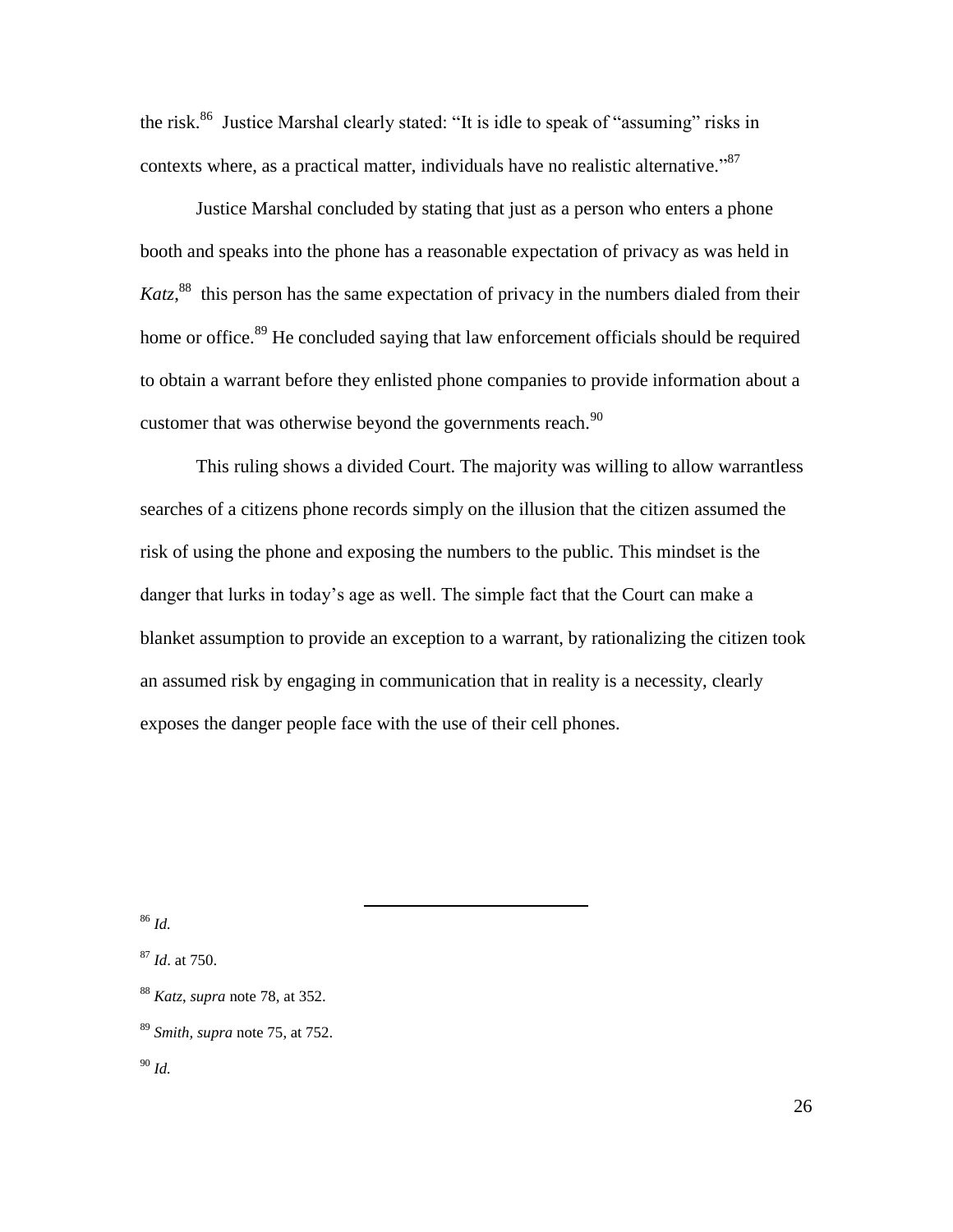# **B.** *Katz v. U.S.*

The  $Katz^{91}$  case is one of the most pro citizen rulings we have seen in the last 100 years. As seen in the *Smith v. Maryland<sup>92</sup>* case above, the subsequent Courts have attempted to chisel away at the protections the Justices in 1967 provide to the citizens of the United States.

In *Katz*, a defendant was convicted of transmitting wagering information from Los Angeles, Calif. to Miami and Boston.<sup>93</sup> The government introduced evidence of a recording of the defendant's phone conversations taken by a listening device placed on the outside of a phone booth used by the defendant, without the issuance of a warrant. The defendant appealed and lost. The appellate court said the defendant had not incurred a violation of his Fourth Amendment right because there was no physical entrance into the area the defendant occupied.<sup>94</sup> The Supreme Court of the United States granted certiorari to consider the constitutional question.<sup>95</sup>

The Court started off making it clear that the Fourth Amendment protects people not places.<sup>96</sup> They said a person making a call in a phone booth that closes the door and pays the cost of the call, is entitled to assume the words spoken there would not be

<sup>91</sup> *Katz, supra* note 78.

<sup>92</sup> *Smith, supra* note 75.

<sup>93</sup> *Katz, supra* note 78, at 348.

<sup>94</sup> *Id*. at 348-349.

<sup>95</sup> *Id.*

<sup>96</sup> *Id.* at 351.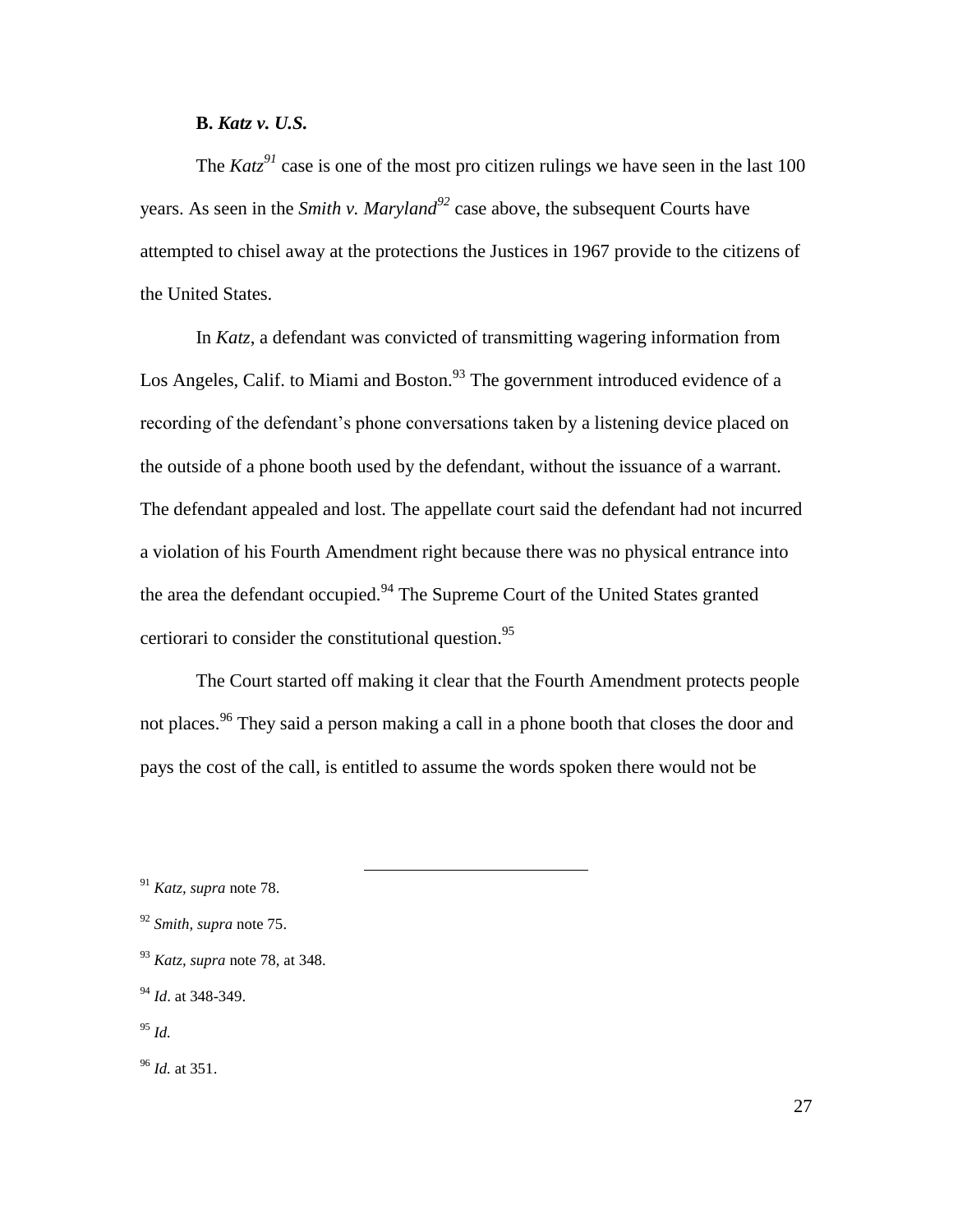broadcast to the world.<sup>97</sup> This Court said: "To read the Constitution more narrowly is to ignore the vital role that the public telephone has come to play in private communication."<sup>98</sup>

The Court found that the governments use of the electronic recording device to obtain the defendants words he spoke in the phone booth, where he had a reasonable expectation of privacy, constituted a search and seizure within the meaning of the Fourth Amendment.<sup>99</sup> The fact that the government did not penetrate the wall of the phone booth had no constitutional significance.<sup>100</sup>

The Court went on to say that because it was a search, the government was in violation of the Fourth Amendment.<sup>101</sup> The government did not observe specific limits established in advance by a magistrate, nor did they make a return to the magistrate of what was seized. The Court stated they had never upheld a search on the sole ground that the officers reasonably expected to find evidence of a crime, and they voluntarily acted in a manner that was the least intrusive.<sup>102</sup> The Court said such searches were per se unreasonable under the Fourth Amendment and subject to only a few specific exceptions.<sup>103</sup>

 $\overline{a}$ 

<sup>97</sup> *Id.* at 352. <sup>98</sup> *Id.* <sup>99</sup> *Id*. at 353. <sup>100</sup> *Id.* <sup>101</sup> *Id*. at 356. <sup>102</sup> *Id*. <sup>103</sup> *Id*. at 357.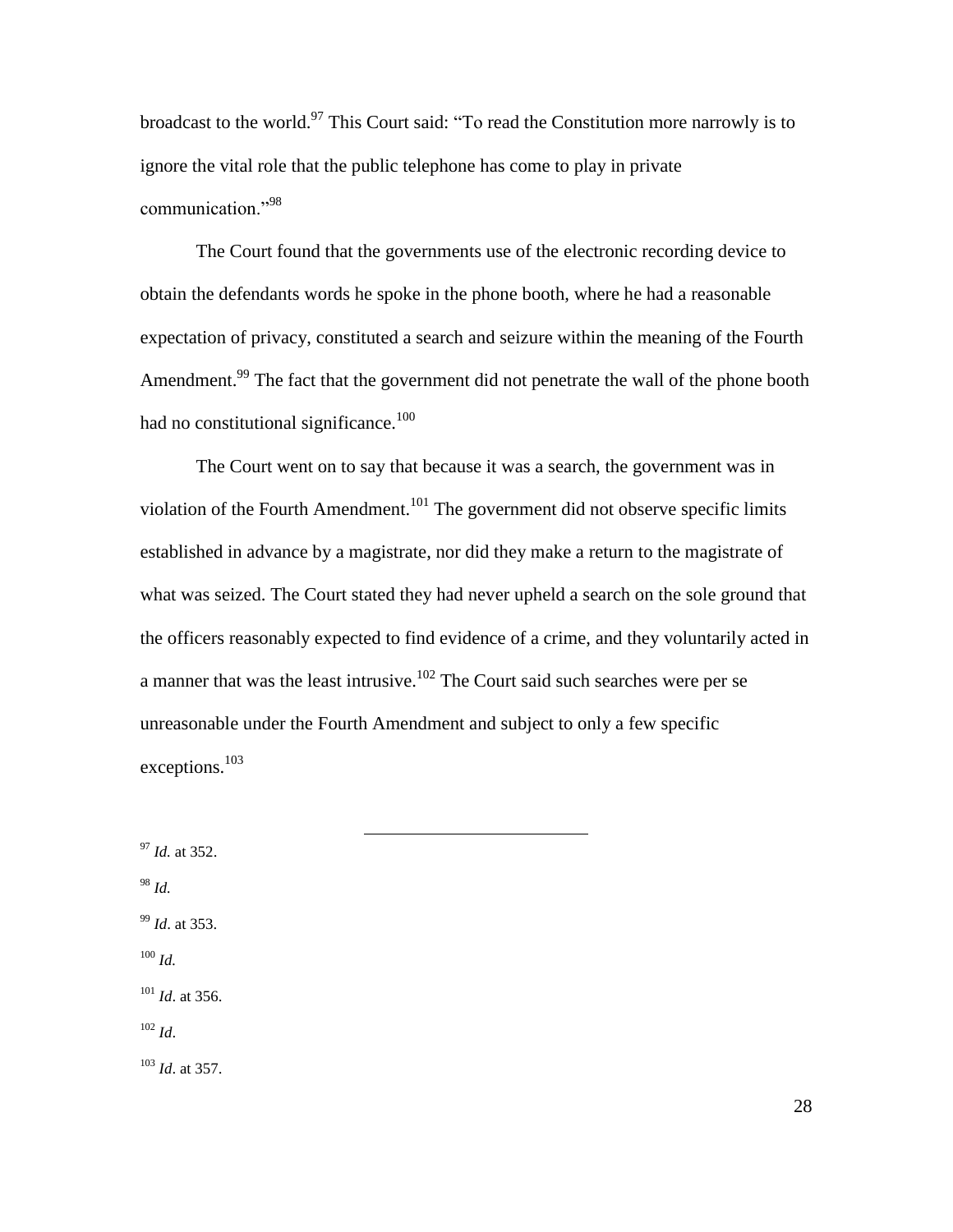The government argued that there should be a new exception, one that in a case of this type of electronic surveillance, would allow this activity without authorization of a magistrate.<sup>104</sup> The Court responded in disagreement. They said to bypass such judicial authorization removed the safeguards provided by the objective review to find sufficient probable cause to invade the privacy of the citizen.<sup>105</sup> The Court recognized that without the safeguard of judicial review for a warrant, the public would be protected from Fourth Amendment violations only at the discretion of the police.<sup>106</sup>

The Court stated in regards to requirement for warrants that:

These considerations do not vanish when the search in question is transferred from the setting of a home, an office, or a hotel room to that of a telephone booth. Wherever a man may be, he is entitled to know that he will remain free from unreasonable searches and seizures.<sup>107</sup>

The Court reversed the conviction because of the violation the government had inflicted upon the defendant.<sup>108</sup> Justice Harlan, in concurrence stated the balancing test still used today to determine if a person has a right to the Fourth Amendment Protection. He stated the test clearly:

My understanding of the rule that has emerged from prior decisions is that there is a twofold requirement, first that a person have

 $\overline{a}$ 

<sup>104</sup> *Id* at 358. <sup>105</sup> *Id.* <sup>106</sup> *Id*. at 358-359. <sup>107</sup> *Id*. at 359. <sup>108</sup> *Id.*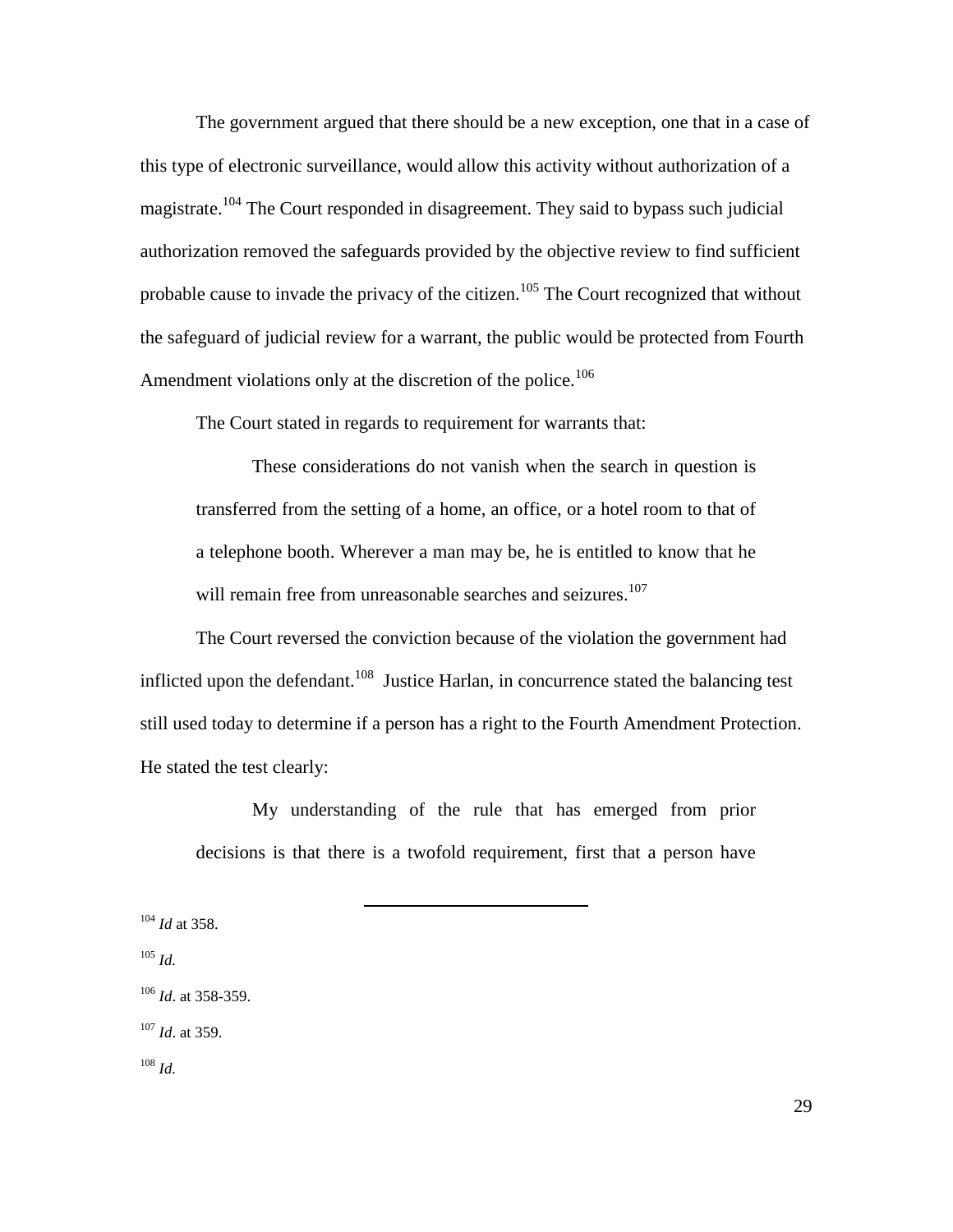exhibited an actual (subjective) expectation of privacy and, second, that the expectation be one that society is prepared to recognize as 'reasonable.'<sup>109</sup>

This Court in 1967, as a majority, recognized the dangers that police action without some safeguards posed to the general public. Their reversal would for a time curb the unlawful activities of the police in the United States.

#### **C. CSLI (Cellular Site Location Information)**

 $\overline{a}$ 

The two prior cases,  $Katz^{110}$  and  $Smith^{111}$ , set the stage for our 21<sup>st</sup> century debate on the use of cell phone information. The government has become real interested in knowing where a suspect is at or has been. Though most new cell phones have GPS technology,  $112$  the government often wants to know where the person has traveled. This allows them to build a case against them or another party using information not readily available to the general public. Estimates from three years ago were that over 90% of cell phones then in use had GPS capabilities, through which the target phone could be located to within as little as 50 feet. $113$ 

<sup>113</sup> *See* Kevin McLaughlin, *The [Fourth Amendment and Cell Phone Location Tracking: Where](https://a.next.westlaw.com/Link/Document/FullText?findType=Y&serNum=0332279391&pubNum=101336&originationContext=document&transitionType=DocumentItem&contextData=%28sc.UserEnteredCitation%29#co_pp_sp_101336_427) Are We?,* [29 Hastings Comm. & Ent.](https://a.next.westlaw.com/Link/Document/FullText?findType=Y&serNum=0332279391&pubNum=101336&originationContext=document&transitionType=DocumentItem&contextData=%28sc.UserEnteredCitation%29#co_pp_sp_101336_427) L.J. 421, 427 (2007).

<sup>109</sup> *Id*. at 361.

<sup>110</sup> *Katz, supra* note 78.

<sup>111</sup> *Smith, supra* note 75.

<sup>112</sup> *911 Wireless Service*, [www.fcc.gov,](http://www.fcc.gov/)<http://www.fcc.gov/guides/wireless-911-services> (last visited Mar.11, 2013). A comprehensive overview of future requirements carriers must meet in identifying the location of a cellular phone when soliciting 911 services; *See also* David Lipscomb, Demand Media, *FCC Regulations Concerning Cell Phone GPS Tracking,* (Mar. 11, 2013, 6:55 PM), http://techchannel.radioshack.com/fcc-regulations-concerning-cell-phone-gps-tracking-1959.html.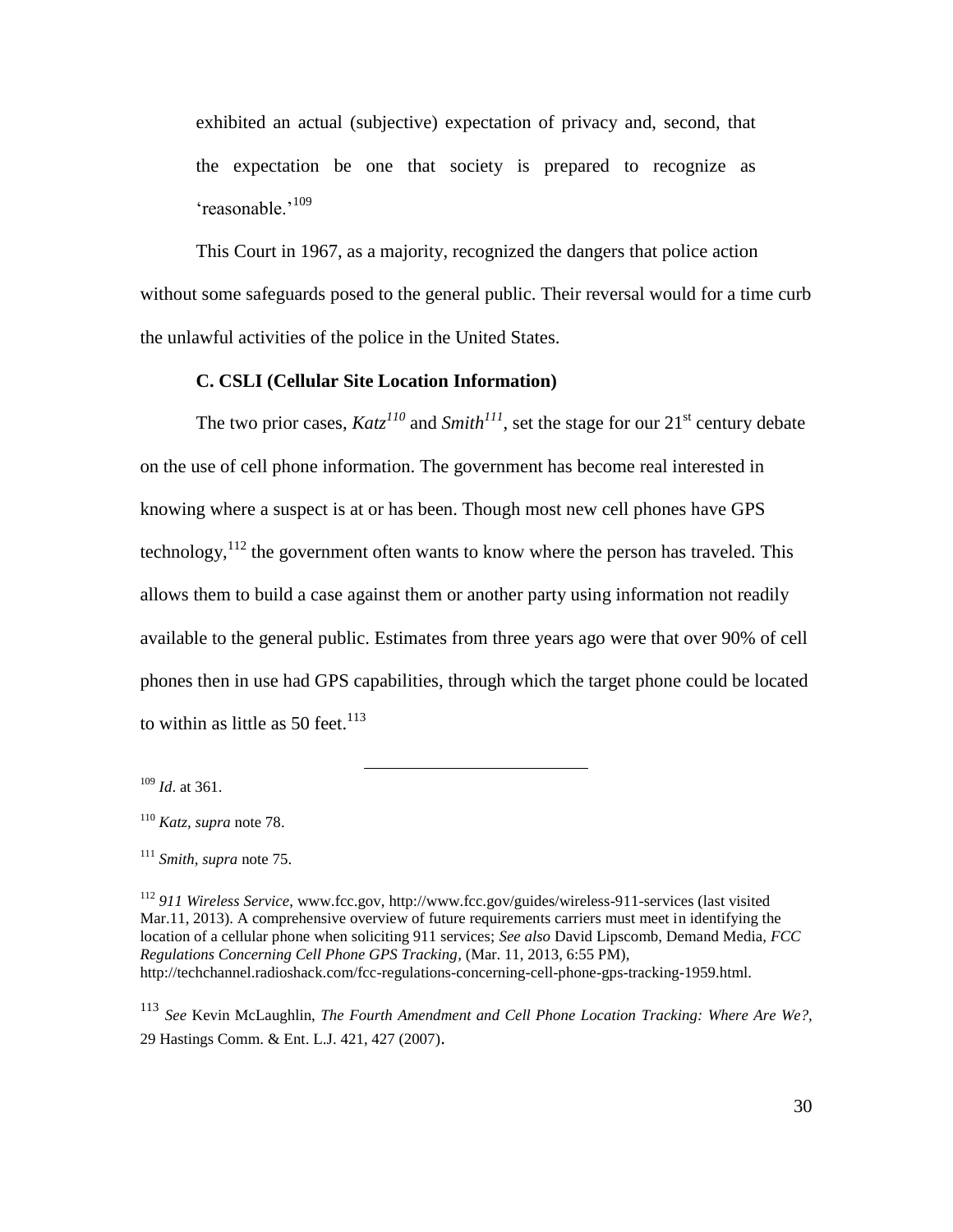#### **i. In re Application of U.S. for & order**

A good example of the ambition of the government can be seen in the case, In re Application of the United States.<sup>114</sup> The application by the government was in three parts. The government requested permission to install a pen register and trap and trace device, the disclosure of stored wire and electronic transactional records, and the disclosure of location based data.<sup>115</sup> The court granted the first two requests but ultimately denied the third request. The order addressed this third request of the application requesting cell site location information. $116$ 

In this case the government asked for the complete spectrum of CSLI (cellular site location information), in other words the entire spectrum was requested for inspection.<sup>117</sup> This was unusual as that usually such a request was more limited in prior cases. The government presented evidence in the form of an affidavit to demonstrate probable cause in support of the application, but the government said that probable cause was not required for this type of CSLI.<sup>118</sup> Instead they argued alternatively for use of a "hybrid" theory approach".<sup>119</sup>

 $\overline{a}$ 

<sup>115</sup> *Id*. at 572. <sup>116</sup> *Id.*

<sup>117</sup> *Id* at 574.

<sup>118</sup> *Id.*

<sup>114</sup> *In re Application of U.S. for & order:* (1) Authorizing Use of a Pen Register & Trap & Trace Device, (2) Authorizing Release of Subscriber & Other Info., (3) Authorizing Disclosure of Location-Based Services*,* 727 F. Supp. 2d 571 (W.D. Tex. 2010).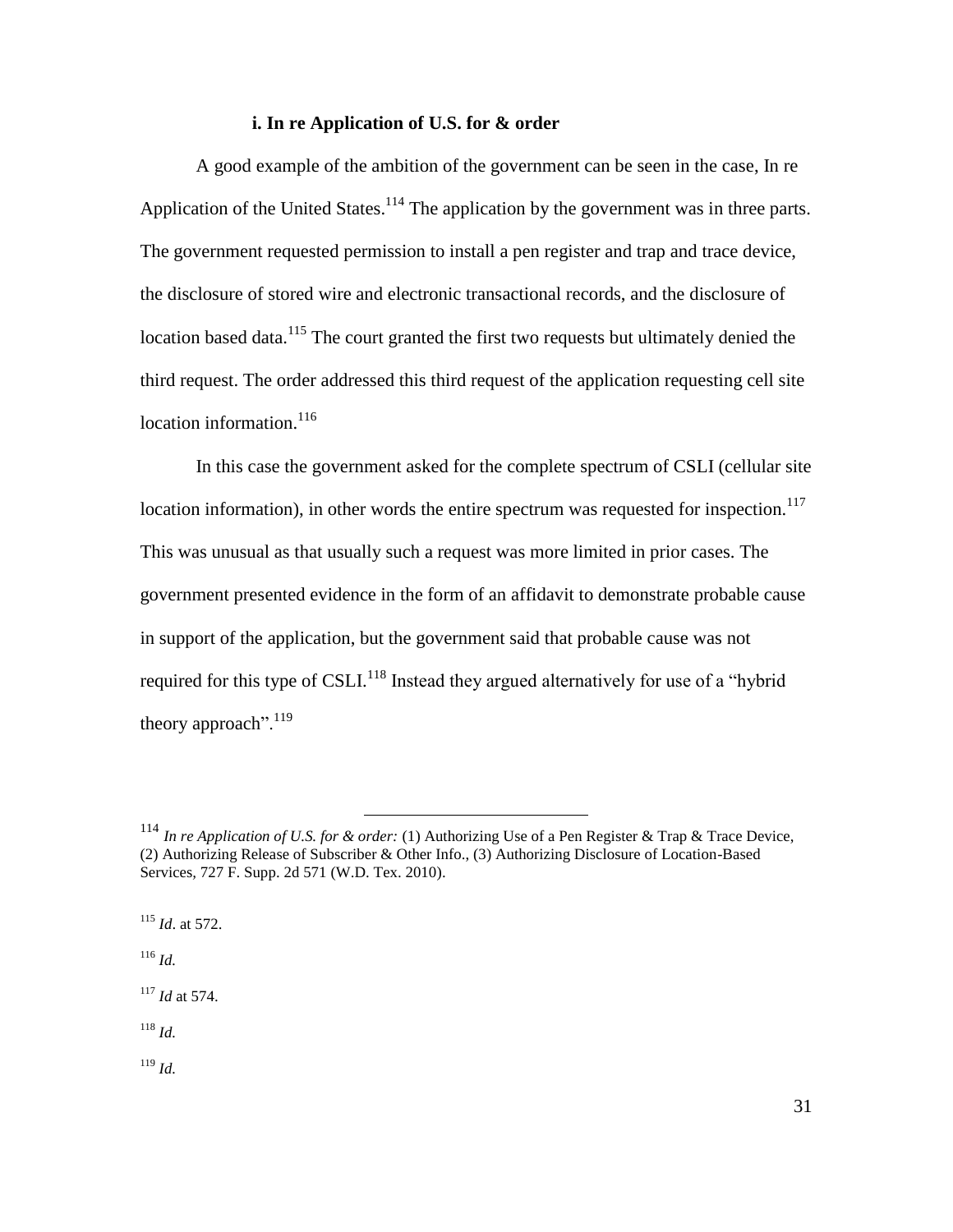The hybrid theory was described by Judge Gorentein in a 2005 Order. In that Order, the theory proposed there was statutory authority to obtain CSLI with something less than probable cause because of the provisions of three statutes.<sup>120</sup> The Government argued that the Communications Assistance to Law Enforcement Act (CALEA) which states that "with regard to information acquired *solely* pursuant to the authority for pen registers and trap and trace devices (as defined in section 3127 of Title 18), such callidentifying information shall not include any information that may disclose the physical location of the subscriber." The argument rested on the premise that the word "solely" in the CALEA requirement above suggested if there was another statute along with the CALEA, it would not be "solely", and thus the location based information could be included. $121$ 

The government offers the SCA (Stored Communications Act) standard of ―specific and articulable facts showing that there are reasonable grounds to believe that the records or other information sought are relevant and material to an ongoing criminal investigation."<sup>122</sup> The government argued that the pen/trap order was a necessary, but insufficient requirement for making the cell service provider disclose the CSLI. The argument ultimately presented by the government was once a pen/trap order was combined with an order pursuant to the SCA, the "hybrid theory" allows for the disclosure of CSLI without the need to establish probable cause.<sup>123</sup>

<sup>120</sup> *Id*. at 575.

<sup>121</sup> *Id.*

<sup>122</sup> *Stored Communication Act*, 18 U.S.C.A. § 2703 (West 2012).

<sup>123</sup> *In re Application of U.S. for & order*, *supra* at note 113, at 575.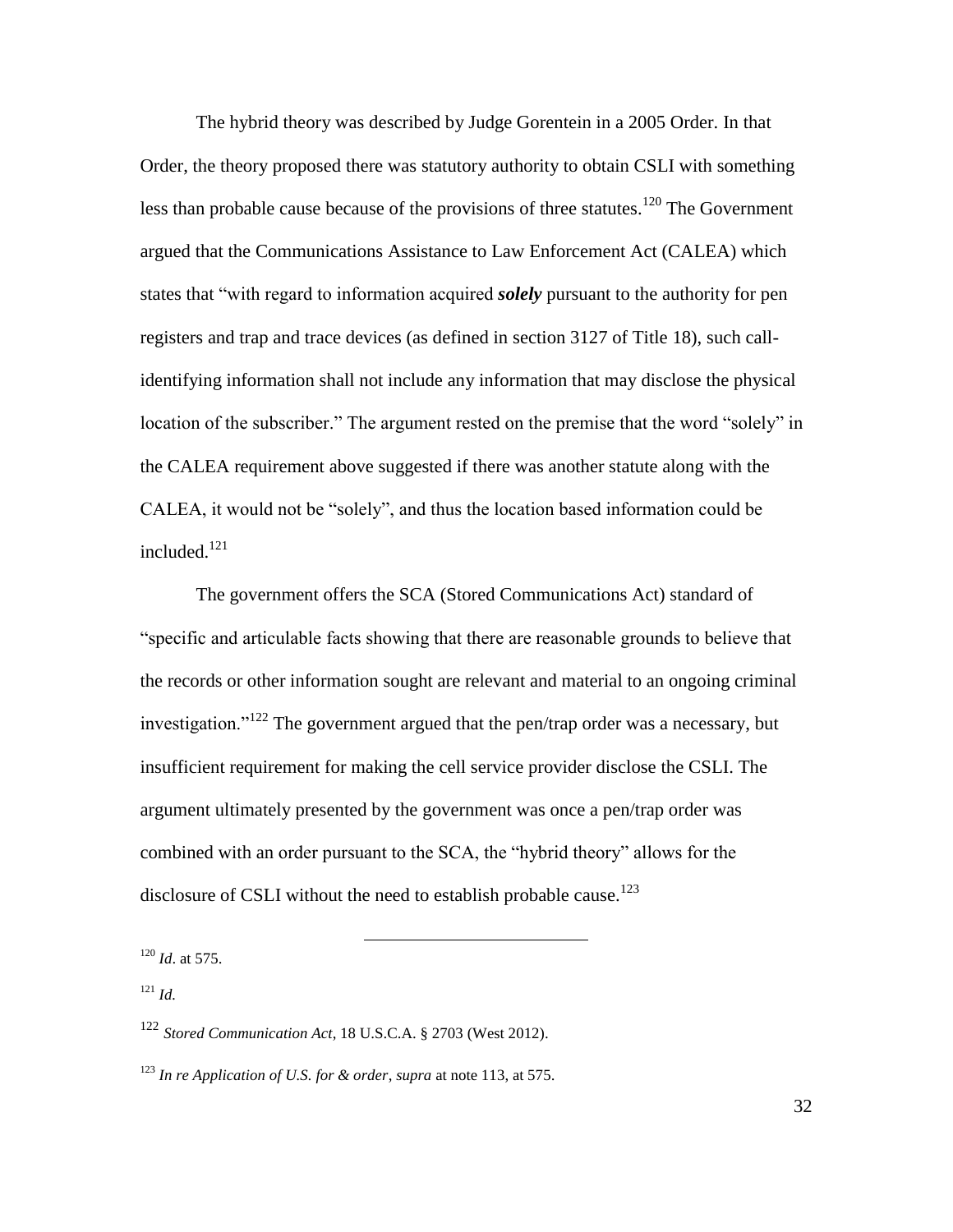The Court decided the argument did not have any merit, stating that other courts had reviewed the theory and had ultimately concluded the theory could not support the "issuance of an order granting the government access to CSLI."<sup>124</sup> One major reason was because the SCA referred to "electronic communications",  $^{125}$  where as the government's use of CLSI was where the cell phone was used as a "tracking device."<sup>126</sup>

Because the court found the cell phone as a tracking device, the court said that any issuance for a CSLI should comply with Rule 41 of Federal Criminal Procedure. Rule 41 states:

**(C) Warrant for a Tracking Device.** A tracking-device warrant must identify the person or property to be tracked, designate the magistrate judge to whom it must be returned, and specify a reasonable length of time that the device may be used. The time must not exceed 45 days from the date the warrant was issued. The court may, for good cause, grant one or more extensions for a reasonable period not to exceed 45 days each. The warrant must command the officer to:

**(i)** complete any installation authorized by the warrant within a specified time no longer than 10 days;

<sup>124</sup> *Id*. at 575

<sup>125</sup> *Id.*

<sup>&</sup>lt;sup>126</sup> Mobile Tracking Device, (b) Definition.—As used in this section, the term "tracking device" means an electronic or mechanical device which permits the tracking of the movement of a person or object.., 18 U.S.C.A. § 3117 (West 2012).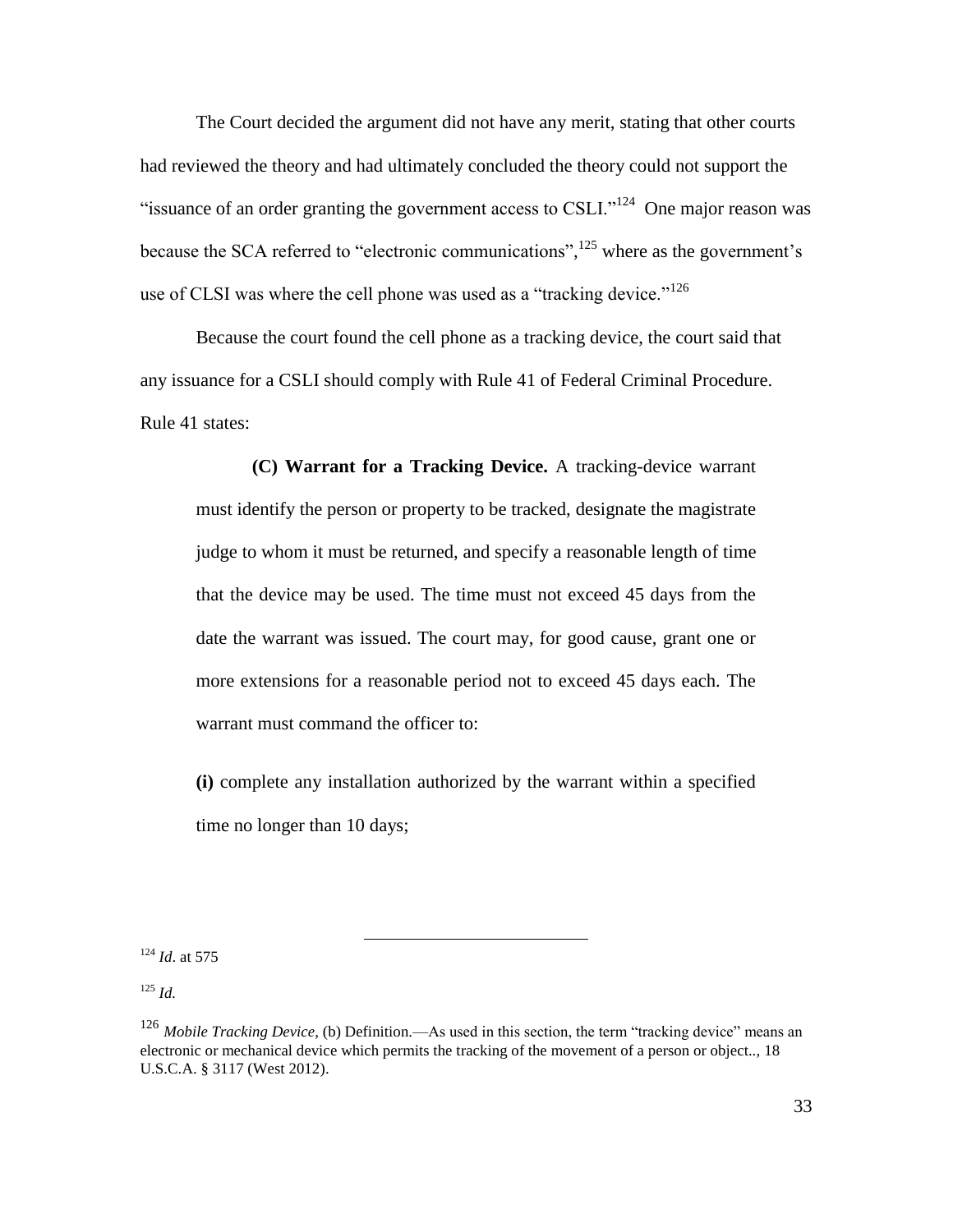**(ii)** perform any installation authorized by the warrant during the daytime,

unless the judge for good cause expressly authorizes installation at another

time; and

(iii) return the warrant to the judge designated in the warrant.<sup>127</sup>

The court decided that to get permission for a CSLI, including historical data, the

government would have to:

- Strictly comply with Federal Rules of Criminal Procedure Rule 41.
- A Warrant shall only be granted with a proper showing of Probable Cause.
- The Warrant may last only 45 days.
- Notice shall be given to the person who is having surveillance performed against them.
- Warrant must be returned to the magistrate that issued it.
- The Warrant for a CSLI must be a standalone document.
- Must be evidence in affidavit to establish probable cause to believe that tracking the phone will lead to evidence of a crime.
- Evidence that a person has a cell phone and is engaged in criminal activity is not enough to get a warrant. If this was the standard then there would never be a CSLI denied.<sup>128</sup>

The court said this new area of law would be built the "old fashioned way", on a case by case basis.<sup>129</sup>

<sup>127</sup> *Rule 41 Search and Seizure*, Fed. R. Crim. P. 41 (West 2012).

<sup>128</sup> *In re Application of U.S. for & order*, *supra* at note 113, at 584.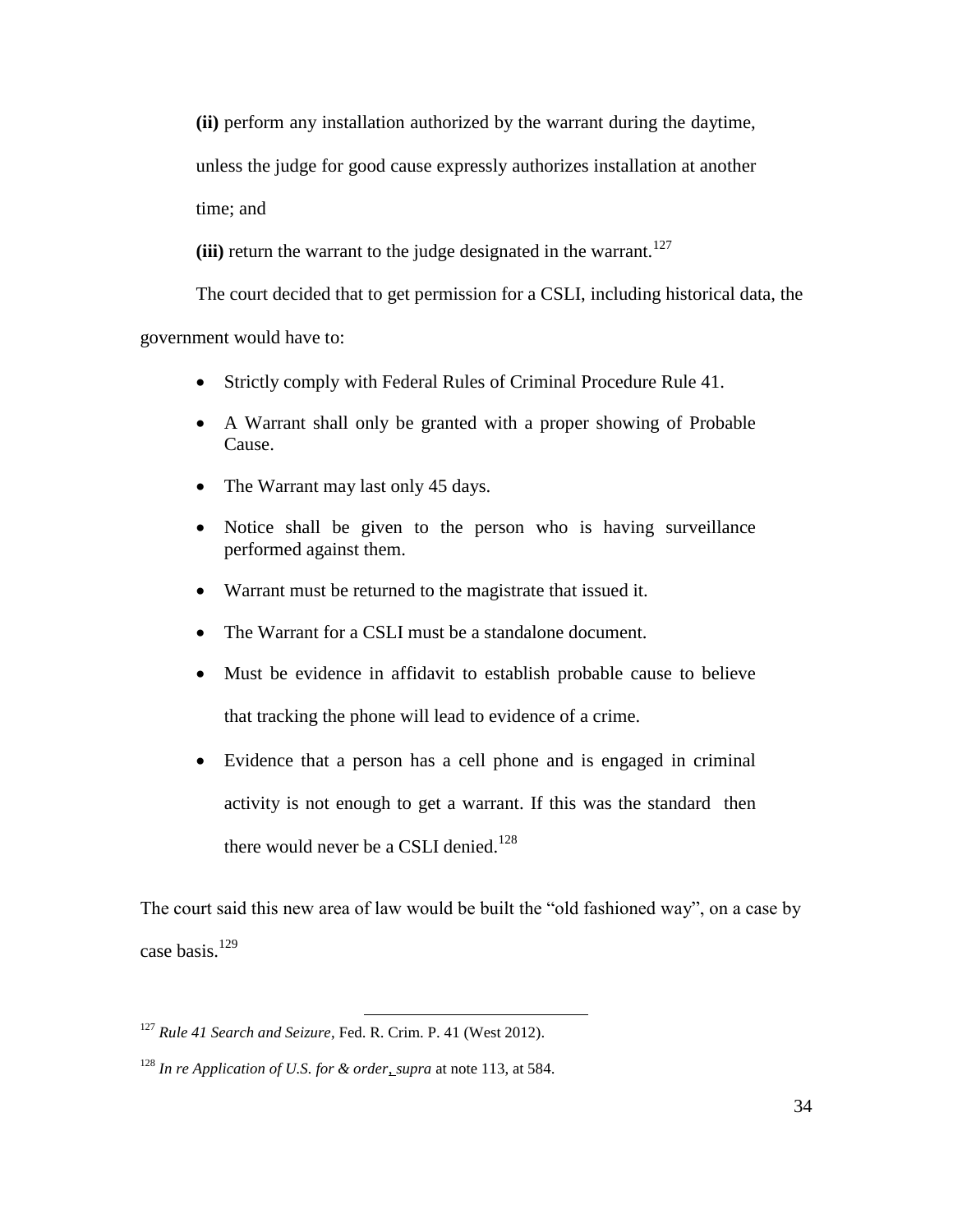This case shows the brazenness of the government in their shameless reach to get the information they want without regard to the citizen's rights they are invading. It should be noted the government did not stop with the Western District of Texas, in another case, from the United State District Court D. Maryland, the government argued again for the use of CSLI, using the All Writs  $Act, <sup>130</sup>$  to be allowed access to the Location Data solely to locate a suspect to make an arrest.<sup>131</sup> This was an unprecedented act by the government found by some to be "chillingly invasive and unnecessary in the apprehension of defendants."<sup>132</sup> The court found that this type of issue was best left to the legislators or in appellate courts, and they denied the application by the government.<sup>133</sup>

Though it seems some courts are inclined to restrict the police and protect the people from unreasonable searches in regards to cell phone records and location data, it is just as clear other courts look for an exception to allow police to invade a person's rights to get at a "justified" end. Usually these cases involve drugs and horrible crimes, and the court spins their reason to allow police to do as they will to get the bad criminal. This mindset comes with a cost that is in reality to high for our society to bear. Every time our courts find an exception to the common sense application of our Fourth Amendment right, a right based upon historic reasons for its inception, our society sees erosion in

 $\overline{a}$ 

<sup>132</sup> *Id.*

<sup>129</sup> *Id.*

<sup>130</sup> *All Writs Act*, 28 U.S.C.A. § 1651 (West 2012).

<sup>131</sup> *In re Application of U.S. for an Order Authorizing Disclosure of Location Info. of a Specified Wireless Tel*., 849 F. Supp. 2d 526, 530 (D. Md. 2011).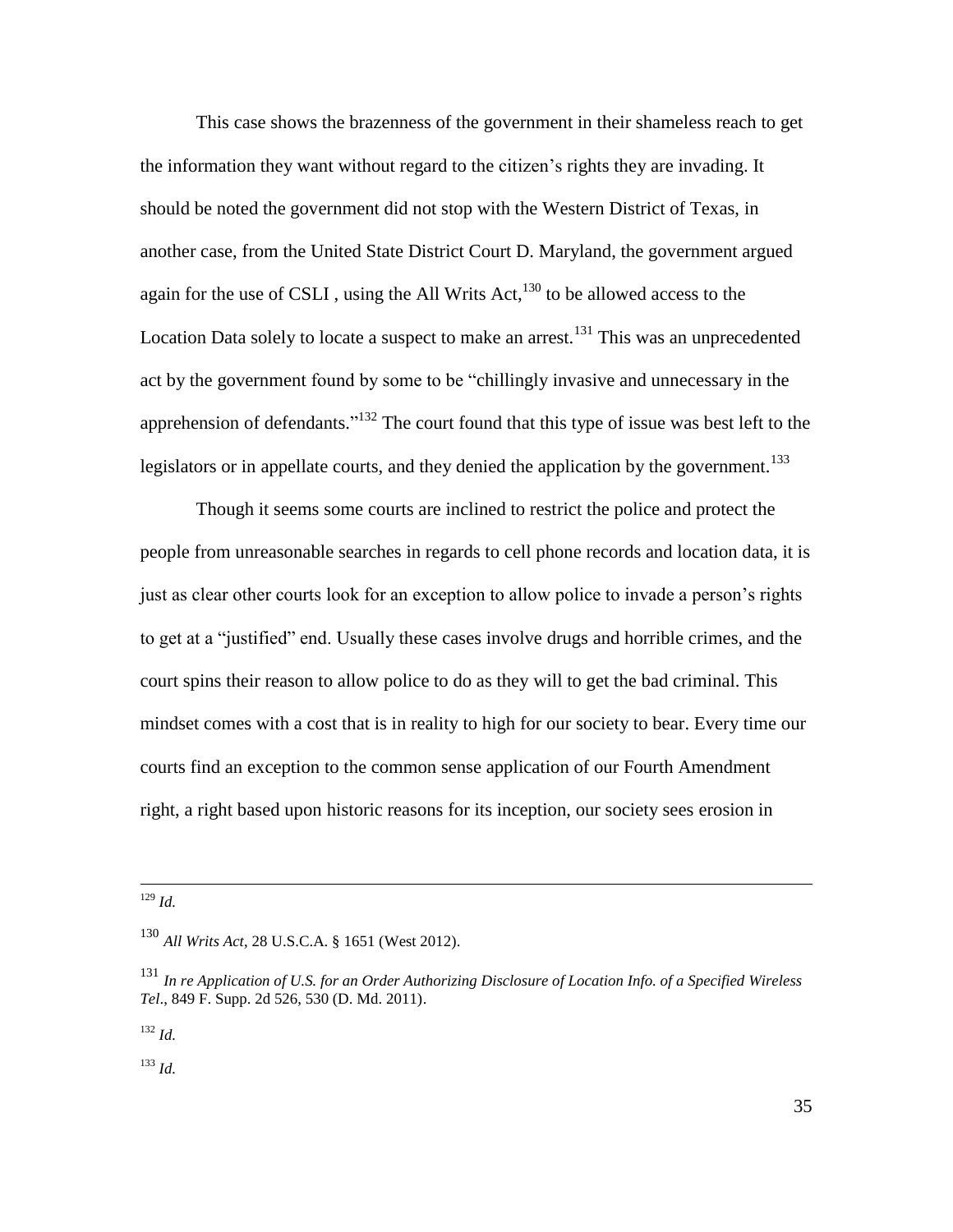what was obtained by the blood of our ancestors, a right that we may never entirely get back.

To highlight this erosion there are two recent cases that focus a spotlight upon just how far the courts will go to assist the police in the performance of what many consider justice.

#### **ii.** *U.S v Hardrick*

In *U.S v Hardrick*, a case from Oct. 2012, the police obtained CSLI information without a warrant.<sup>134</sup> Though there were earlier various District Court rulings that expressly required probable cause and a warrant from a neutral magistrate to uphold a CSLI search, this court found an exception.

The court found that the good-faith exception applied to the conduct of law enforcement in this case. The court listed the following reasons for the exception;

a) it was objectively reasonable for the Government to believe that obtaining CLSI did not require a search warrant; (b) it was objectively reasonable for law enforcement to rely on the magistrate's Orders and independent determination that obtaining CLSI did not require a search warrant; and it was (c) objectively reasonable for law enforcement to use a state subpoena in this case. $135$ 

*<sup>134</sup> United States v. Hardrick*, CRIM.A. 10-202, 2012 WL 4883666 (E.D. La. Oct. 15, 2012).

<sup>135</sup> *Id.*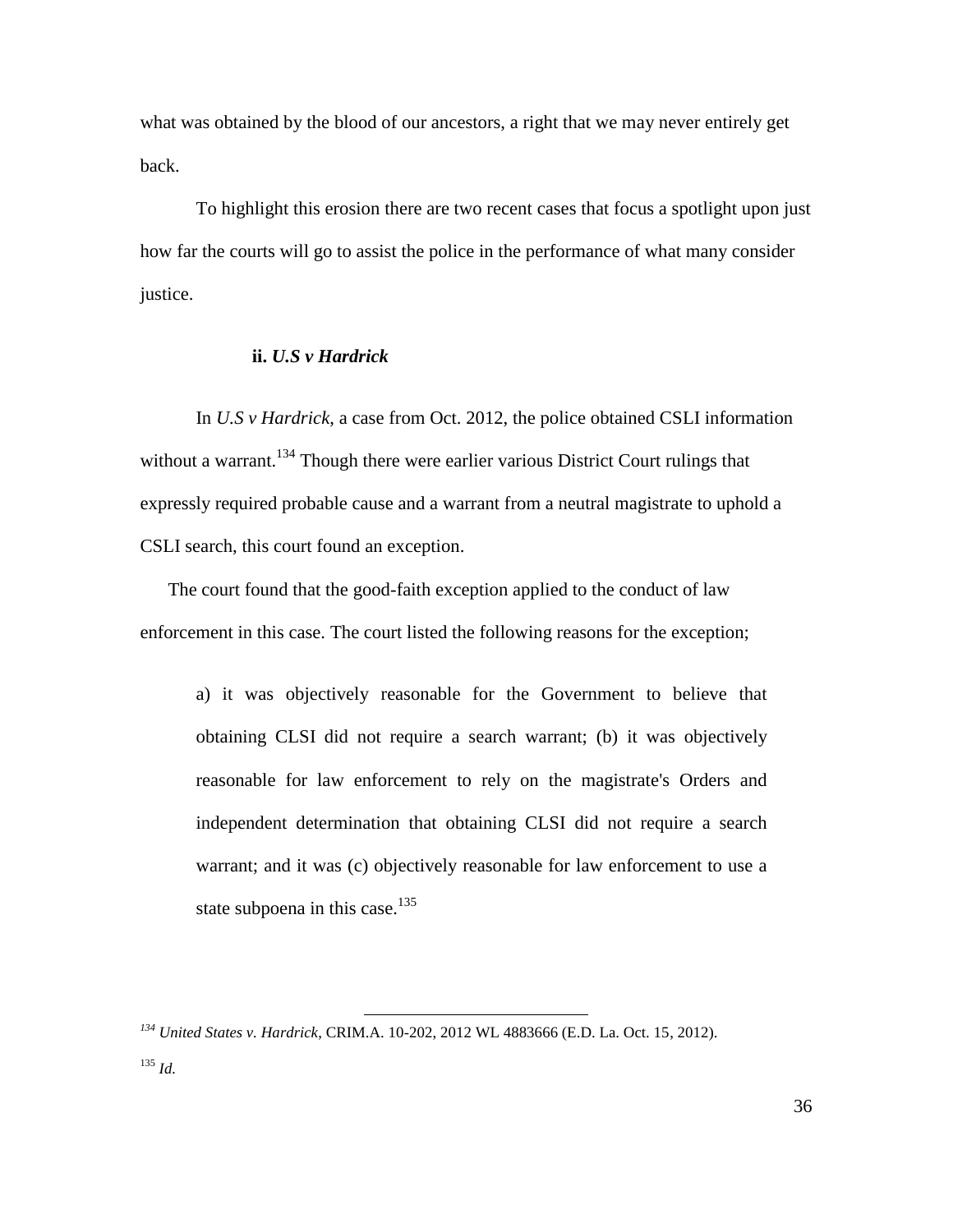Here the court decided not to provide any reason the defendant might prevail in getting the evidence suppressed or a reversal of the courts conviction. It is true the defendant deserved to be punished, but it is the danger that such rulings pose to society that make this judicial see-saw a cultural guillotine.

#### **iii.** *States v. Jones*

The last case to be reviewed in this section is the Supreme Court case of *United States v. Jones*, decided Jan. 2012. This case is about the gathering CSLI information, and about the use of GPS tracking of an individual. On the GPS tracking, the Supreme Court held that the use of the tracking device was a search under the Fourth Amendment.<sup>136</sup> The Court said a vehicle was an "effect" as was used in the Fourth Amendment.<sup>137</sup> The warrant was issued in the District of Columbia with the stipulation the device was to be placed on the vehicle within ten days. The law enforcement officials placed the device on the vehicle on the eleventh day in Maryland. The officers acted outside the authorization of the warrant, thus the action was in fact void when they installed the device.<sup>138</sup> Justice Scalia, writing for the Supreme Court, held that the government's attachment of a GPS device to the defendant's vehicle, and the monitoring of its location while traveling on public streets, was a search under the Fourth

<sup>136</sup> *United States v. Jones*, 132 S. Ct. 945, 949 (2012).

<sup>137</sup> *See* U.S. CONST. amend. IV, *supra* note 1.

<sup>138</sup> *U.S. v. Jones, supra* note 136, at 946.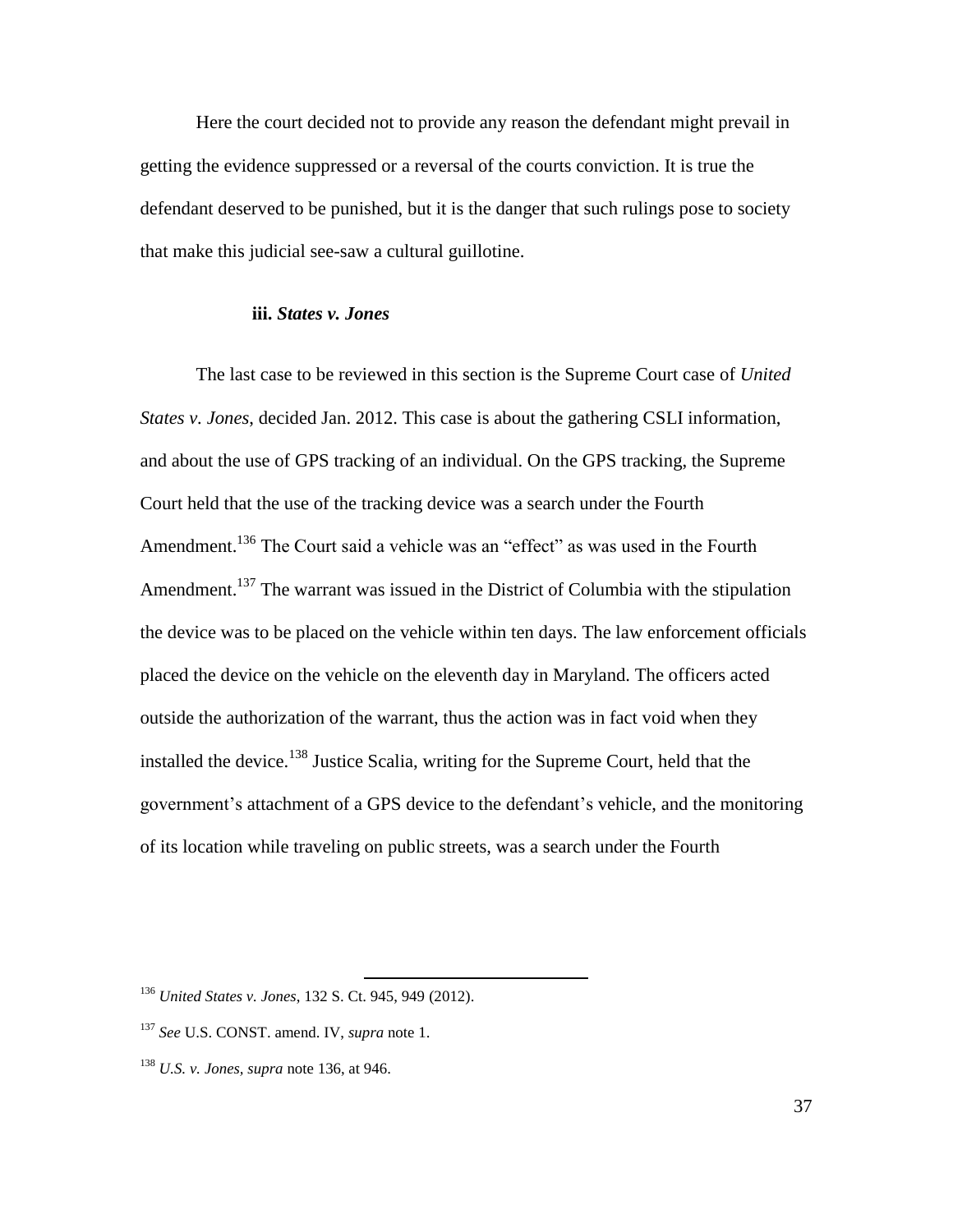Amendment.<sup>139</sup> Thus, the Court affirmed the court of appeals decision to reverse the conviction.

The ruling by the Supreme Court was unique considering how often the Court rules against the people's rights by concocting the exceptions or distinguishing minute elements to get the ruling they want.

The CSLI part of *U.S. v Jones*<sup>140</sup> involved the defendant's motion to suppress CSLI information that had been gathered over a four month period.<sup>141</sup> Jones argued that the government was required to obtain a warrant based upon probable cause prior to having the third party provider disclose the cell site location information.<sup>142</sup>

The government argued it believed the defendant was using his cell phone to further the crime of distributing narcotics. They went on to generalize that people engaged in narcotic trafficking use their cell phones in that line of business. The government said knowing these cell tower locations would greatly help law enforcement locate the places the drugs were distributed from, and provide relevant information that would assist law enforcement in the execution of their duties.<sup>143</sup>

After presenting their argument the government applied for and received an order from the magistrate for the CSLI data for a sixty day period. The government received

 $\overline{a}$ 

<sup>142</sup> *Id.*

<sup>139</sup> *Id.* at 954.

<sup>140</sup> *United States v. Jones*, CRIM.A. 05-0386 ESH, 2012 WL 6443136 (D.D.C. Dec. 14, 2012).

 $141$  *Id.* at \* 1.

 $143$  *Id.* at \*2.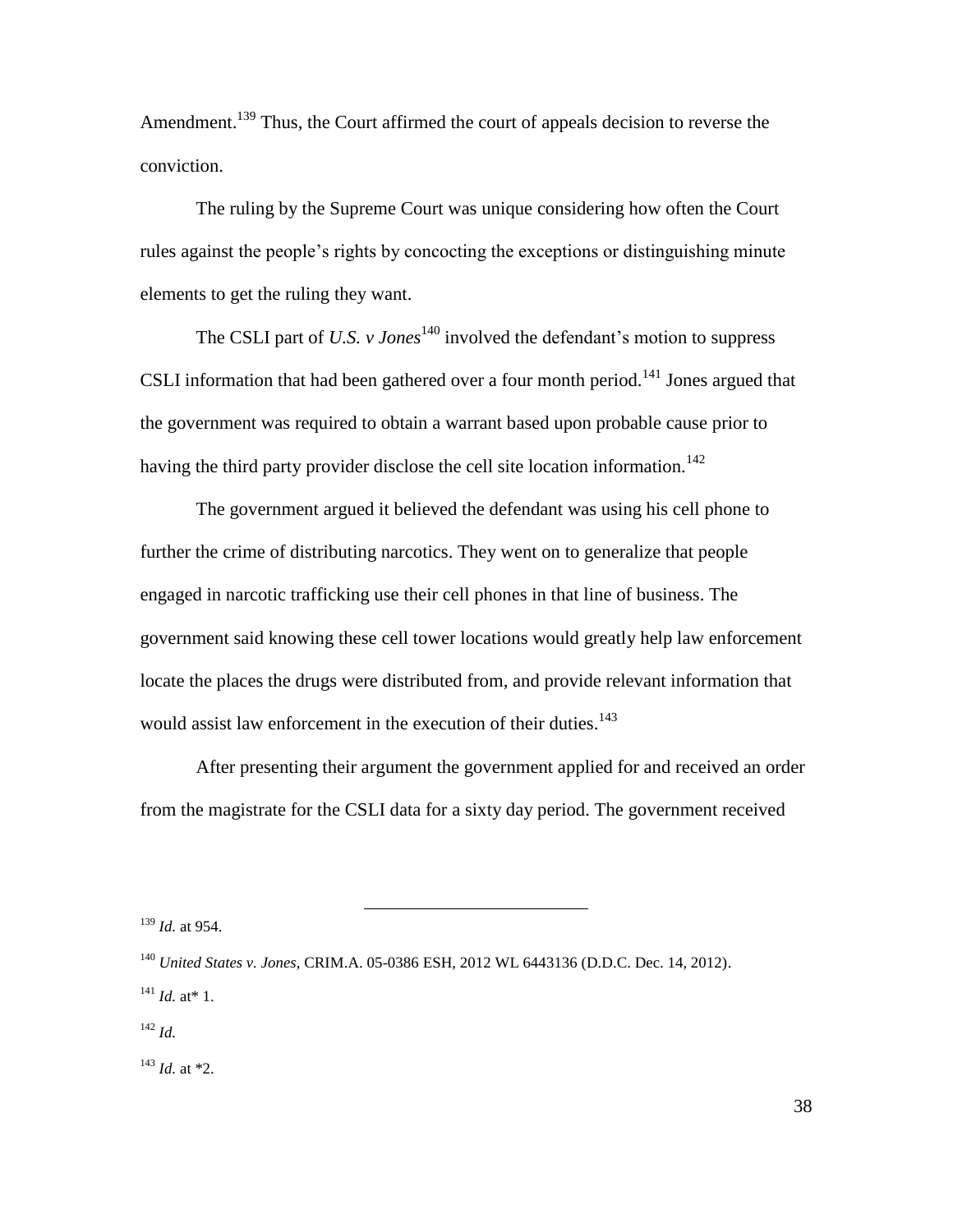two further extensions that resulted in four months of cell site location information about the defendant. $144$ 

Jones argued that the Stored Communication Act<sup>145</sup> and 18 U.S.C.A.  $\S 2703^{146}$ did not allow the disclosure of the CSLI the government was seeking.<sup>147</sup> He also argued that the government obtained the records in violation of his Fourth Amendment right.<sup>148</sup>

The court acknowledges that the majority of courts deny the request such as the one presented here, requiring that Rule  $41^{149}$  be met showing probable cause. They also recognize a minority of courts view the SCA, when used with a subsequent statute, allows the disclosure on less than probable cause.<sup>150</sup>

The court ignored this issue by simply stating that the SCA did not provide for a remedy of suppression in its language.<sup>151</sup> They went on to state even if the government violated 18 U.S.C  $\S 2703$ , the SCA "affords no suppression remedy for nonconstitutional violations."<sup>152</sup>

<sup>144</sup> *Id.*

 $\overline{a}$ 

<sup>151</sup> *Id*. at \*4.

<sup>145</sup> *Stored Communication Act, supra* note 122.

<sup>146</sup> *Required disclosure of customer communications or records*, 18 U.S.C.A. § 2703(West 2012). <sup>147</sup> *Jones*, supra note 140, at \*3.

<sup>148</sup> *Id.*

<sup>149</sup> *Rule 41 Search and Seizure, supra* note 127.

<sup>150</sup> *Jones, supra* note 140, at \*3.

<sup>152</sup> *Id.*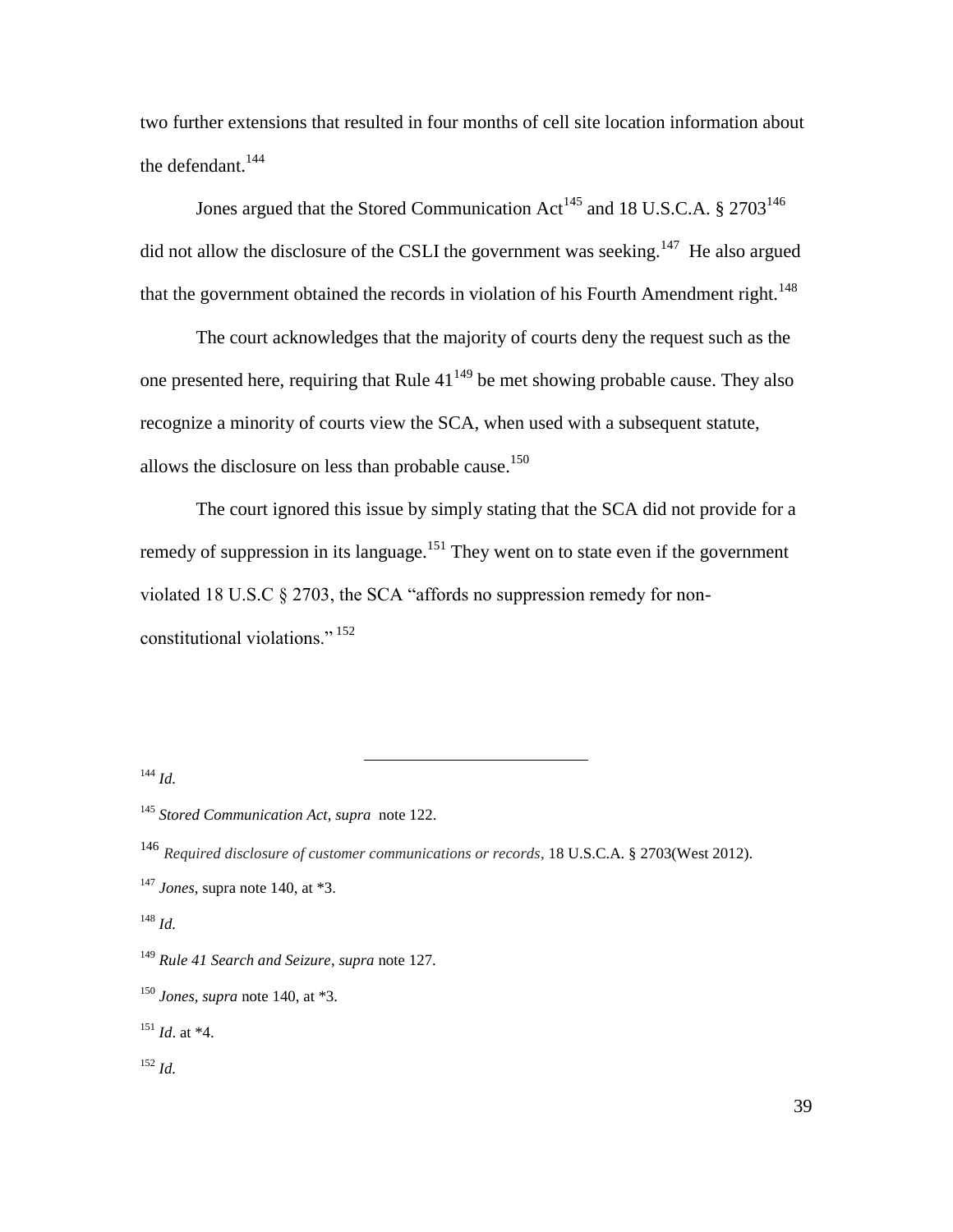After side stepping the statue violation issue, the court discussed the Fourth Amendment issues raised by Jones. They acknowledge the debate among courts on the issue, leaning heavily upon their belief that the majority of courts held there was no need for probable cause in regards to historical cell site location information.<sup>153</sup> The court mentioned some reasoning based upon *Smith,* <sup>154</sup> implying there was no reasonable expectation of privacy in this case, just as there was none with Smith in the numbers he dialed from his phone.<sup>155</sup>

The court admitted to there being a real debate as to whether the Fourth Amendment applied to cell site data obtained from cellular providers, but they held steadfast that there had been no federal court to decide conclusively that they would suppress any type of cell site date obtained from a court order under  $SCA$ <sup>156</sup>. They went on to discuss the argument that though some courts had held that the statutes mentioned did not allow the government to get prospective cell site data, other courts reached the opposite conclusion.<sup>157</sup> The court explained because of this ambiguity, it was reasonable for an officer to seek an order from a magistrate for the information, and to rely on that order, even if it was wrong. The court said regardless of the legality, they would apply the good-faith exception<sup>158</sup> to dismiss the Fourth Amendment issue altogether.<sup>159</sup> The

 $^{153}$  *Id.* at  $*5$ .

 $\overline{a}$ 

<sup>156</sup> *Id.* at \*7.

<sup>158</sup> *Good-faith exception:* An exception to the exclusionary rule whereby evidence obtained under a warrant later found to be invalid (esp. because it is not supported by probable cause) is nonetheless admissible if the

40

<sup>154</sup> *Smith, supra* note 75, at 742.

<sup>155</sup> *Jones, supra* note 140, at \*5.

<sup>157</sup> *Id* at \*8.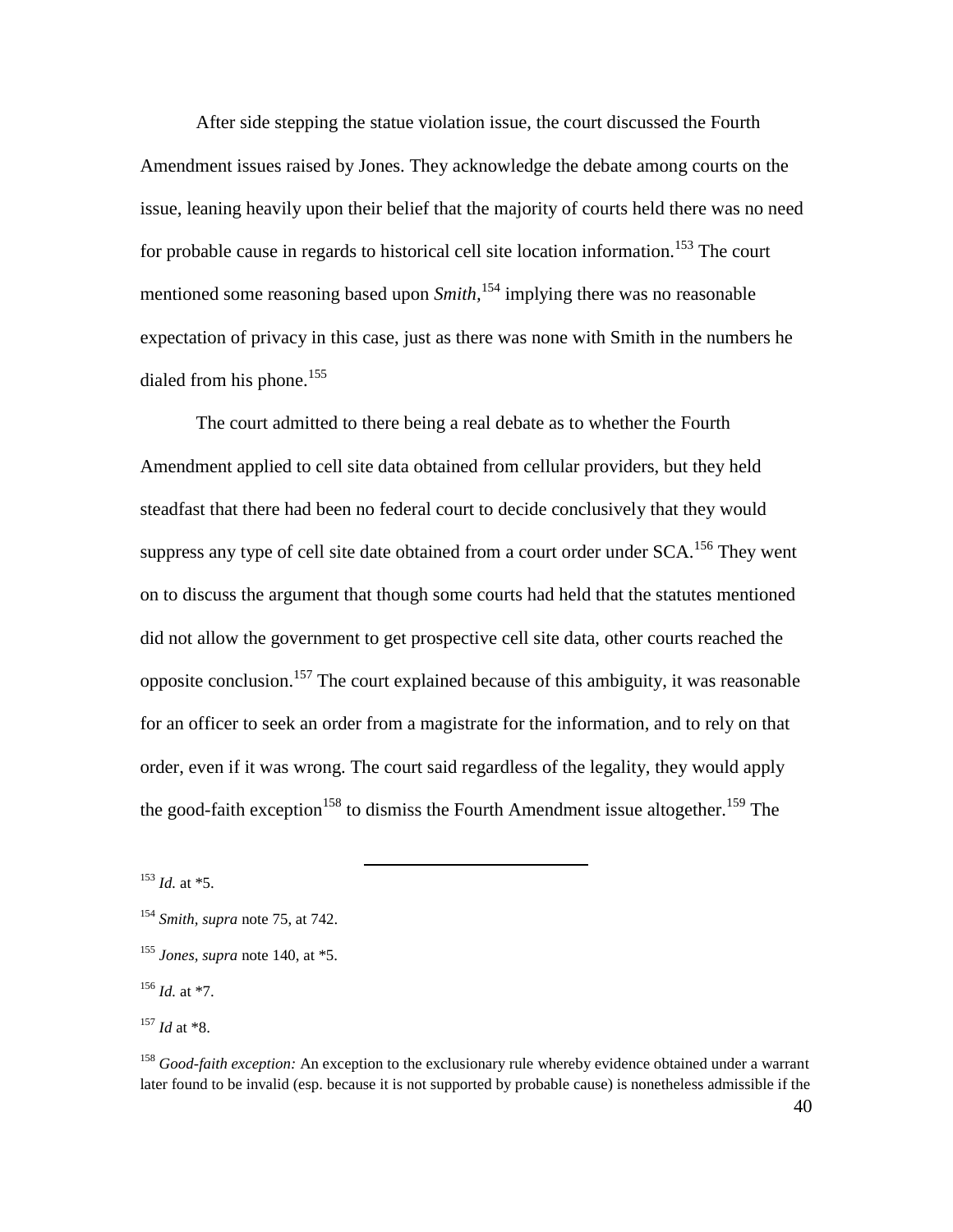court denied the motion to suppress the evidence obtained in an objectionably questionable manner.<sup>160</sup>

This court decided it would ignore all the other courts that had decided it was best to uphold the Fourth Amendment right to protect the citizen, by at least making the government present probable cause before they went secretly investigating the cell site records. These records were ones the cell phone owner reasonably believed was not privy to prying government eyes without proper due process, yet because of the lack of clear, concise, unambiguous rulings by the Supreme Court on this matter, Jones was subject to the tyranny James Otis so forcefully argued against.

#### **iv. Section Opinion**

It is precisely because of rulings such as these regarding cell phone records that society is subjected to the unwarranted searches of cell phones taken during arrest. The courts simply stretch and shape preceding rulings to morph them into some type of rational reasoning to allow the tyranny<sup>161</sup> of government to lay its vial self upon the citizen of this great land. It must be clear that the fault lies not with our great law enforcement people, who do their job to the highest standards, but the fault lies in our judicial system that fails to give true guidance. The danger is clearly seen in the past,

police reasonably relied on the notion that the warrant was valid, BLACK'S LAW DICTIONARY 762 (9<sup>TH</sup> ed. 2009).

<sup>159</sup> *Id*. at \*9.

<sup>160</sup> *Jones, supra* note 140, at \*10.

<sup>161</sup> *Tyranny:* 3. Arbitrary or despotic government: the severe and autocratic exercise of sovereign power, whether vested constitutionally in one ruler or usurped by that ruler by breaking down the division and distribution of governmental powers, BLACK'S LAW DICTIONARY 1660 ( $9<sup>TH</sup>$  ed. 2009).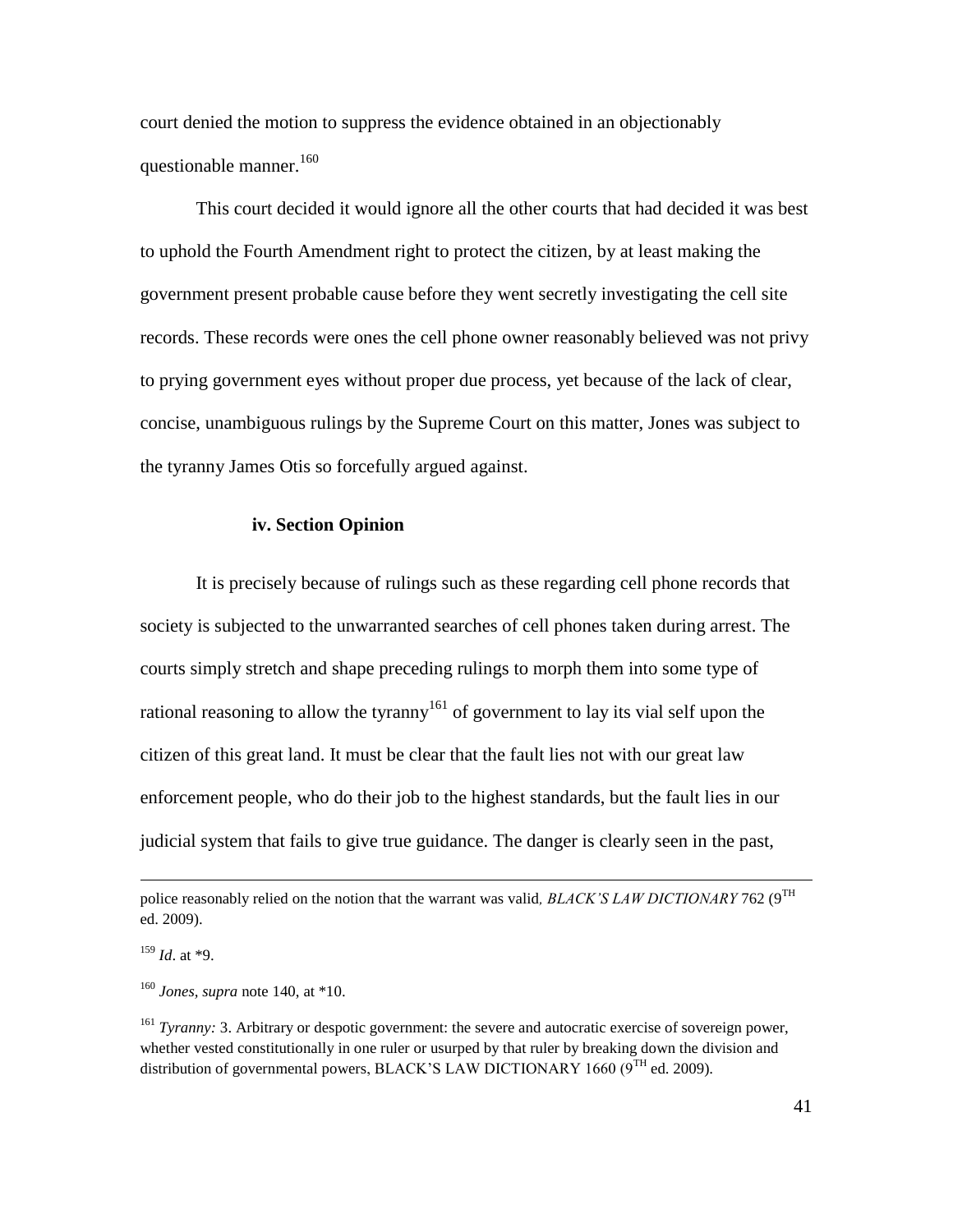when the people felt so imposed upon, there was but one option, to lift from their spirit the weight of the invasive governmental tyrant.<sup>162</sup>

#### **IV. Cases Allowing Warrantless Search of Cell Phones**

In this section the focus will be on decisions that have held it is constitutionally acceptable to have a government agent go through a private citizen's cell phone without a warrant. Most if not all of the cases involve an incident of arrest.

The cases that will be discussed will be from the U.S. Court of Appeals for the Fifth Circuit. The cases will be recent, but their underlying foundation will be to support government invasion into the defendant's Fourth Amendment right. The appellants are all criminals of various magnitudes. It is fair to say that society wants to see these abusers of our laws punished. The danger lies with the precedence the courts set that in many instances will be used against the misdemeanor class C citizen, exposing these people to the dangerous world of a justice system vacant of one or more constitutional protections.

# **A. United States Court of Appeals for the Fifth Circuit**

 $\overline{a}$ 

This court has traditionally proven in the past and present to be reluctant to provide the citizens who reside under its jurisdiction the ample protections that are inherent with being an American. The following cases will prove this out in regards to cell phones and Fourth Amendment protection.

<sup>&</sup>lt;sup>162</sup> *Tyrant*, n. A sovereign or ruler, legitimate or not, who wields power unjustly and arbitrarily to oppress the citizenry; a despot, *BLACK'S LAW DICTIONARY* 1660 (9<sup>TH</sup> ed. 2009).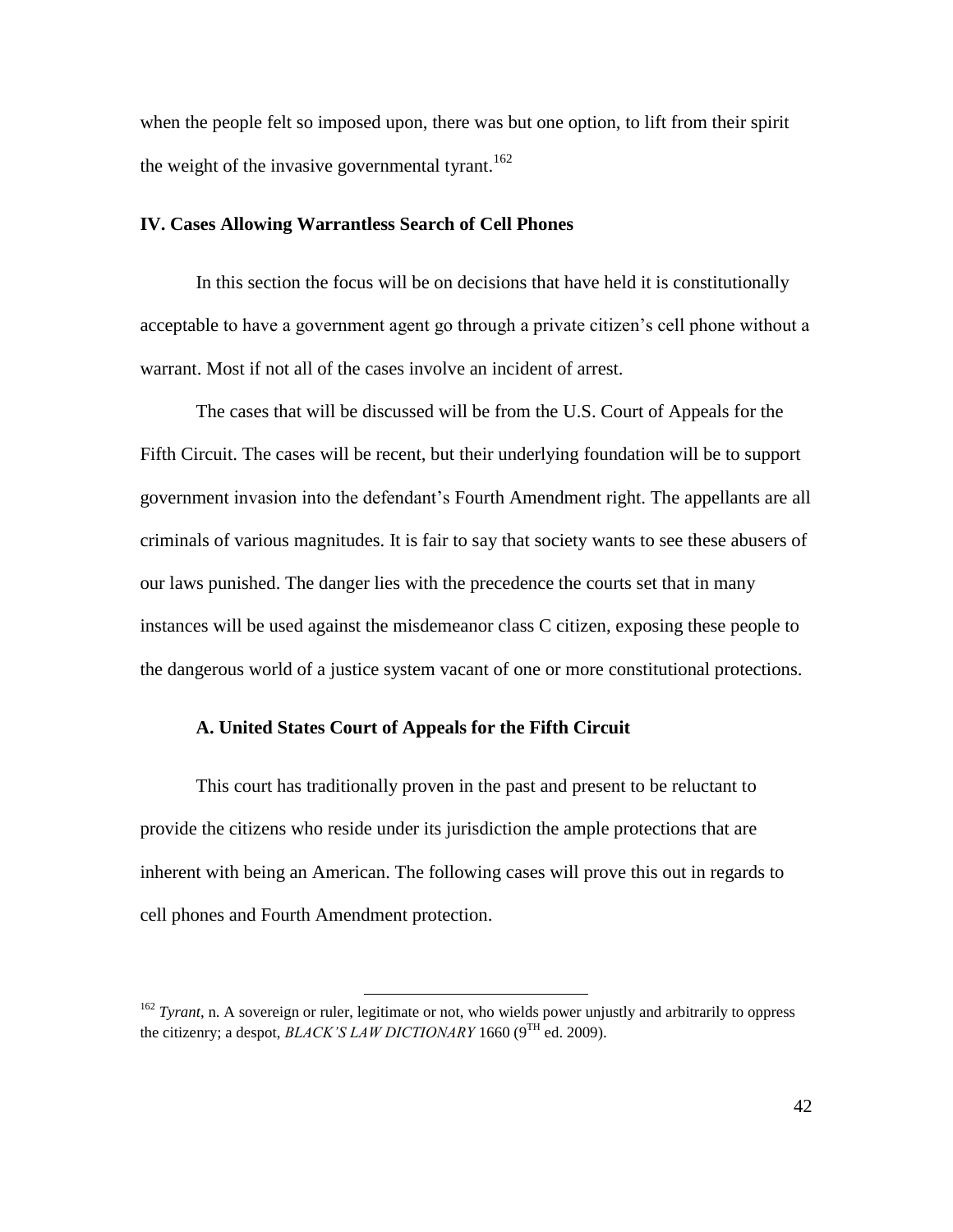## **i.** *U.S. v Finley*

This is a case about the distribution of a controlled substance. In August of 2005 officers with the Midland, Texas police department conducted a purchase of some drugs.<sup>163</sup> Finley was contacted by a friend to take him to a truck stop. Finley was driving his company's plumbing van.<sup>164</sup> It was shown that the person Finley picked up made a drug deal at the truck stop while in the truck. The deal was a set up by the police.<sup>165</sup>

After the transaction the police stopped the van, found marked money from the drug sale, and found some drugs in the van. Both Finley and the passenger were arrested.<sup>166</sup> Along with the money and drugs, there was a cell phone Finley had that belonged to the company. He was allowed to use it for personal business along with work related matters.

Both suspects were placed in a cruiser and transported to the passenger's residence. At the residence the police were executing a warrant to search for evidence.<sup>167</sup> While at the residence a Special Agent searched Finley's cell phone call records and text messages, some of which appeared to be evidence of selling and trafficking narcotics.<sup>168</sup> The agents then confronted Finley about some of the messages and he confessed that

 $\overline{a}$ 

- <sup>164</sup> *Id.*
- <sup>165</sup> *Id.*
- <sup>166</sup> *Id*. at 254.
- <sup>167</sup> *Id.*

<sup>168</sup> *Id.*

<sup>163</sup> *United States v. Finley*, 477 F.3d 250, 253 (5th Cir. 2007).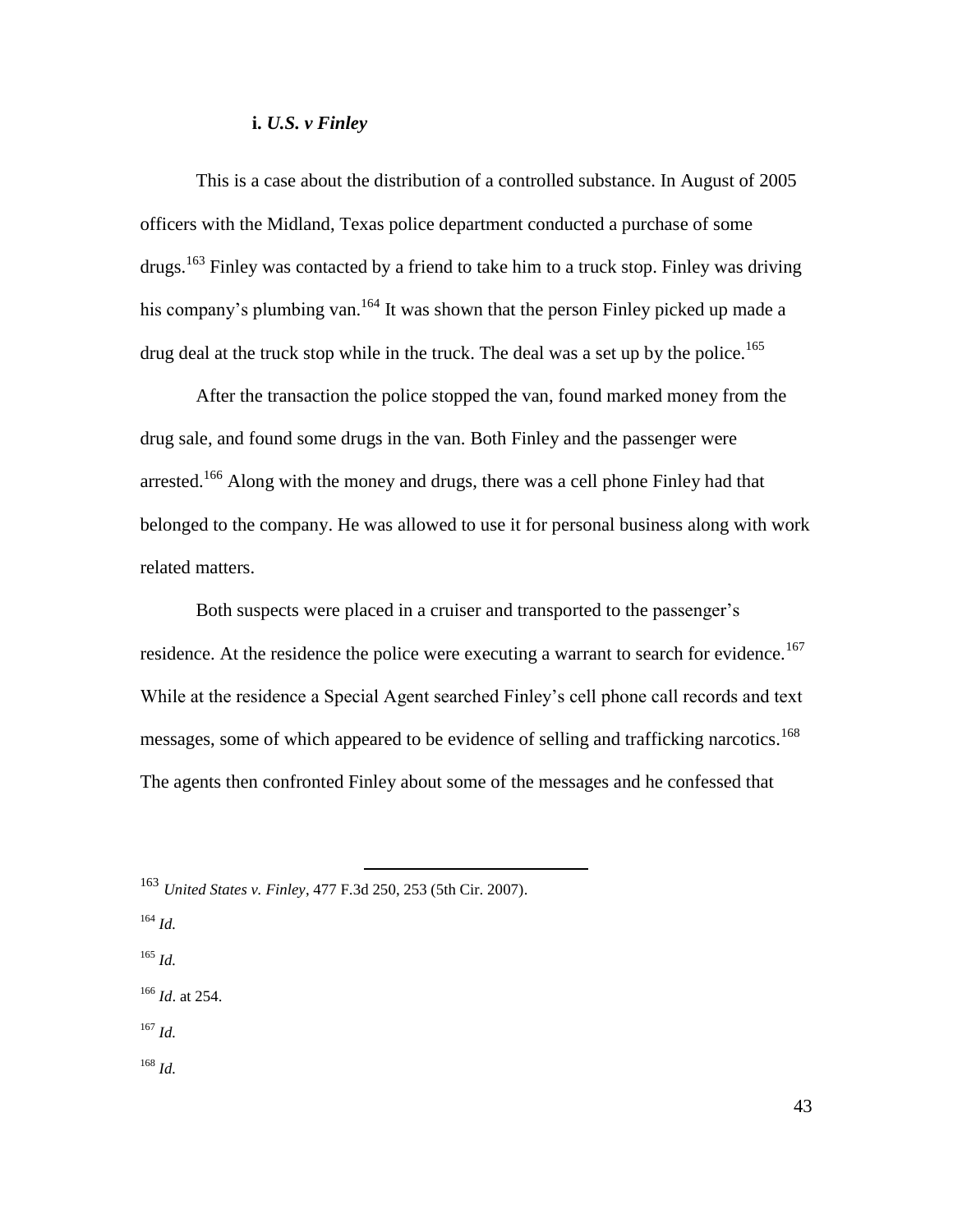most of the messages were about marijuana and not methamphetamines. He also admitted to distributing marijuana in the past. $169$ 

Finley, in his appeal, sought to suppress the cell phone evidence recovered during the warrantless search of his cell phone.<sup>170</sup> The court stated that the search was done incident to arrest. It was this fact that allowed officers to search for weapons, instruments of escape, and evidence of any crime the person arrested had on his person.<sup>171</sup> The court set the precedence that would be repeated in future cases when it stated; "The permissible scope of a search incident to a lawful arrest extends to containers found on the arrestee's person."<sup>172</sup> The court held the police could search all containers in an arrestees reach, whether the container was open or closed.<sup>173</sup> Thus the search of the cell phone by the agent was acceptable under the search incident to arrest exception.<sup>174</sup>

The court in this ruling opened the door to warrantless searches of cell phones. It gave cart blanch to the police departments in its jurisdiction to go through the personal effects and papers of a citizen, because the text writings in a cell phone are akin to the papers seized in the *Entick<sup>175</sup>* and *Wilkes <sup>176</sup>* cases from the 1760's. This type of activity by the police was the very type of thing the Fourth Amendment<sup>177</sup> was created to protect.

 $\overline{a}$ 

<sup>169</sup> *Id*. at 255.

- <sup>170</sup> *Id.* at 258.
- <sup>171</sup> *Id.* at 259-260.
- $172$  *Id.* at 260.

<sup>173</sup> *Id.*

<sup>174</sup> *Id.*

<sup>175</sup> *Entick, supra* note 20.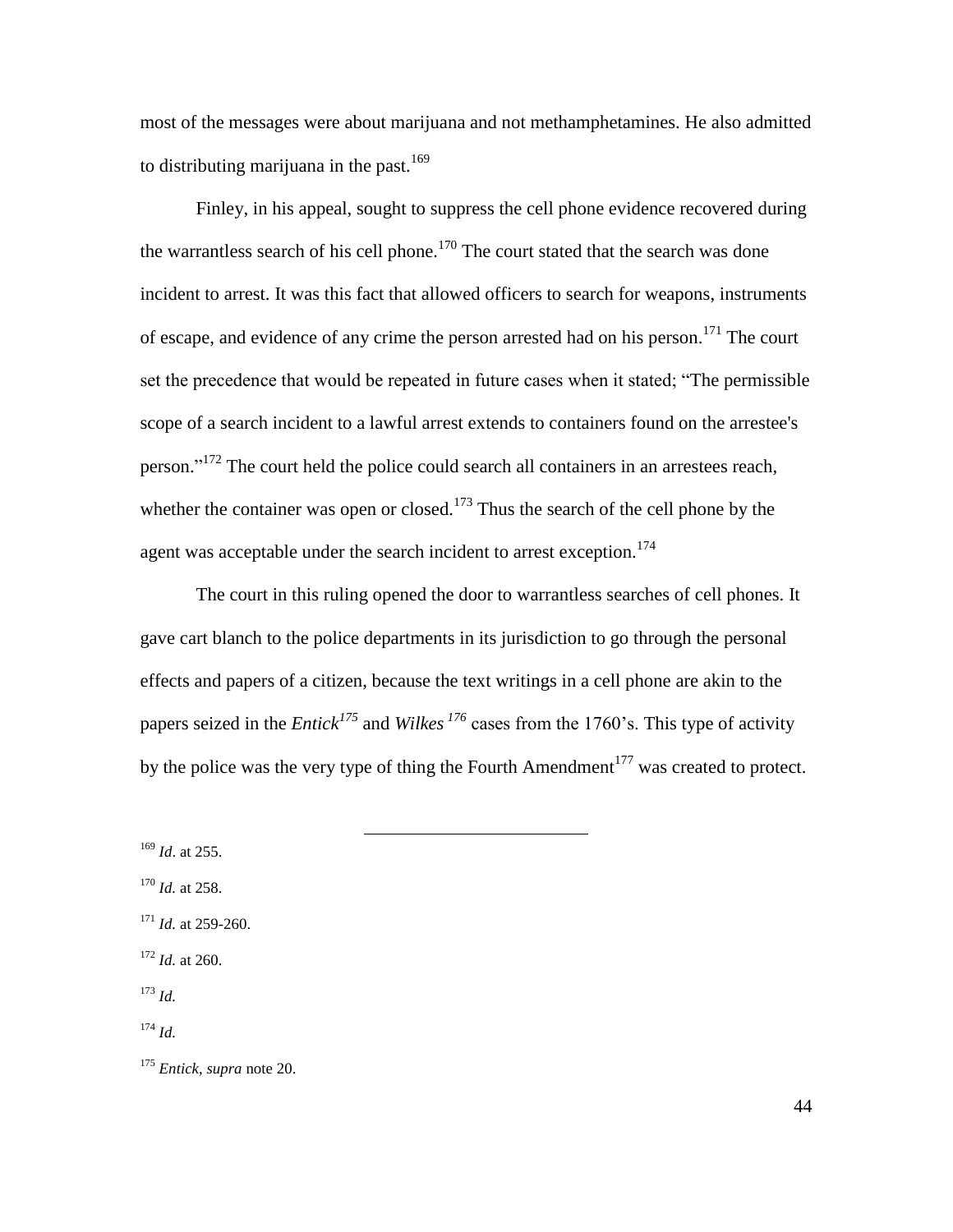### **ii.** *U.S. v Aguirre*

Here again is another drug related case. It originated from the United States District Court for the Western District of Texas. In this case the police had been watching a suspected drug dealer named Mendoza.<sup>178</sup> Previously Mendoza had been under surveillance by the DEA after making a cocaine sale to a police informant. The day of Mendoza's arrest the agents that were watching him believed he would make another deal later in the evening, by returning to his mobile home and retrieving more drugs.

An hour after Mendoza's arrest the police went to his residence to search for information and evidence. They knocked and announced but no one opened the door, instead they heard the bustling sound of people scurrying around inside. The police officers assumed it was because the people inside were destroying evidence. They entered prior to obtaining a warrant. They found drug paraphernalia in plain sight. <sup>179</sup>

The officers detained Aguirre, a female, and two other occupants of the mobile home for two hours while a DEA agent obtained a warrant. After the warrant arrived the officers discovered cocaine, marijuana, and other items related to drug trafficking.<sup>180</sup> Along with the drugs the police found weapons and fourteen cell phones. Aguirre's cell phone was lying in plain view on her bed and was seized along with the other cell phones

<sup>176</sup> Wilkes, *supra* note 26.

<sup>177</sup> *See* U.S. CONST. amend. IV, *supra* note 1.

<sup>178</sup> *United States v. Aguirre*, 664 F.3d 606, 609 (5th Cir. 2011) cert. denied.

<sup>179</sup> *Id.* at 609.

<sup>180</sup> *Id.*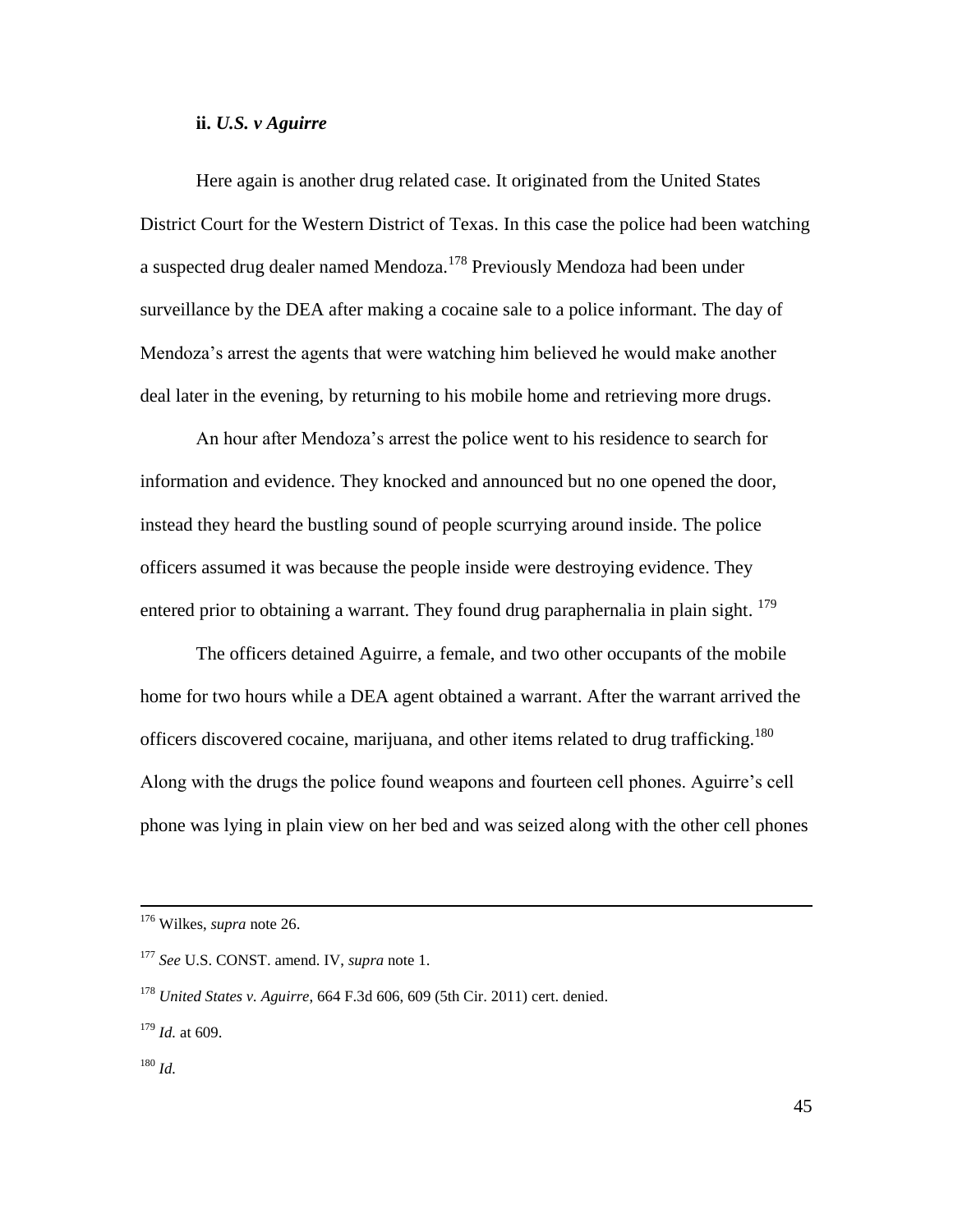in the mobile home.<sup>181</sup> Aguirre's cell phone was password protected. The police managed to get Aguirre to give them her password and they performed a search of its contents. Inside the phone they found text messages containing the words "green" and "white", which the officers assumed referred to cocaine and marijuana.<sup>182</sup>

Aguirre moved to have all the evidence obtained in the search of the mobile home, including what was discovered in her cell phone suppressed. The district court denied the motion stating everything the officers had done was authorized by the exigent circumstances.<sup>183</sup> They further expressed the search and seizure of Aguirre's cell phone was performed as an incident to her arrest and with a valid warrant. A final statement by the court added that in any event, any evidence found would be admissible under the good-faith exception to the exclusionary rule.<sup>184</sup>

Aguirre appealed the ruling attacking the search and seizure of her cell phone on three grounds. She asserted that the seizure occurred prior to a warrant being issued, that the warrant was not based on probable cause, and the warrant did not meet the particularity requirement of the Fourth Amendment.<sup>185</sup> The district court rejected all three arguments.

The Fifth Circuit reviewed the appeal and concluded that Aguirre's claim that the search of her cell phone had occurred before the warrant was issued was simply an

 $\overline{a}$ 

<sup>181</sup> *Id.*

182 *Id.*

<sup>183</sup> *Id.*

<sup>184</sup> *Id* at 609-610.

<sup>185</sup> *Id* at 612.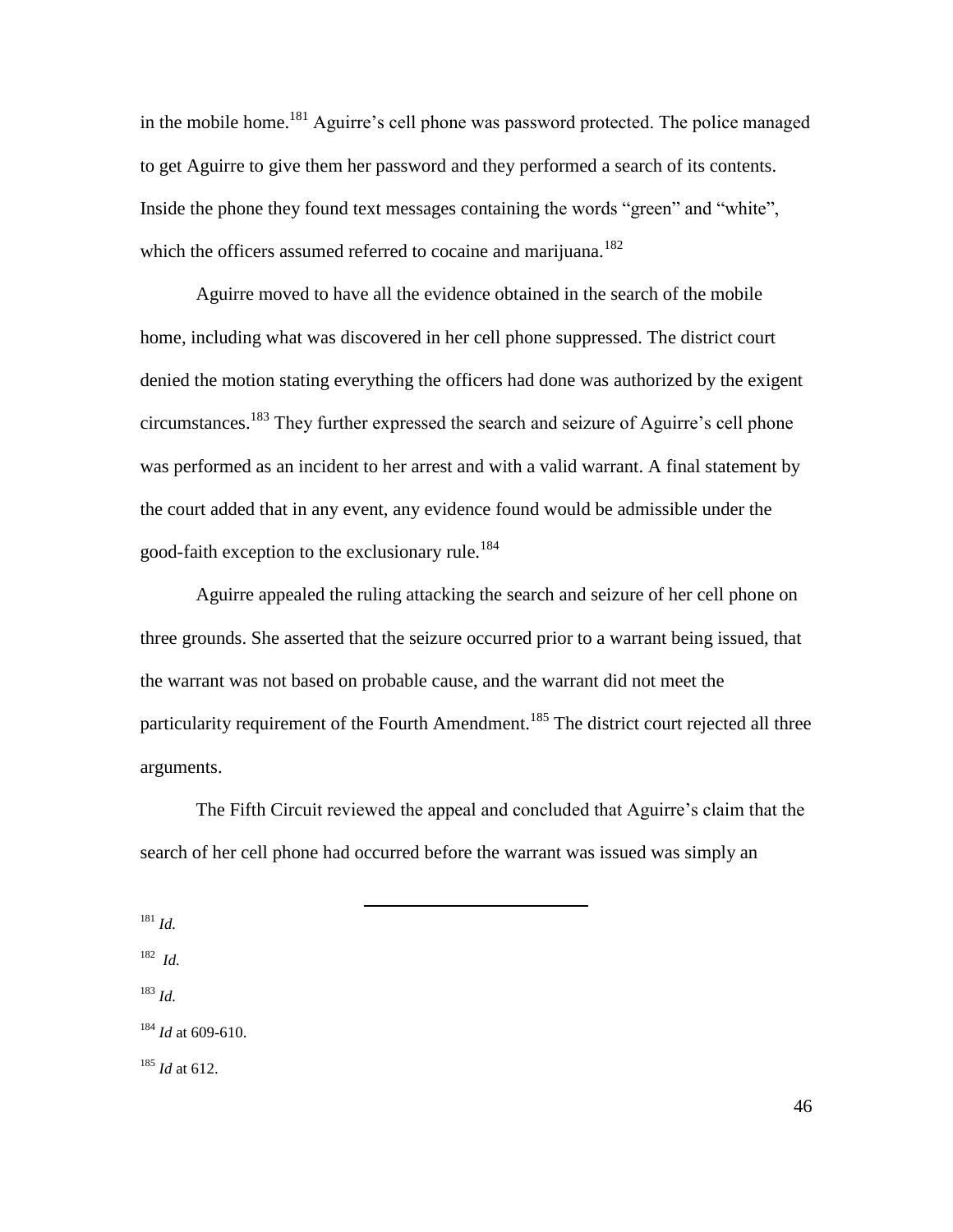allegation, one that the Special Agent denied. The district court believed the Special Agent over Aguirre, thus settling this issue.<sup>186</sup>

On the probable cause challenge, the court found probable cause in the affidavit that expressed the agents' opinion that drug traffickers keep documents and records at their home and it was a "fair probability" evidence such as this might be found. The court decided this was enough to provide a "substantial basis" for the magistrate to conclude such a probability existed.<sup>187</sup>

The court reasoned as to the particularity issue that "generic language" would suffice if detailed particularity was too difficult. They stated the details in the attachment to the affidavit listed "records...correspondence....personal papers...telephone directories...computers... used in drug trafficking organization."<sup>188</sup> The court admits that cell phones were not listed in the warrant affidavit.<sup>189</sup>

The Fifth Circuit said that the text messages and directories in a cell phone can be fairly characterized as the "functional equivalent" of several of the items listed in the attachment to the affidavit.<sup>190</sup> The court agreed with the Special Agent who said at the trial; "[c]ell phones are highly significant in that they record the transaction of—in some cases the buying and selling of drugs."<sup>191</sup> The consensus of the court was that this cell

 $\overline{a}$ 

 *Id*. at 613. *Id* at 613-614. *Id* at 614. <sup>189</sup> *Id. Id.*at 615. <sup>191</sup> *Id.*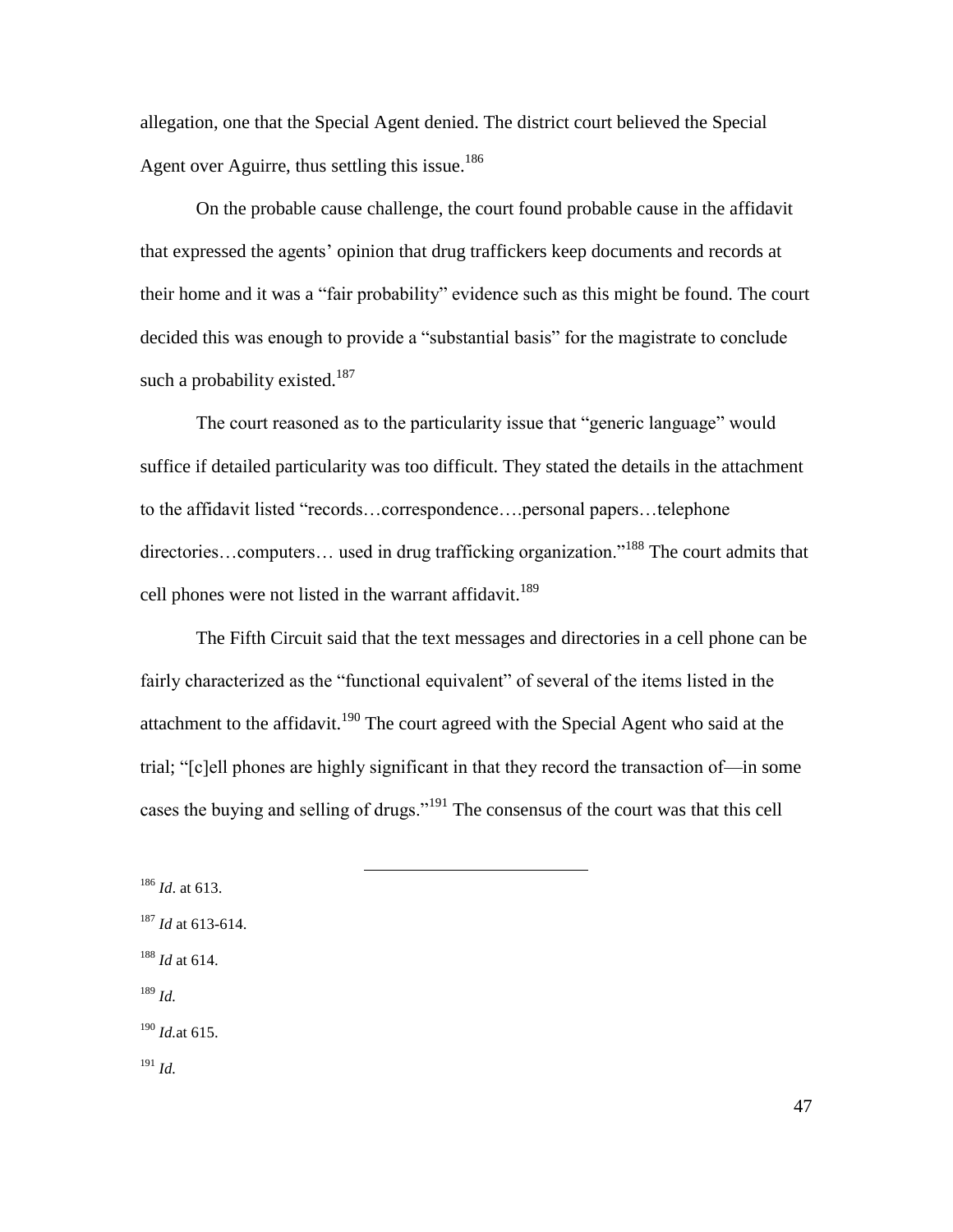phone and the texts it contained served the "equivalent of records and documentation of sales or other drug activity."<sup>192</sup>

The Fifth Circuit found no error of the district court in denying the motion to suppress the evidence, and affirmed the conviction of Aguirre.<sup>193</sup>

Here we see the consistency of the Fifth Circuit in their reasoning and justification to further pierce the protection the Fourth Amendment provides for the citizens. This case is four years after *Finley, <sup>194</sup>* yet the mindset of the Court remains prolaw enforcement and anti-citizen. It should be noted that the term" functional equivalent" is not contained in the Texas Code of Criminal Procedure Art. 18.01. Search Warrant.<sup>195</sup> In Art. 18.02. Grounds For Issuance, it states as to personal writings, which are arguably what a text message is, the following:

A search warrant may be issued to search for and seize:

(10) property or items, *except the personal writings by the accused*, constituting evidence of an offense or constituting evidence tending to show that a particular person committed an offense; $196$ 

A Texas Court of Criminal Appeals decision defined these personal writings, yet this definition was completely ignored by the Fifth Circuit. The Criminal Appeals Court

<sup>192</sup> *Id.*

<sup>193</sup> *Id*.

<sup>194</sup> *Finley, supra* note 163.

 $195$  Tex. Crim. Proc. Code Ann. art. 18.01 (West 2011).

 $\overline{a}$ 

<sup>196</sup> Tex. Crim. Proc. Code Ann. art. 18.02 (West 2011).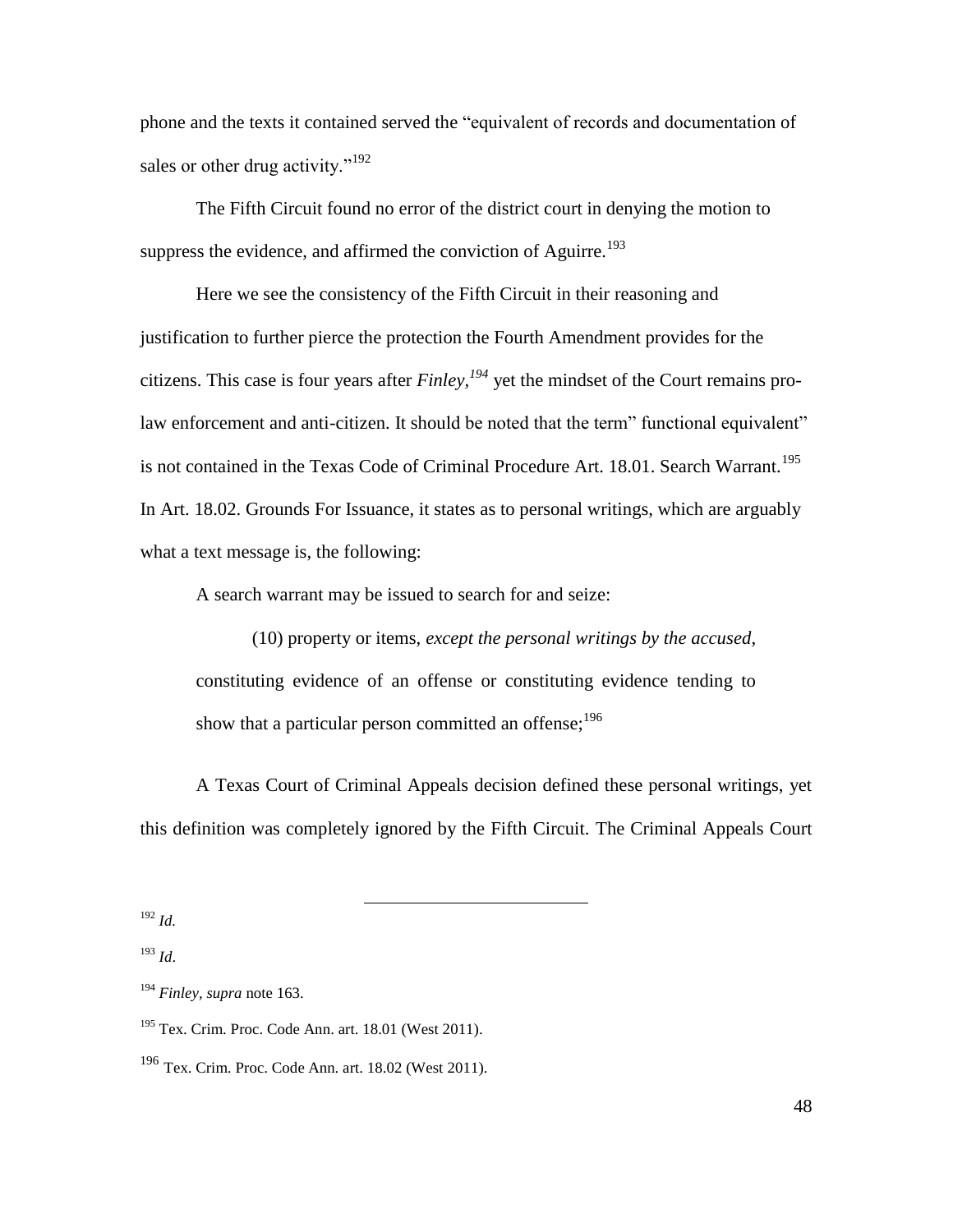stated; "Personal writings refers to writings like diaries, memos, and journals that were not intended by the writer to be published to third parties."<sup>197</sup>

Cell phone communications are personal and the text writings are not made with an unreasonable expectation of privacy. It could be fairly stated every person that uses their cell phone believes what is communicated through the device will remain free of governmental prying eyes.

#### **iii. Three More Cases Showing the Fifth Circuit is Consistent**

It is apparent that regardless of the situation, if law enforcement personnel search a person's cell phone under the Fifth Circuits jurisdiction, it will be upheld by some rhyme or reason. These last three cases will be presented in brevity.

#### **a.** *United States v. Ochoa* **(5th Cir. 2012).**

In a case filed in January, 2012 the Fifth Circuit heard the appeal of Johnny Ochoa Jr. Ochoa was arrested for conspiracy to distribute cocaine and the unlawful use of a communication facility, a cell phone.<sup>198</sup> Ochoa alleged that there was a lack of probable cause to arrest him and the search of his cell phone was illegal.

The court went through its now standard reasons for a warrantless arrest.<sup>199</sup> It then addressed the issue of the illegal search of the cell phone. The Fifth Circuit stated it was the government's argument it was a legal search, and if it was not, that the information

<sup>197</sup> *Mullican v. State*, 157 S.W.3d 870, 873 (Tex. App. 2005).

<sup>198</sup> *United States v. Ochoa*, 667 F.3d 643, 645 (5th Cir. 2012).

<sup>199</sup> *Id.* at 649.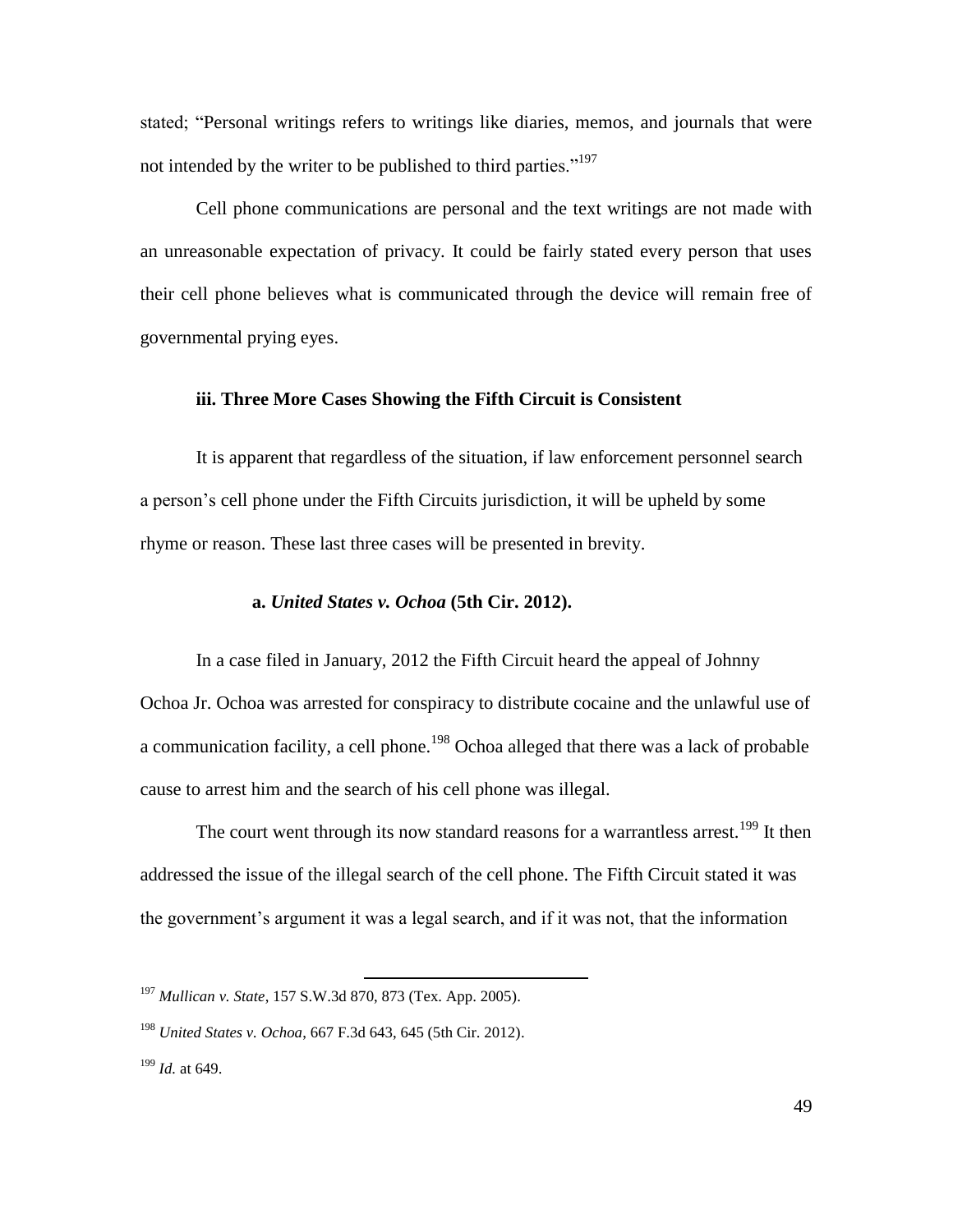would have been inevitably discovered. The court said they did not have to consider if the search was legal or not, because they agreed in the inevitable discovery<sup>200</sup> argument of the government. $201$ 

## **b.** *United States v. Butler* **(5th Cir. 2012)**

This second case examines what happens when a district court does not follow what the Fifth Circuit has set as precedent. Even when faced with the stark truth, that the invasion of cell phone information is unacceptable, the court will not budge from its anticitizen stance and allow the protections of the Fourth Amendment to be implemented.

In this case from May of 2012, multiple defendants, including a one William Hornbeak, were tried and convicted of participating in human trafficking of women and children to engage in prostitution.<sup>202</sup> The Vice Division of the Houston Police Department and the FBI worked together in response to complaints of minors being forced to work in Houston area brothels.<sup>203</sup>

The police called an advertisement they had acquired with the photo of a 17 year old girl on it. The officers set up a "sex date" with the young woman at a specified hotel. Hornbeak drove the girl to the hotel, where she was arrested in the hotel room, but not

<sup>&</sup>lt;sup>200</sup> *Inevitable discovery*; "The inevitable discovery doctrine applies if the Government demonstrates by a preponderance of the evidence that (1) there is a reasonable probability that the contested evidence would have been discovered by lawful means in the absence of police misconduct, and (2) the Government was actively pursuing a substantial alternate line of investigation at the time of the constitutional violation." See *United States v. Zavala,* 541 F.3d 562, 579 (5th Cir.2008).

<sup>201</sup> *Id.* at 650.

<sup>202</sup> *United States v. Butler,* 477 F. App'x 217, 218 (5th Cir. 2012).

<sup>203</sup> *Id.*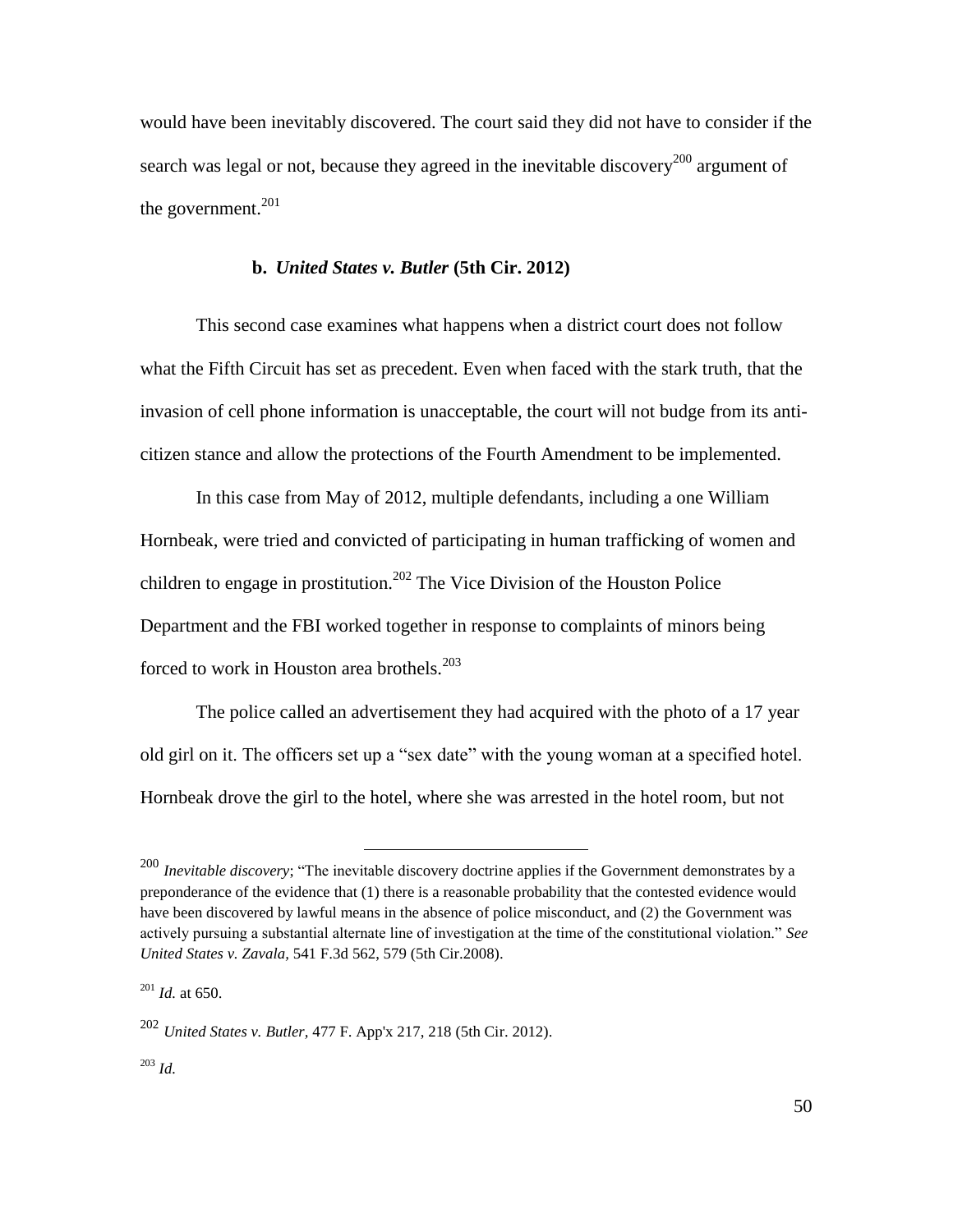before placing a call to Hornbeak. Hornbeak tried to return the call, and when she did not answer he went to the room. The police arrested him and immediately searched his cell phone for recently made and received calls. The police did this without a warrant.<sup>204</sup>

―The district court drew a legal conclusion that the warrantless search of a cell phone's call data was unreasonable." $^{205}$  The Fifth Circuit vacated the district court's ruling on this. The court said the district court's decision was in direct contradiction to *Finley.* <sup>206</sup> The court reminded everyone what *Finley* represented;

- that no warrant was required to search an arrestees cell phone, including text messages and call records,
- Police are authorized to search electronic contents of a cell phone recovered from an area within an arrestee's immediate control.<sup>207</sup>

The Court failed to mention the other significant ruling established in *Finley*, that a cell phone is considered a container  $208$  that can be opened and rummaged through as a benefit of a warrantless search incident to arrest.

<sup>204</sup> *Id.*

<sup>205</sup> *Id*. at 221.

<sup>206</sup> *Finley, supra* note 163.

<sup>207</sup> *Butler, supra* note 202, at 221.

<sup>208</sup> *Finley, supra* note 173.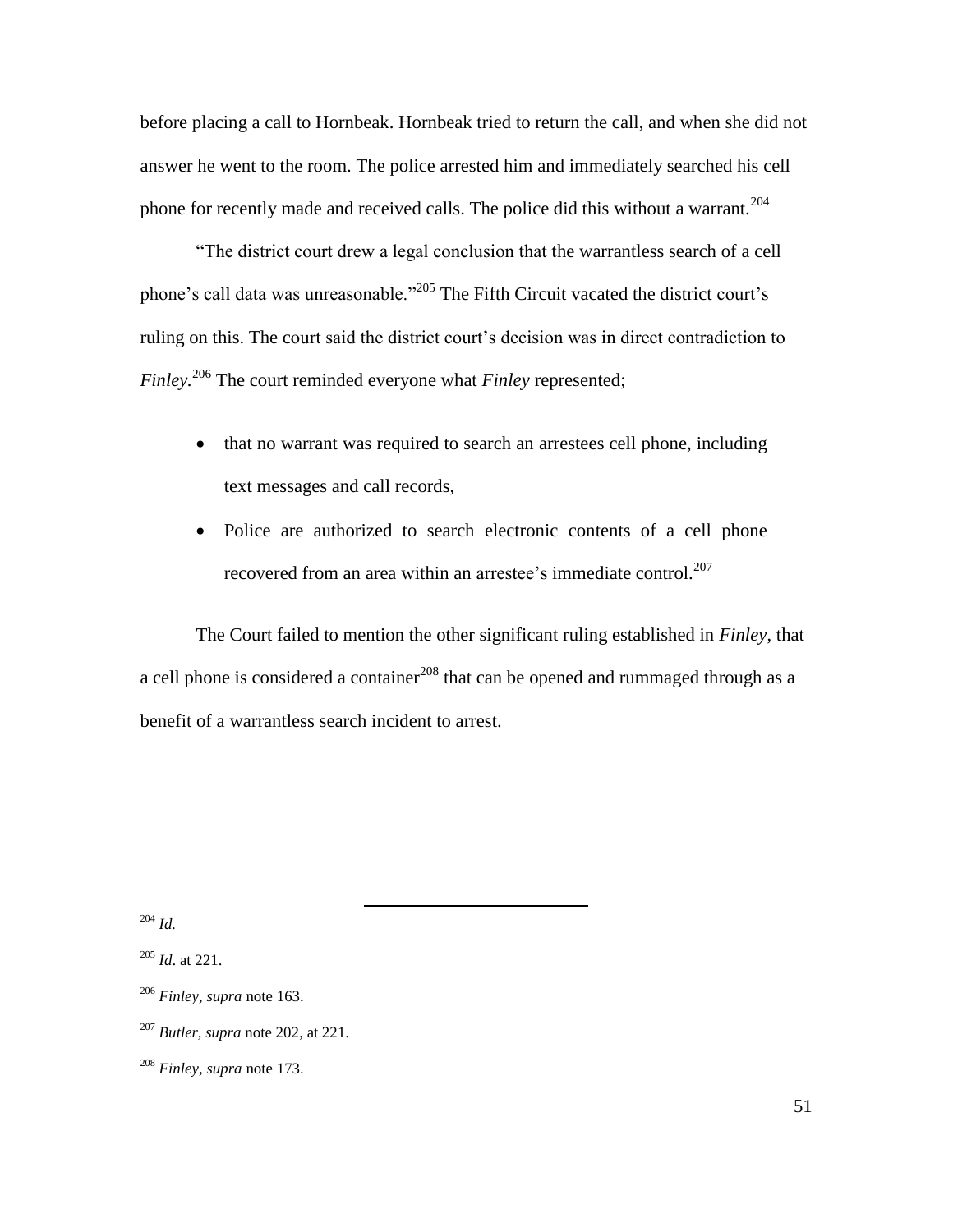### **c.** *United States v. Rodriguez***, (5th Cir. 2012)**

In this last case to be reviewed from the Fifth Circuit, the court took the opportunity to add what they had forgotten to include in *Butler* above. As with all these case, their consistency is reliable.

This case was filed in December of 2012. It is another drug trafficking case. Here one of the defendants, a Mr. Rodriguez, challenges the district court's decision to not suppress evidence from a warrantless arrest and warrantless search of his cell phone.<sup>209</sup>

Rodriguez and his co-defendant were stopped at a border checkpoint outside of Falfurrias, Texas. A drug dog indicated the presence of narcotics. They were arrested and found guilty.<sup>210</sup> They appealed many issues; the one of concern here was the motion to suppress the cell phone search.

Rodriguez argued that the cell phone was taken from the truck without a warrant and this violated his Fourth Amendment right under *Gant*. <sup>211</sup> He claimed the search of the cell phone after he had already been arrested was in violation of the ruling from *Gant*. 212

The Fifth Circuit noted that the district court found the cell phone was actually seized from his person. This was based on testimony from border patrol officers in which

 $\overline{a}$ 

 $^{210}$  *Id.* 

<sup>209</sup> *United States v. Rodriguez*, 702 F.3d 206, 208 (5th Cir. 2012).

<sup>211</sup> *Arizona v. Gant*, 556 U.S. 332, 339, (2009). (The scope of a search incident to arrest is commensurate with its purposes of protecting arresting officers and safeguarding any evidence of the offense of arrest that an arrestee might conceal or destroy. …If there is no possibility that an arrestee could reach into the area that law enforcement officers seek to search, both justifications for the search-incident-to-arrest exception are absent and the rule does not apply.)

<sup>212</sup> *Rodriguez*, *supra* note 209, at 209.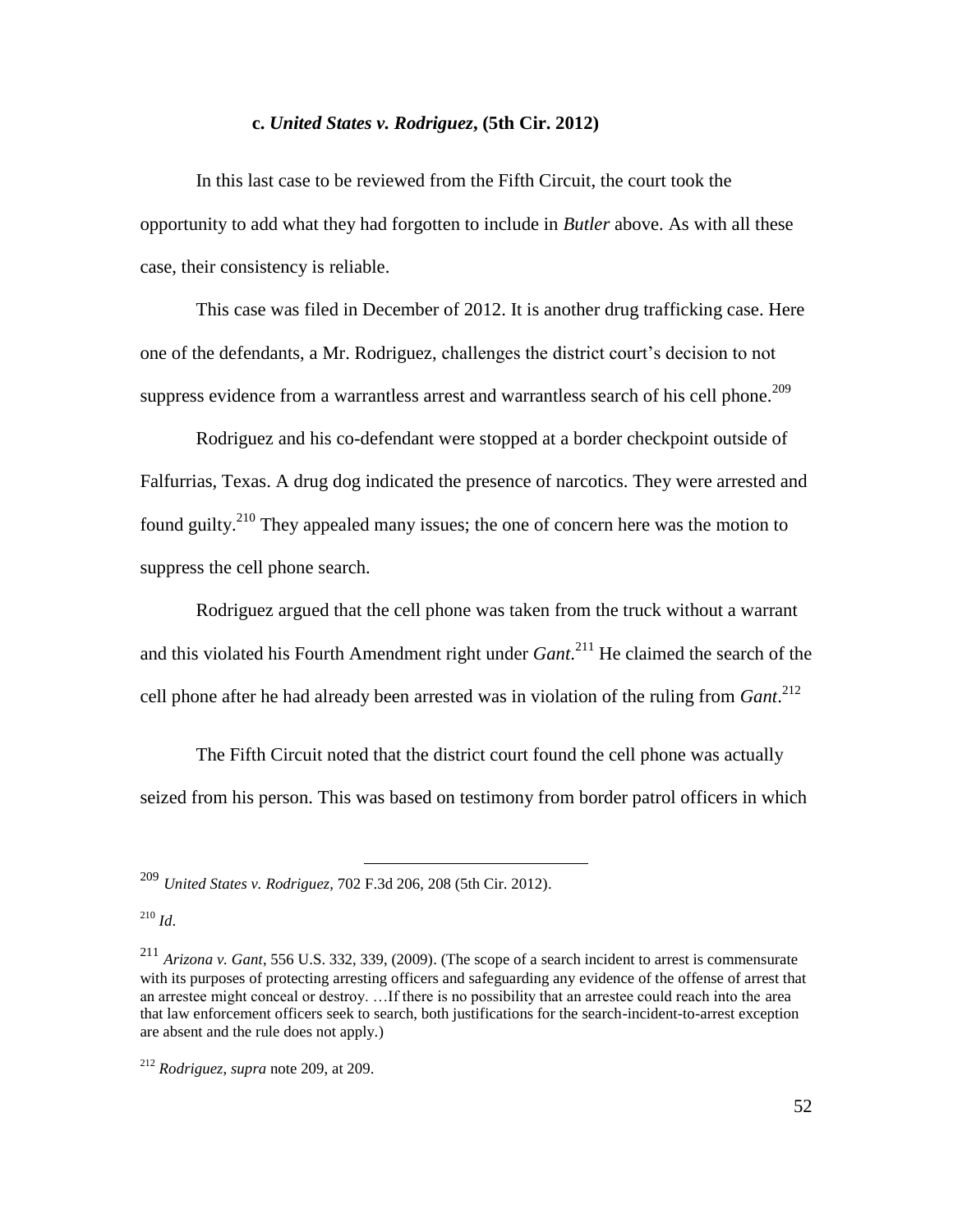one said he did not do the personal search of Rodriguez, but saw the evidence bag afterwards and a cell phone was in it. The other officer said he inventoried the evidence from the truck and the cell phone was not in it. The court gave an unsurprising deference to the district court's belief of the officers over the defendant.

The Fifth Circuit concluded that *Finley* set the precedence and was controlling on the issue.<sup>213</sup> The court, adding what it had forgotten in *Butle*r stated:

In *United States v. Finley,* we held that a search incident to arrest of the contents of a cell phone found on an arrestee's person for evidence of the arrestee's crime was allowable, analogizing it to a search of a container found on an arrestee's person. 214

The Court concluded based on Finley, the search of Rodriguez's cell phone was permissible.<sup>215</sup>

# **B. Section Opinion**

The Fifth Circuit has set forth a clear set of rules it uses to justify the invasion of a citizens Fourth Amendment right to be free of unlawful searches of their papers and effects.

 $\overline{a}$ 

<sup>213</sup> *Id.*

<sup>214</sup> *Id*. at 209-210.

<sup>215</sup> *Id*. at 210.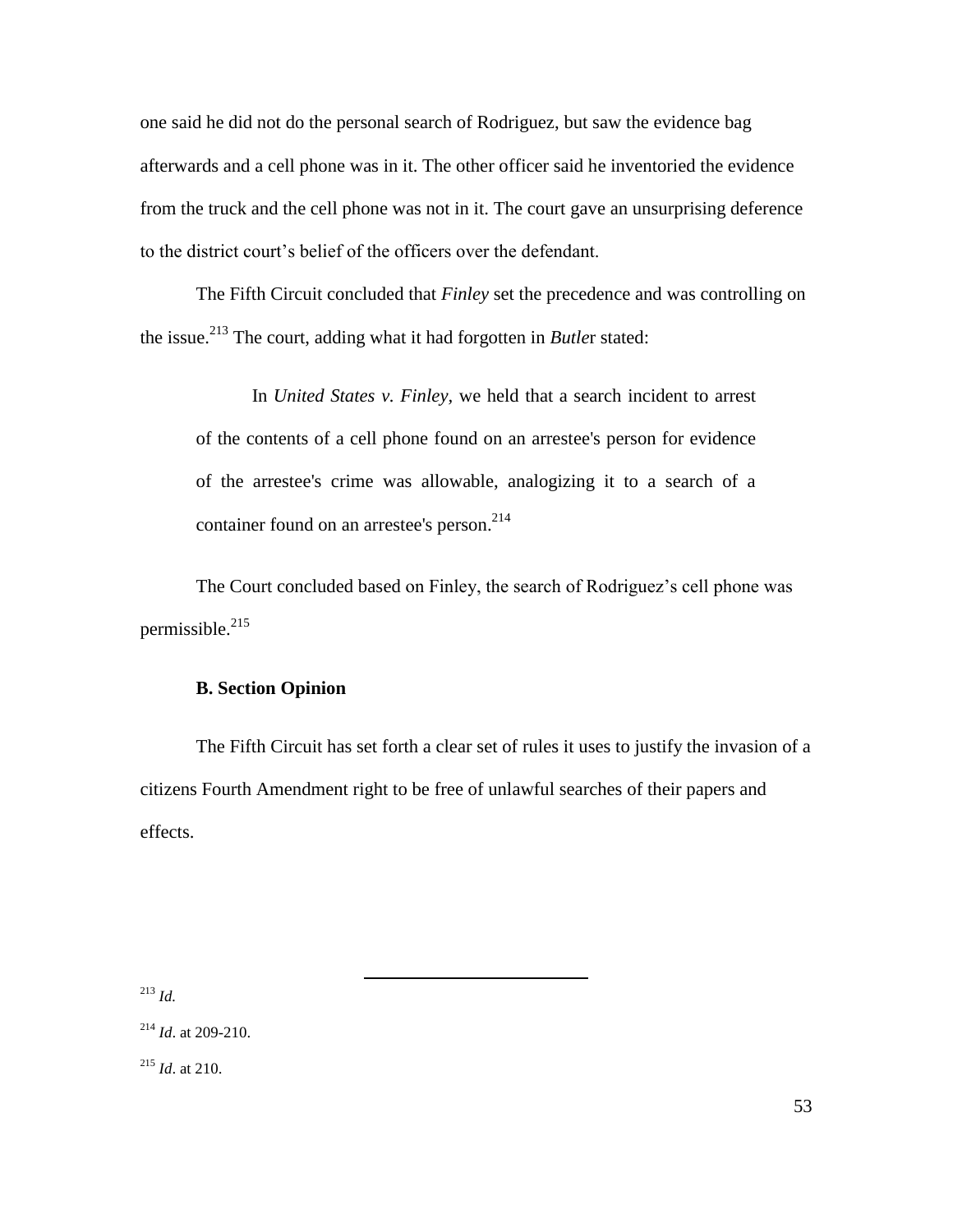The list that has been built over time consists of;

- That no warrant was required to search an arrestees cell phone, including text messages and call records. 216
- Police are authorized to search electronic contents of a cell phone recovered from an area within an arrestee's immediate control.<sup>217</sup>
- That a cell phone was to be considered a container, and as such searching of its contents was allowable. $^{218}$
- That an affidavit did not have to be specific and particular in the description of the items to be searched or seized. The only requirement was it should consist of a "generic language" and this would be a "functional equivalent."<sup>219</sup>
- That the search of a cell phone from a defendant's car was allowable because of the inevitable discovery that would subsequently occur.<sup>220</sup>
- That anytime a lower district court ruled incorrectly as to the Fifth Circuits desires, attempting to uphold the citizens rights, that precedence would rule the day and vacate a correct decision to fit the scheme of the Fifth Circuits agenda.<sup>221</sup>

<sup>216</sup> *Finley, supra* note 163.

<sup>217</sup> *Id.*

<sup>218</sup> *Id.*

<sup>219</sup> *Aguirre, supra* note 178.

<sup>220</sup> *Ochoa*, *supra* note 198.

<sup>221</sup> *Butler ,supra* note 202.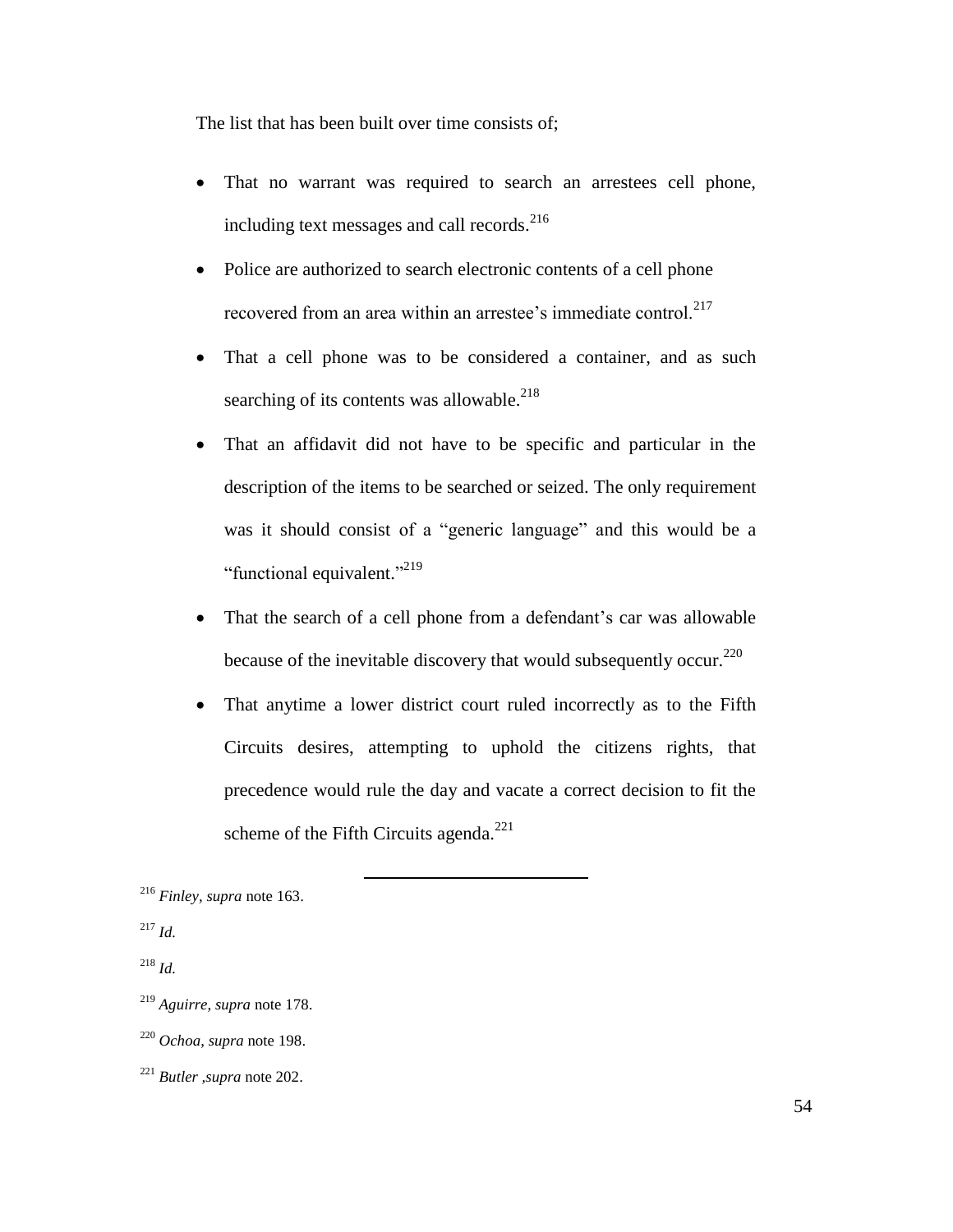• When a U.S. Supreme Court ruling gets in the way, ignore it and proceed with the container ruling of *Finley*. 222

The Fifth Circuits bias towards assisting law enforcement is patently clear. One can understand this somewhat, in that the cases reviewed were of a significant blight upon society. The clear and present danger lies in the very precedence this court seeks to see upheld. When an ordinary citizen is trapped in this prism that ignores the Fourth Amendment protection, and they are subjected to an unlawful search and seizure of their personal cell phones, causing them great emotional or financial damage, they will find they have no recourse. The Fifth Circuits rulings, and other courts with opposite results, have not been reviewed by the Supreme Court of the United States. The citizens are left to the subjective discretion of the courts, cloaked in a sham of objective reasoning. This judicial shell game results in a violation of their rights and liberties so valiantly protected centuries ago in the Fourth Amendment.

# **V. Remnants of Fourth Amendment Logic**

 $\overline{a}$ 

There are many examples from courts establishing the issue of cell phone searches is a dark and muddy area of the law. In this section, cases that uphold the Fourth Amendment protection will be reviewed. The judicial mindset of these courts will at least shine a light of hope in the damp and despicable realm of other courts shunning of protections so long ago fought for.

<sup>222</sup> *Rodriguez*, *supra* note 209.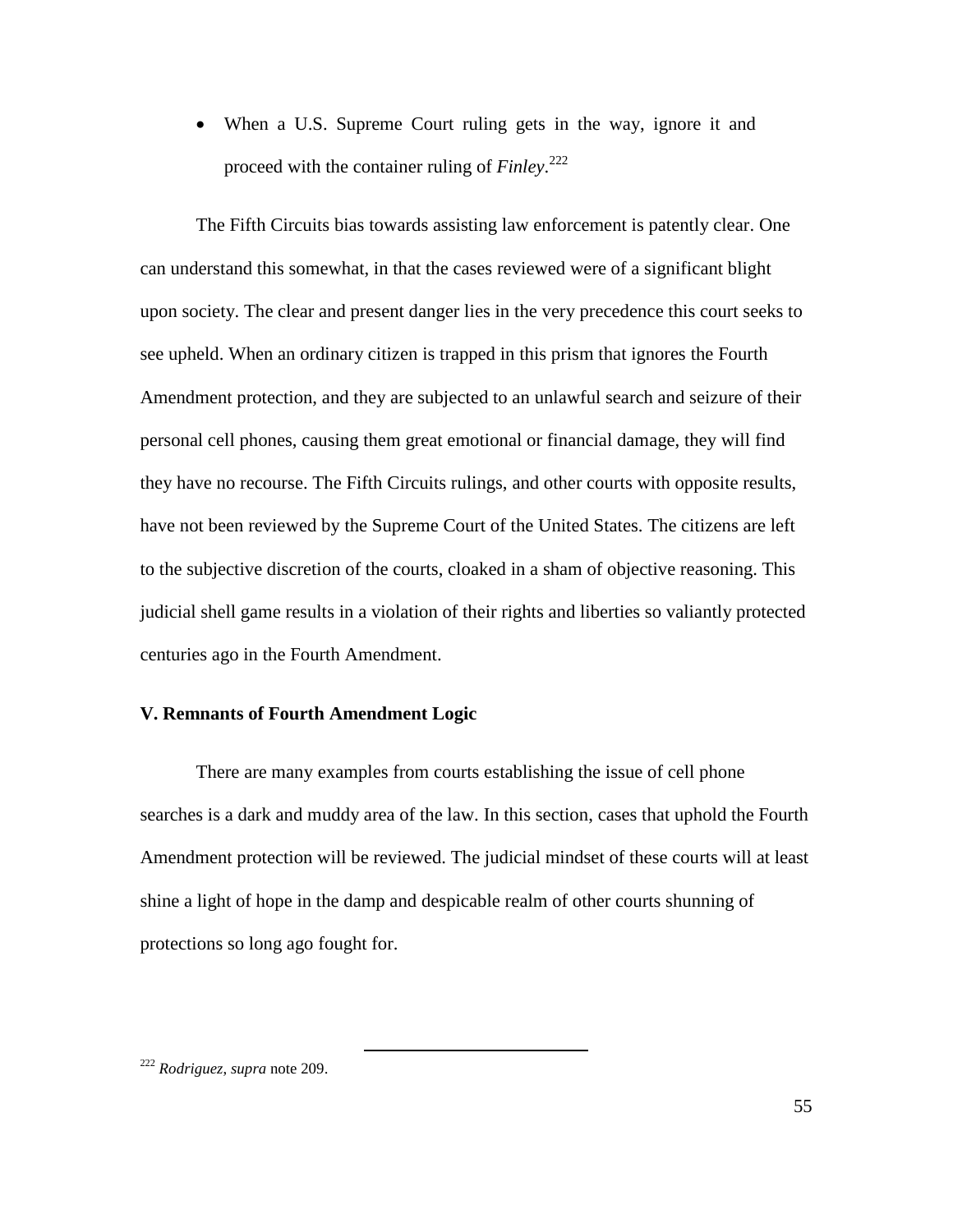#### **A.** *United States v. Wall,* **(S.D. Fla. Dec. 22, 2008)**

In a case from 2008 out of the U.S. District Court of S.D. Florida, the defendant, Aaron Wall, was seeking to suppress the evidence seized from his cell phone in a search without a warrant.<sup>223</sup> This was a drug trafficking action in which undercover DEA agents were working to make a transaction with the defendants.<sup>224</sup> After the attempted sale transpired Wall was arrested and two cell phones he had on his person were confiscated. During the booking process the DEA special agent searched Wall's cell phone and discovered photographs and text messages on the phone.<sup>225</sup>

The court performed an analysis discussing the Fourth Amendment and the exceptions to it.<sup>226</sup> The court noted at the time there was not much case law on this issue. In the analysis the court recognized the ruling from  $Finley^{227}$  and stated; "The search of the cell phone cannot be justified as a search incident to lawful arrest.<sup>228</sup> The court went on to find:

• The search was not contemporaneous with the arrest.<sup>229</sup>

 $\overline{a}$ 

 $224$  Id.

 $225$  Id.

<sup>226</sup> *Id.* at \*2.

<sup>223</sup> *United States v. Wall,* 08-60016-CR, 2008 WL 5381412, at \*1 (S.D. Fla. Dec. 22, 2008) aff'd, 343 F. App'x 564 (11th Cir. 2009).

<sup>227</sup> *Finley, supra* note 163.

<sup>228</sup> *Wall,* supra note 223,at \*3.

<sup>229</sup> *Id*.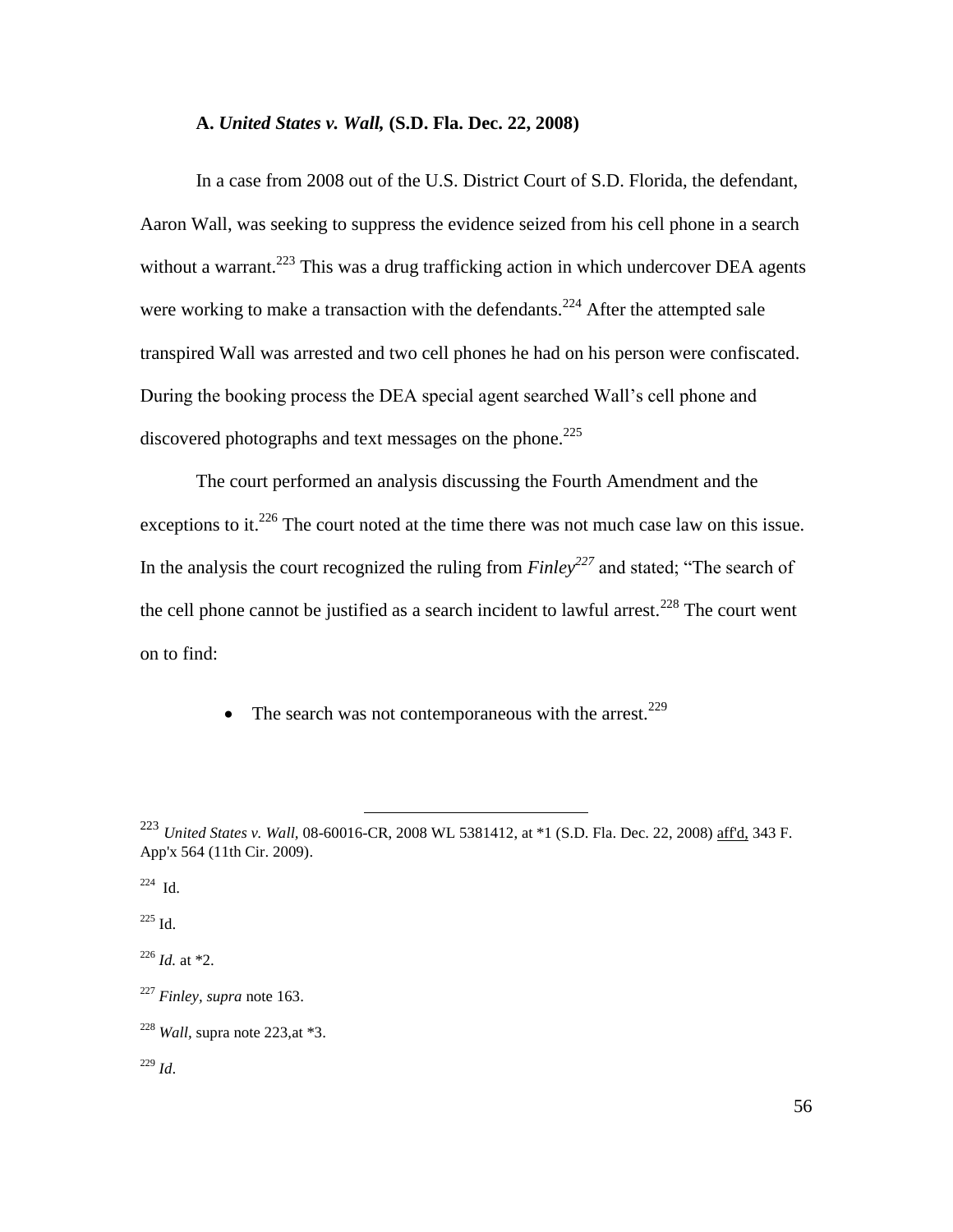- The context of the text presented no "danger to the arresting officer or others.<sup>230</sup>
- The search of information on a cell phone was analogous to a search of a sealed letter, which requires a warrant.<sup>231</sup>
- The search of text messages does not "constitute an inventory search... Surely the Government cannot claim that a search of the text messages on Wall's cell phones was necessary to inventory the property in his possession. Therefore the search exceeded the scope of an inventory search and entered the territory of general rummaging." $^{232}$

The court concluded that the only reason the agent was searching through Wall's phone was to find incriminating evidence. The actions were outside the scope of an inventory search, and a search incident to a lawful arrest. The court said that rummaging through cell phones during a booking process was an unconstitutional search. The court's last statement made clear there were not exigent circumstances.<sup>233</sup> The court granted the motion to suppress the cell phone evidence.

 $\overline{a}$ 

<sup>230</sup> *Id.*

<sup>231</sup> *Id*.

 $^{232}$  *Id.* at \*3, \*4.

<sup>233</sup> *Id*. at \*4.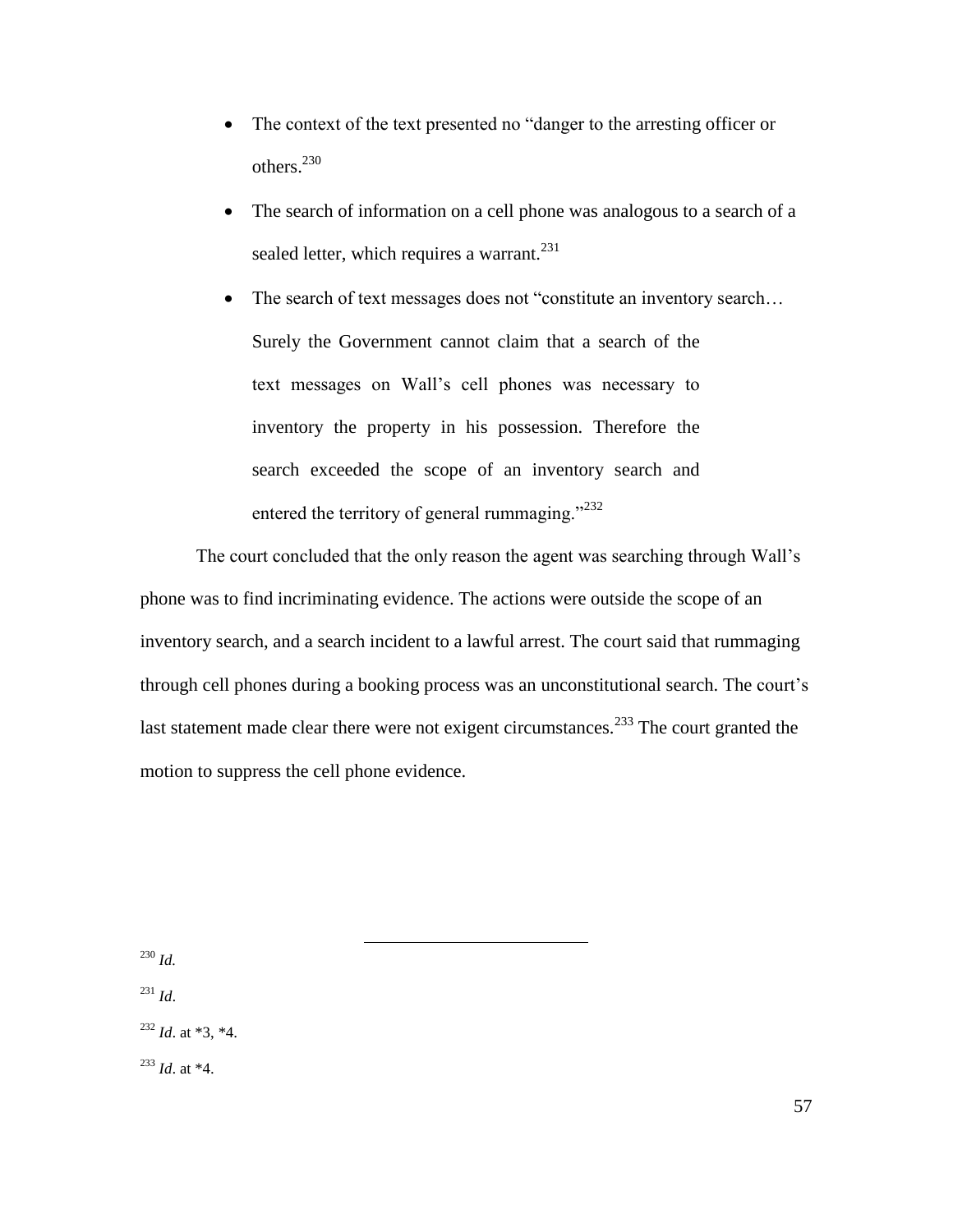#### **B.** *State v. Smith***, 2009-Ohio-6426: A State Supreme Court Ruling**

In one of the only state Supreme Court rulings upholding Fourth Amendment protections for citizens against warrantless cell phone searches, Ohio set a high bench mark for others to follow.

In this case the defendant, Smith, was arrested for selling cocaine. During the arrest officers seized a cell phone.<sup>234</sup> At some point officers searched the cell phone and discovered call records and phone numbers proving Smith had called a co-defendant in regards to a drug sale. There is some indication the search occurred during the booking process. The police had neither permission nor a warrant to search through the phone.<sup>235</sup>

Smith filed a motion to suppress the cell phone evidence. The district court ruled it would allow the call records and phone numbers into evidence. They based their decision on *Finley'*s <sup>236</sup> ruling that cell phones were like containers and subject to search for evidence at trial.<sup>237</sup> Smith was found guilty and appealed. The court of appeals affirmed the trial court's denial of the motion to suppress the evidence.<sup>238</sup>

The Supreme Court of Ohio noted the exception for a warrantless search incident to arrest, observing this exception is for an officer's safety.<sup>239</sup> They also acknowledge searches may extend to personal effects of an arrestee, referencing the U.S. Supreme

<sup>234</sup> *State v. Smith*, 124 Ohio St. 3d 163, 2009-Ohio-6426, 920 N.E.2d 949, 950 at ¶3.

 $^{235}$  *Id.* at ¶ 4.

<sup>236</sup> *Finley, supra* note 163.

<sup>237</sup> *Smith, supra* note 234, at ¶5 and ¶6.

 $^{238}$  *Id.* at ¶ 8.

 $^{239}$  *Id.* at ¶ 11.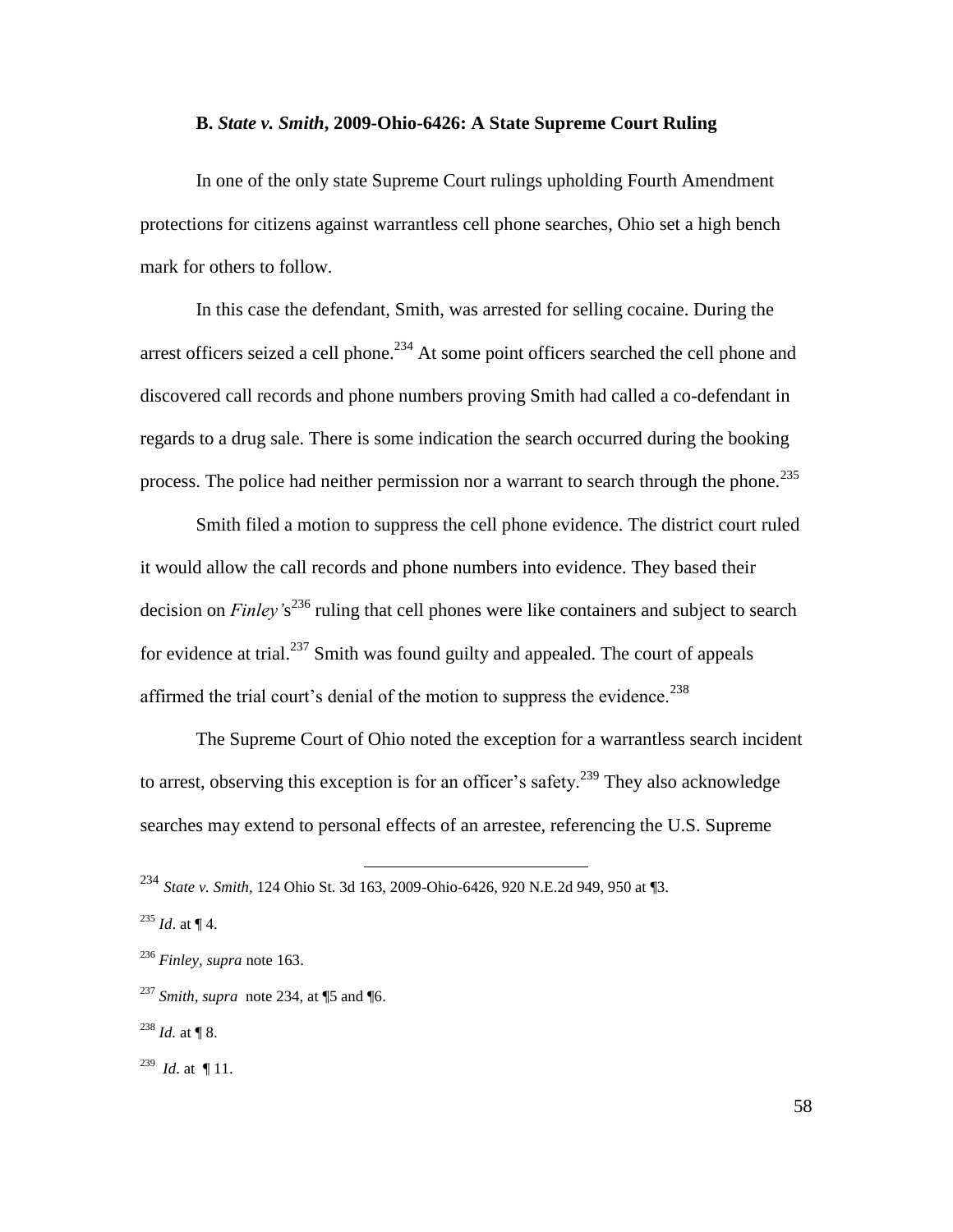Court ruling in *Illinois v. Lafayette*  $(1983)^{240}$  allowing the search of any container in person's possession if performed following established inventory procedures.<sup>241</sup>

The court recognized that there had not been a ruling from the United States Supreme Court on how a cell phone was to be characterized. The court mentioned the Fifth Circuits ruling in *Finley*, that a cell phone was a container.<sup>242</sup> They also acknowledged the United States District Court for the Northern District of California, where they disagreed with the *Finley* ruling.<sup>243</sup> This California court stated that the new cell phones "have the capacity for storing immense amounts of private information and they likened them to laptops, which have significant privacy interests.<sup>244</sup>

The Ohio court discussed the fact that cell phones do not meet the definition of containers established by the United States Supreme Court from their ruling in *Belton.<sup>245</sup> <sup>246</sup>* In *Belton*, the Court said a container was one capable of containing another physical object.<sup>247</sup> The Ohio court stated that all the prior cases characterizing a cell phone as a container was wrong. $248$ 

 $\overline{a}$ 

 $^{247}$  *Id.* at ¶ 19.

<sup>240</sup> *Illinois v. Lafayette*, 462 U.S. 640 (1983).

<sup>&</sup>lt;sup>241</sup> *Smith, supra* note 234, at  $\P$  13.

 $^{242}$  *Id.* at ¶ 16.

<sup>243</sup> *Id.* at *¶ 17.* Referencing *United States v. Park,* CR 05-375SI, 2007 WL 1521573 (N.D. Cal. May 23, 2007).

<sup>244</sup> *Smith, supra* note 234, at ¶ 18.

<sup>245</sup> *New York v. Belton*, 43 U.S. 218 (1973).

<sup>246</sup> *Smith, supra* note 234, at ¶ 19.

<sup>248</sup> *Id*. at ¶ 20.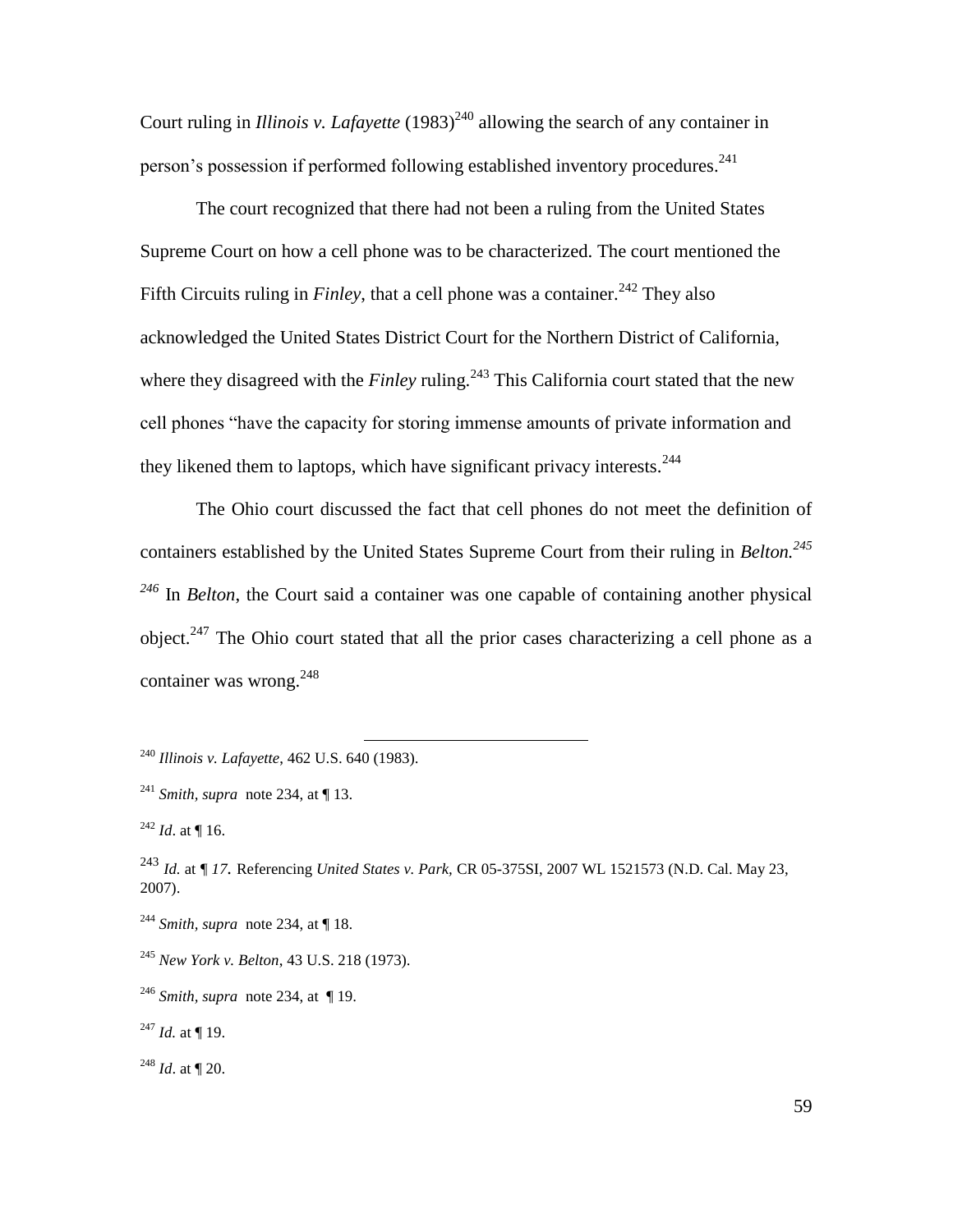The court firmly concluded in the case that:

A search of the cell phone's contents was not necessary to ensure officer safety, and the state failed to present any evidence that the call records and phone numbers were subject to imminent destruction. We therefore hold that because a cell phone is not a closed container, and because an individual has a privacy interest in the contents of a cell phone that goes beyond the privacy interest in an address book or pager, an officer may not conduct a search of a cell phone's contents incident to a lawful arrest without first obtaining a warrant.<sup>249</sup>

The Court's *final rule of law* that would govern Ohio was *"a warrantless search of data within a cell phone seized incident to a lawful arrest is prohibited by the Fourth Amendment when the search is unnecessary for the safety of law-enforcement officers and there are no exigent circumstances.*<sup>250</sup>

# **C.** *U.S. V. Davis***, 787 F.Supp.2d (2011)**

In this case from the United States District Court, D. Oregon, the court takes a brave stance against the state. This was a case in which the defendant was charged with sex trafficking of minors.<sup>251</sup> The defendant was arrested after the car he was in crashed

<sup>249</sup> *Id*. at ¶ 24.

 $250$  Id. at  $\P$  29.

<sup>251</sup> *United States v. Davis,* 787 F. Supp. 2d 1165, 1168 (D. Or. 2011).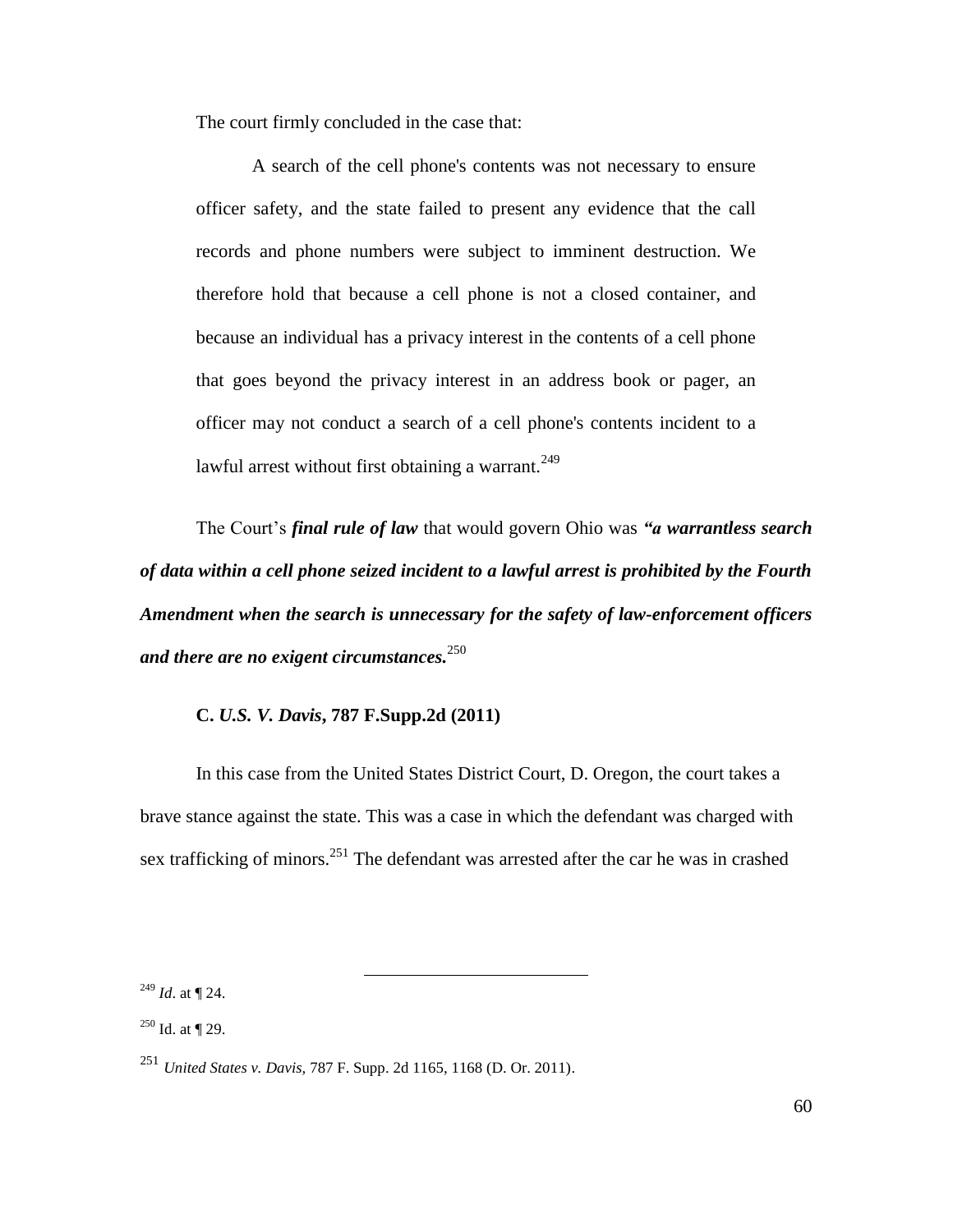while attempting to outrun the police. The police walked over to the wrecked car and found a cell phone. They also found pictures of kids in high heels.<sup>252</sup>

While driving back to the station, one of the officers heard the cell phone ring, so he answered it. After answering it and hanging up, the officer called the number back and discovered it was to a local motel.<sup>253</sup> Believing the driver or passenger of the crashed car could be found there, the officer went to the motel. At the motel it was discovered that the co-defendant had rented a room there. Inside the room were two minor females that were discovered to be listed as missing in the law enforcement database.<sup>254</sup>

The court addressed the issues raised as follows:

 $\overline{a}$ 

# *i.Initial Seizure*

- o The officer claimed it was the policy of the department to collect any valuable objects from a vehicle before it was towed.
	- The court responded by stating an inventory search does not authorize an officer to search the contents of a cell phone.<sup>255</sup>

The court addressed the *justifications* that the government presented to allow the warrantless search of the cell phone.

<sup>252</sup> *Id.*

<sup>253</sup> *Id*. at 1169.

<sup>254</sup> *Id.* at 1170.

<sup>255</sup> *Id. See also Wall*, supra note 223, at \*3-\*4. (declining to justify search of cell phone as an inventory search because the officers had no need to document the phone numbers, messages, and other data to properly identify the suspect's property).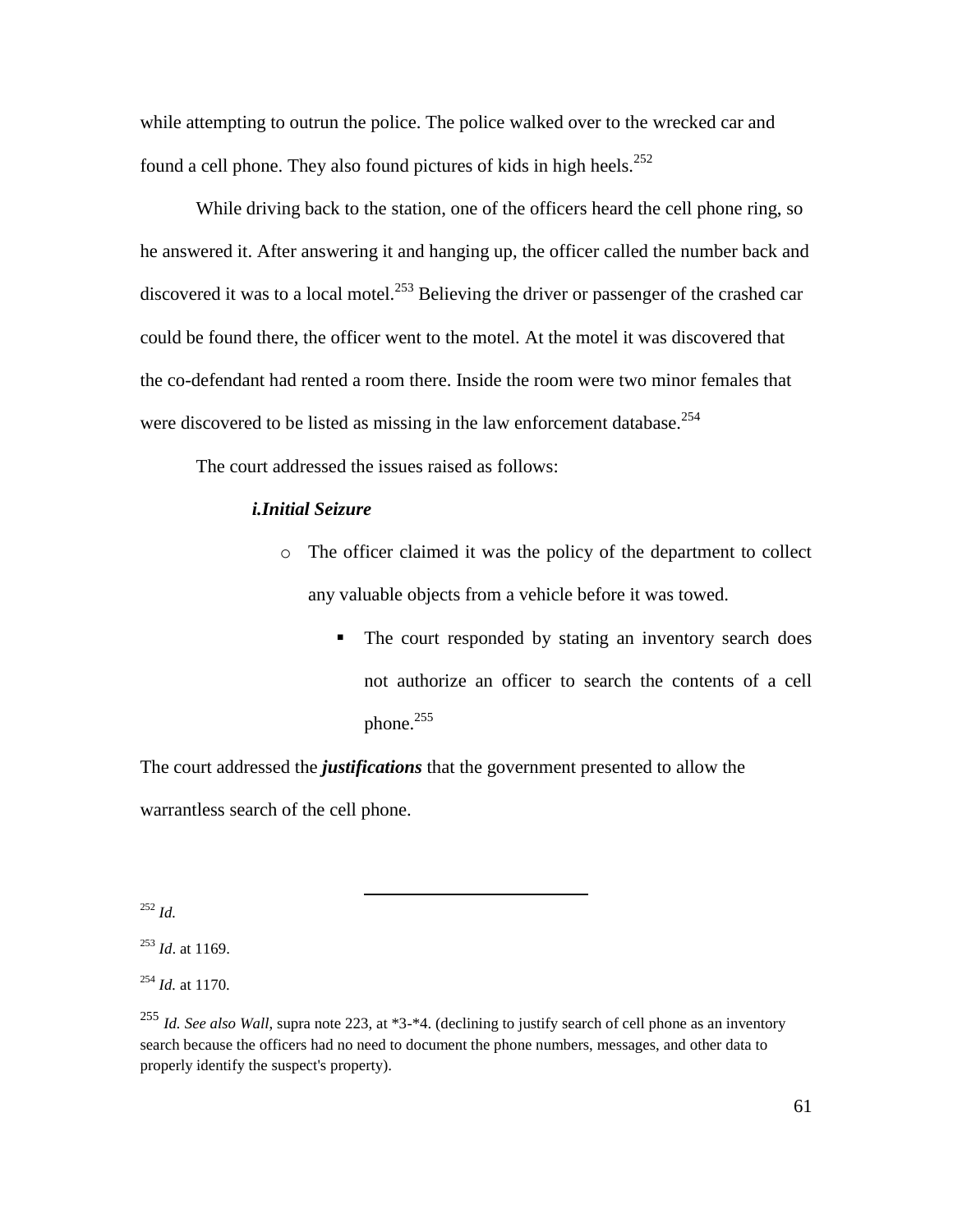# *ii. Automobile Exception*

- o The government argued that the officer could search the entire contents of the cell phone as he chose to find evidence or the identity of any of the actors to the crime. $256$ 
	- The court responded the government was wrong. They found that the defendant was already in custody and being taken to the station when the officer illegally answered the defendant's cell phone. $257$

# *iii. Exigent Circumstances*

 $\overline{a}$ 

- o The government argued the officer was in "hot pursuit" of the driver of the crashed car. That if the driver remained at large he could pose a danger to the community.<sup>258</sup>
	- The court said that "hot pursuit" required some sort of chase. In the present case the chase had ended and the defendant was in custody. The court stated: "The government cannot establish a "real immediate and serious

<sup>258</sup> *Id.* at 1172.

<sup>&</sup>lt;sup>256</sup> *Id.*at 1171. (The government contends that "Officer Doran could search the entire contents of the cell phone for physical addresses of the suspect/owner, incoming and outgoing calls, photographs to determine the identify and or location of the suspect who committed the traffic offenses and or prove his attempt to elude on foot.).

<sup>257</sup> *Id.*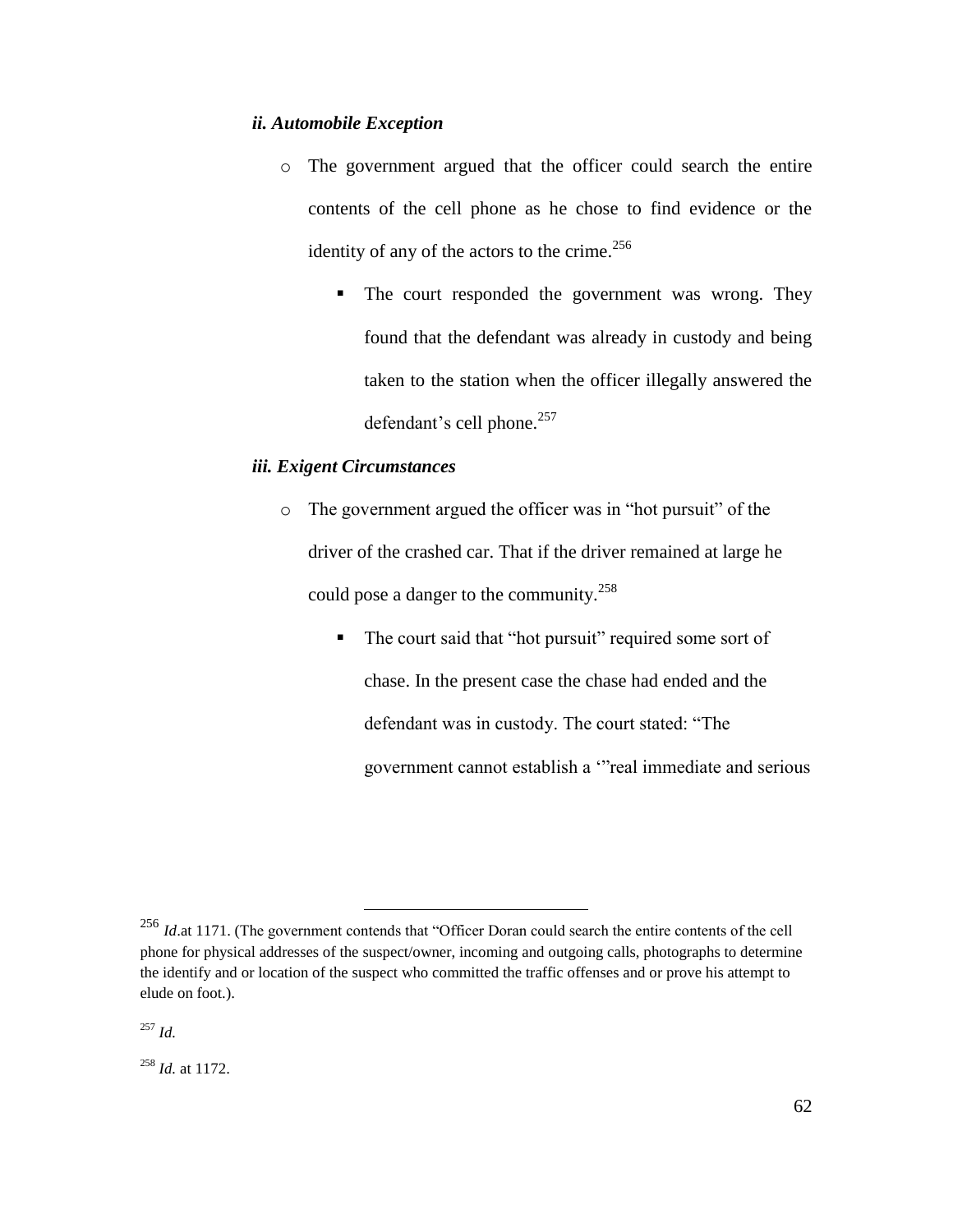consequence" to justify the warrantless search in this case.<sup>259</sup>

# *iv. Plain View*

- o The government presented the explanation that the search and seizure was allowed under the Plain View Exception<sup>260</sup>.
	- The court answered that though the exception allows seizure of incriminating evidence, it did not authorize a warrantless search of an item for concealed evidence.<sup>261</sup>

# *v. Inevitable Discovery*

 $\overline{a}$ 

- o The government asserts it would have inevitably obtained statement by the minor females at the motel without the search of the cell phone. $262$ 
	- The court stated that the government did not establish by a preponderance of evidence the unlawfully obtained information would have been discovered by other lawful means. It reasoned the improper search of the cell phone is

<sup>259</sup> *Id.*

<sup>262</sup> *Id*. at 1173.

<sup>260</sup> *Plain View Exception: See Minnesota v. Dickerson,* 508 U.S. 366, 375 (1993). (Under the plain view doctrine, law enforcement officers may seize items if (1) the officers are lawfully in a position from which they view an object, (2) the incriminating character of the object is immediately apparent, and (3) the officers have a lawful right of access to the object.).

<sup>261</sup> *Davis, supra* note 251, at 1172.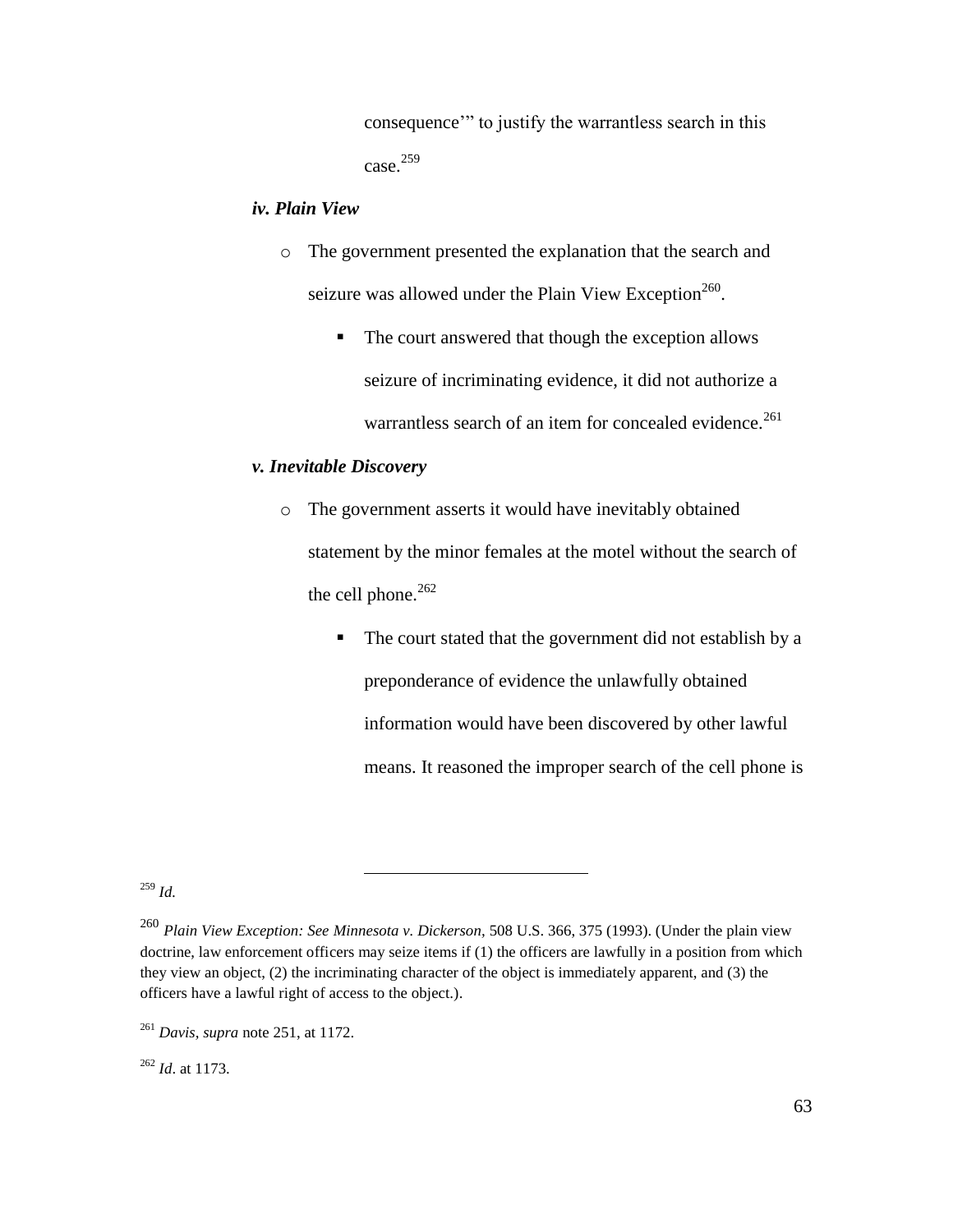what specifically directed the officers to the motel and the minor witnesses.<sup>263</sup>

The court ultimately granted the motion to suppress all the physical evidence and statements by the minors on the day it occurred.<sup>264</sup>

# **D. Texas and Rhode Island Court of Appeals 2012 cases**

These last two cases highlight recent rulings, from different courts, at diverse spectrums of the continent and political mindsets. They represent not only the division seen earlier in this writing, but also that with two diverse judicial bodies, some courts and judges still find the Fourth Amendment an important right for our citizens.

# **i.** *State of Texas v. Granville* **(2012)**

This case was decided by the Court of Appeals of Texas, Amarillo, in July 2012. The case involved a high school student that was indicted for improper photography or visual recordings. $^{265}$ 

The student had become involved in a disturbance at the school and was arrested and jailed. While he was in official custody, an officer having nothing to do with the arrest acquired the student's cell phone. This officer had heard the day before this same student had taken a picture of another student urinating in a urinal at school. Base on this allegation, this officer went to the jail, took the cell phone from the property room, and

<sup>263</sup> *Id.*

<sup>264</sup> *Id.*

<sup>265</sup> *State v. Granville*, 373 S.W.3d 218, 220 (Tex. App. 2012), petition for discretionary review granted (Oct. 10, 2012).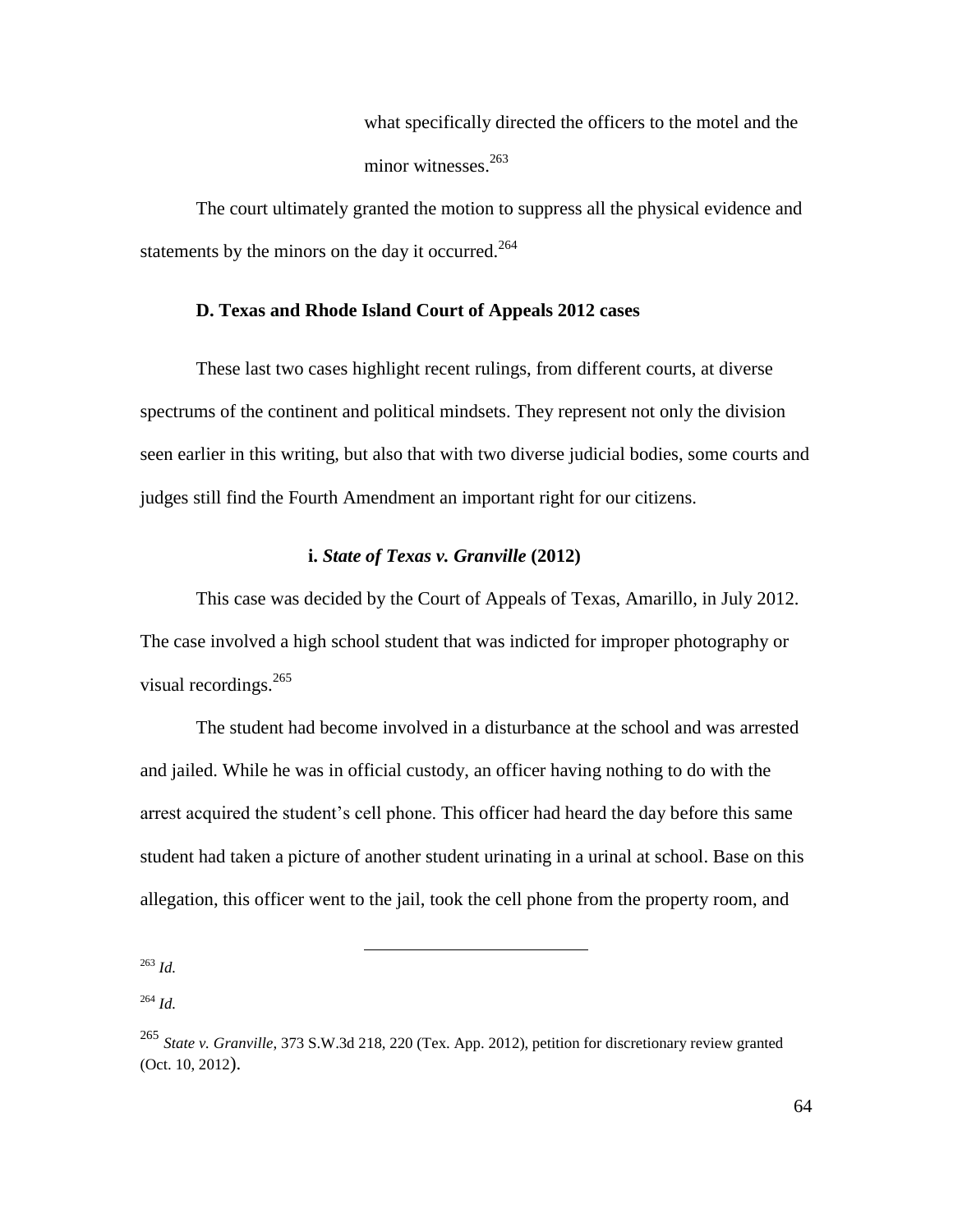scrolled through it eventually finding the picture.<sup>266</sup> It was this discovery that led to the indictment against the student.

The court addressed all the arguments the government placed up as reason for the warrantless search. The first conclusion the court found was that this was indeed a search. It went on to address the defenses for the Fourth Amendment violations.<sup>267</sup>

The government, after losing in the trial court, argued that the search was not incident to arrest, but rather "...simply a probable cause search of jail property that is a person's effects when they go to jail…basically you don't' have any expectation of privacy" in your property or your cloths.<sup>268</sup> The court responded that this argument was invalid because it was not raised in trial. $^{269}$ 

The government argued it had probable cause to search the phone.<sup>270</sup> The court responded there was NO AUTHORITY that allowed the State to search property merely because an officer had probable cause to think a crime had occurred, and that in the officer's mind, evidence of that crime could be found on the property to be searched.<sup>271</sup>

The last argument the government made was that the defendant had no expectation of privacy. The court addressed this in a series of analysis.

 $\overline{a}$ 

<sup>266</sup> *Id.*

<sup>268</sup> *Id.*

<sup>270</sup> *Id.*

<sup>271</sup> *Id* at 222.

<sup>267</sup> *Id.* at 221.

<sup>269</sup> *Id. See Ford v. State,* [305 S.W.3d 530, 533 \(Tex.Crim.App.2009\)](https://a.next.westlaw.com/Link/Document/FullText?findType=Y&serNum=2020161633&pubNum=4644&originationContext=document&transitionType=DocumentItem&contextData=%28sc.Keycite%29#co_pp_sp_4644_533) (recognizing that the need to preserve objections is founded upon the policy of affording the trial court the first opportunity to correct purported mistakes).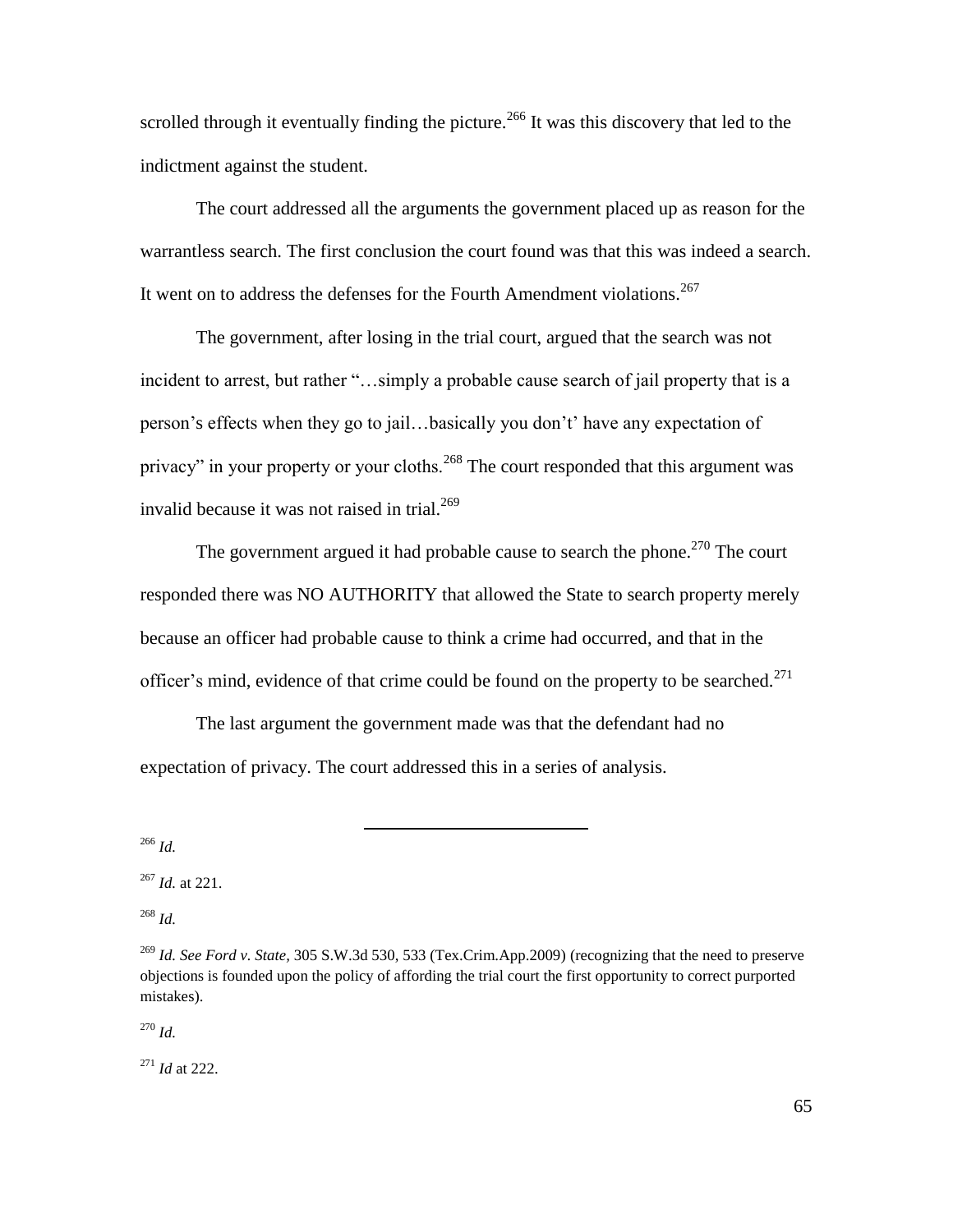# *Expectation of Privacy for an arrestee:*

- o The government said no inmate has any expectation of privacy in their jail property. They said looking at the cell phone data was no different than going through a defendant's cloths.<sup>272</sup>
	- The court said as to inmates this was globally inaccurate. They found an inmate still had some expectations of privacy, but they were diminished.<sup>273</sup>

## *Expectation of Privacy in electronically stored data in a Cell Phone:*

- o The court recognized the phone was taken during booking. It noted that cell phones have the capability to memorialize personal thoughts, plans, information and the like. They acknowledge this type of private information led to the development of passwords and encryptions to prevent its disclosure.
	- The court stated:

 $\overline{a}$ 

Given this, we cannot but hold that a person (whose category encompasses Granville) has a general, reasonable expectation of privacy in the data contained in or accessible by his cell, now "smart," phone . . .And that expectation is subject to

<sup>272</sup> *Id.*

<sup>273</sup> *Id.*( And, we cite it to *Oles v. State,* [993 S.W.2d 103 \(Tex.Crim.App.1999\),](https://a.next.westlaw.com/Link/Document/FullText?findType=Y&serNum=1999129200&pubNum=713&originationContext=document&transitionType=DocumentItem&contextData=%28sc.Keycite%29) where our Court of Criminal Appeals said that arrestees still retain some level of privacy interest in personal effects or belongings taken from them after arrest. *Id.* [at 108.](https://a.next.westlaw.com/Link/Document/FullText?findType=Y&serNum=1999129200&originationContext=document&transitionType=DocumentItem&contextData=%28sc.Keycite%29) Instead of having none, their expectations of privacy are "diminished." *McGee v. State,* [105 S.W.3d 609, 617 \(Tex.Crim.App.2003\)\)](https://a.next.westlaw.com/Link/Document/FullText?findType=Y&serNum=2003306478&pubNum=4644&originationContext=document&transitionType=DocumentItem&contextData=%28sc.Keycite%29#co_pp_sp_4644_617).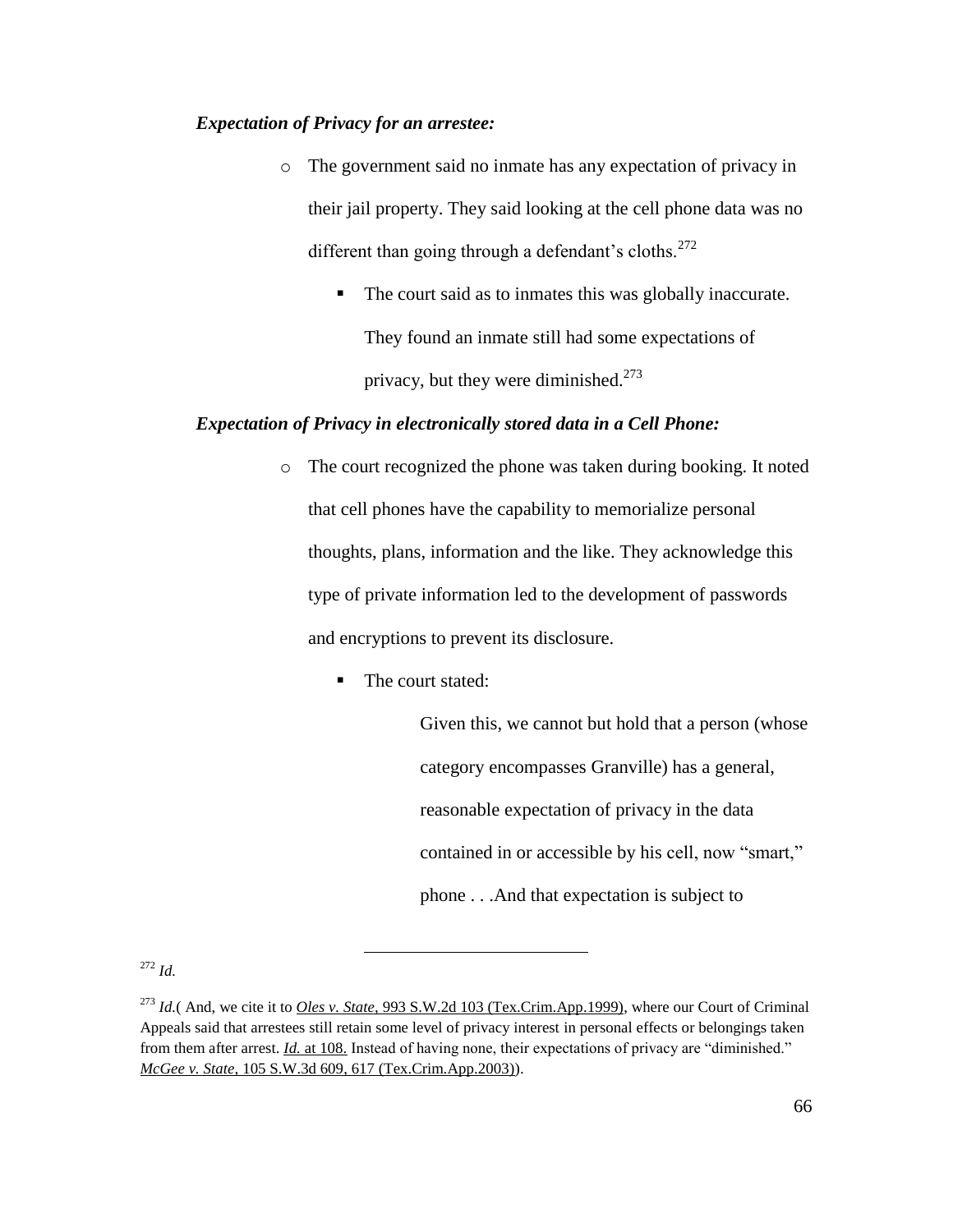protection under both the Fourth Amendment of the United States Constitution and [article 1, § 9](https://a.next.westlaw.com/Link/Document/FullText?findType=L&pubNum=1000301&cite=TXCNART1S9&originatingDoc=Ia22e4981cbe411e1b60ab297d3d07bc5&refType=LQ&originationContext=document&transitionType=DocumentItem&contextData=%28sc.Keycite%29) of the Texas Constitution.<sup>274</sup>

o The court concluded this sections analysis stating that the power button of a cell phone was analogous to a door of a house, and as such, a closed door was enough to prove there was an expectation of privacy in the cell phone contents.<sup>275</sup>

The court granted the order of suppression for the defendant. In its final statements about the case, the court said to the State: "A cell phone is not a pair of pants."276

## **ii.** *State v. Patino***-Rhode Island (2012)**

 $\overline{a}$ 

This last case deals again with a defendant having a reasonable expectation of privacy in their cell phone. It is a case of note for anyone seeking detailed information on this subject. The court case is encapsulated in 75 pages of text, providing great detail and insight into the courts reasoning's.

This was a murder case where a man was accused of killing his girlfriend's six year old son. The case was largely built upon cell phone text messages the State claimed

<sup>274</sup> *Id.* at 223.

<sup>&</sup>lt;sup>275</sup> *Id.* at 224. (Evidence of the phone being off has other import, as well. That evinces some precautionary measure being taken to secure the data from curious eyes. The power button can be likened to the front door of a house. When on, the door is open and some things become readily visible. When off, the door is closed, thereby preventing others from seeing anything inside.).

<sup>&</sup>lt;sup>276</sup> *Id* at 227. (While assaults upon the Fourth Amendment and <u>article I, § 9</u> of the United States and Texas Constitutions regularly occur, the one rebuffed by the trial court here is sustained. A cell phone is not a pair of pants.).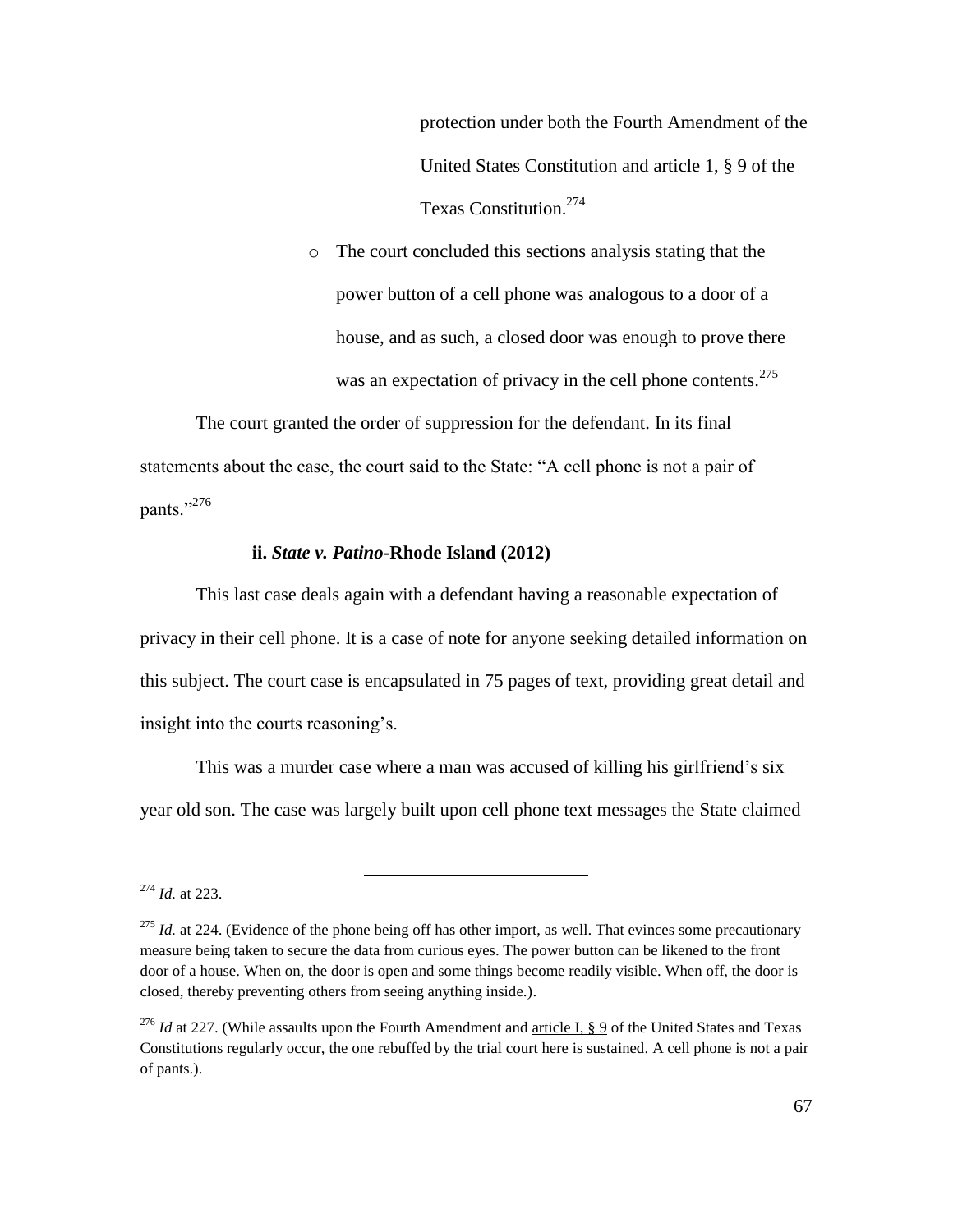were sent by the defendant to his girlfriend. The defendant claims the texts were obtained without a warrant, and that he did not intend to hurt, nor kill the child.<sup>277</sup>

The court held a month long series of evidentiary hearings, and in the middle of them the defendant moved for a Franks hearing, arguing the evidence hearing had produced multiple false statements in dozens of sworn affidavits.<sup>278</sup> The court found that the defendant had a reasonable expectation of privacy in his cell phone that was searched and seized, that evidence was presented to suppress the States evidence for use at trial, and that there was a preliminary showing that numerous sworn statements in affidavits were either deliberately false or made in reckless disregard of the truth.<sup>279</sup>

The highlights of the court's decision will be discussed briefly, but before addressing the issues, the most notable and outstanding element of this case is the words the judge wrote at the opening of the opinion:

### DECISION

SAVAGE, J. When the precious rights of individuals to keep private the expression of their innermost thoughts collides with the desire of law enforcement to know all at all costs, this Court must take special care to ensure that what it says today is fair game for police conduct does not

 $\overline{a}$ <sup>277</sup> *State v. Patino*, 2012 R.I. Super. LEXIS 139, \*1 (R.I. Super. Ct. 2012).

<sup>278</sup> *Id* at \*2.

<sup>279</sup> *Id*. at \*3.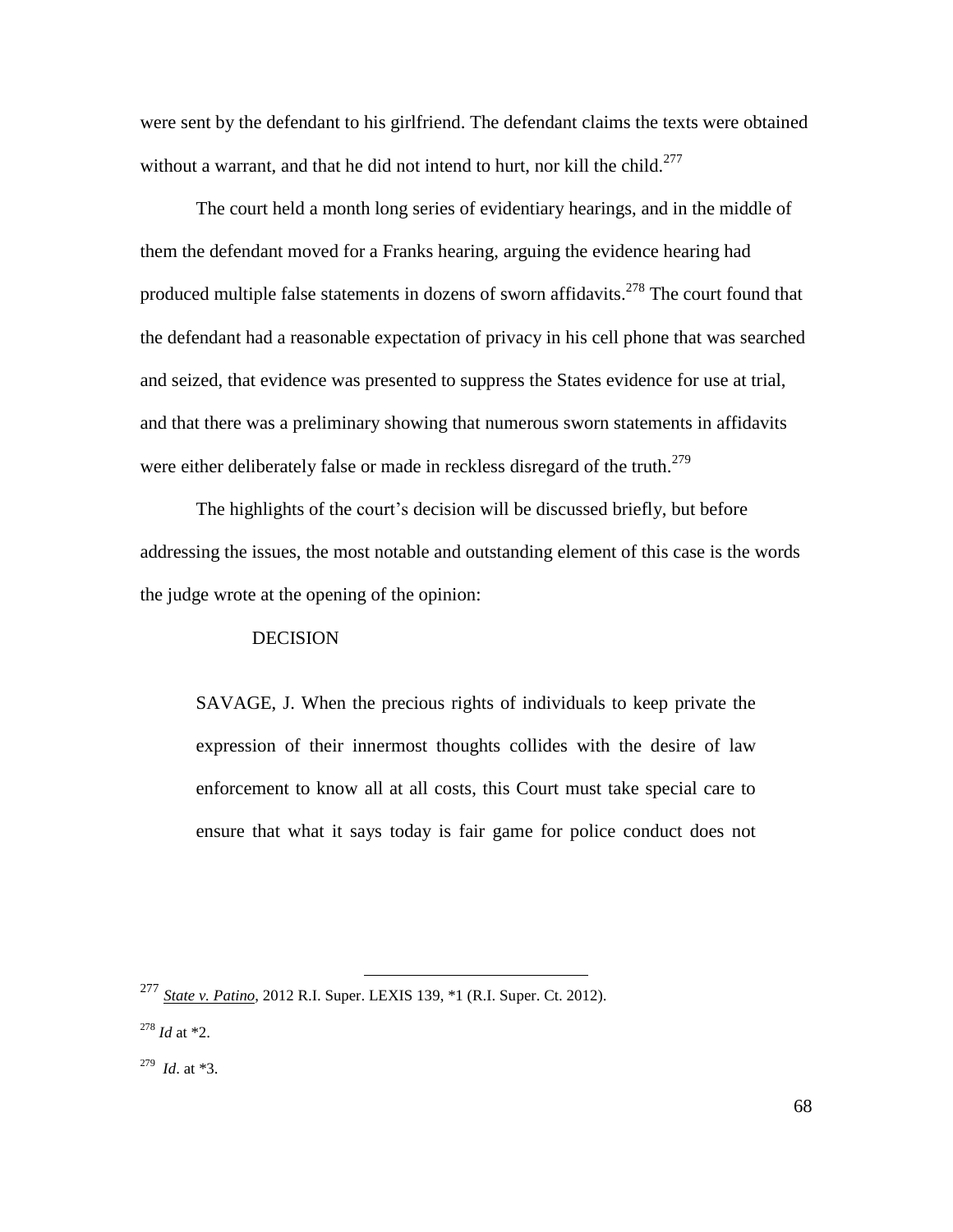sacrifice on the altar of tomorrow the rights that we hold most dear under our state and federal constitutions.<sup>280</sup>

The basic facts of the case are the mother of the child called 911 early on the morning of October  $9<sup>th</sup>$ , 2009, her child was unresponsive. Paramedics arrived and found the child in full cardiac arrest. He died at  $6:30$  am that morning.<sup>281</sup> Police started an investigation at 6:20 am at the apartment of the child. The defendant was there with the boy's 14 month old sibling sister. The officer observed vomit on the toilet, and a bed stripped of linen.<sup>282</sup>

The officer observed four cell phones in the apartment. He questioned the defendant about what had happened over night and the defendant said he did not know because he had not spent the night. The officer asked him when the mother had called him to come over. The defendant said she did not call him, that he did not own a cell phone.<sup>283</sup>

During this interview, one of the cell phones made a beeping noise. The officer said the defendant did not move to answer it, so feeling it was a family member calling, the officer went to the phone. The screen showed an incoming text message but it could not be viewed because of lack of credit on the phone. The officer said he hit a button to stop the beeping, and the phone opened up to a list of messages with the most recent

 $\overline{a}$ 

<sup>280</sup> *Id*. at \*1.

 $^{281}$  *Id.* at  $*6$ .

 $282$  Id at  $*7$ .

<sup>283</sup> Id. at \*11.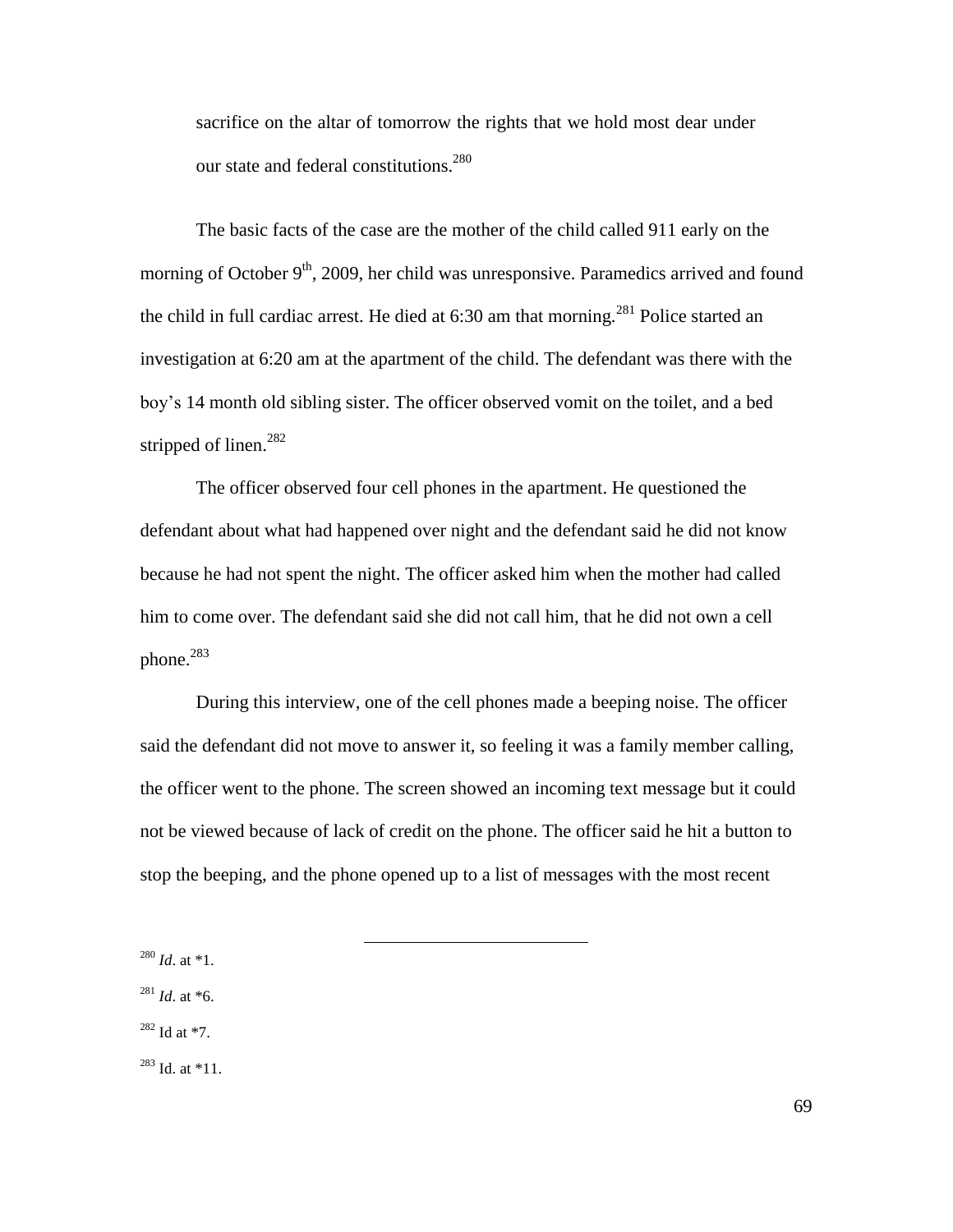having the word "hospital" at the top of it.<sup>284</sup> He opened the message. It basically said; what do I do if I take him to the hospital, what about the marks on his neck.<sup>285</sup>

The defendant was arrested based upon what some of the cell phone texts contained. The detective told the defendant about the texts, "they're on your phone, even the ones sent back."<sup>286</sup> The defendant denied striking the child, but said he was teaching him to stand up for himself. The detective read from the text: "tell that bitch to man up, I didn't hit him that hard."<sup>287</sup>

This court went on in great details of what transpired. They ultimately discussed some of the reasons they disallowed the cell phone evidence.

The court stated that a cell phone is not a container, citing the definition provided in *Belton.* <sup>288</sup> They said a person maintains an expectation of privacy in their text messages, just as the defendant in *Katz<sup>289</sup>* had an expectation of privacy in the phone booth.<sup>290</sup> The court's opinion on cell phone text messages was stated:

 $\overline{a}$ 

 $284$  Id. at  $*12$ .

<sup>285</sup> *Id.*

<sup>286</sup> *Id*. at \*20.

<sup>287</sup> *Id.*

<sup>288</sup> *Id*. at \*96. (In *New York v. Belton*, the Supreme Court defined a container as "any object capable of holding another object." 453 U.S. 454, 460768 (1981)).

<sup>289</sup> *Katz, supra* note 78.

<sup>290</sup> *Patino, supra* note 277, at \*100. (Though text messages, unlike oral telephone conversations, are meant to be read rather then listened to, they implicate the same issues. What Defendant "sought to exclude when he [allegedly sent text messages to that phone]" was not the "uninvited ear" but the "intruding eye." Id. He did not "shed his right simply because he [allegedly sent his texts] to a place that [they] might be seen." . . ."One who [sends a text] is similarly entitled to assume that [the] words [that [101] he or she writes] will not be broadcast to the world." Id. "To read the Constitution more narrowly is to ignore the vital role that [text messaging] has come to play in private communication." ).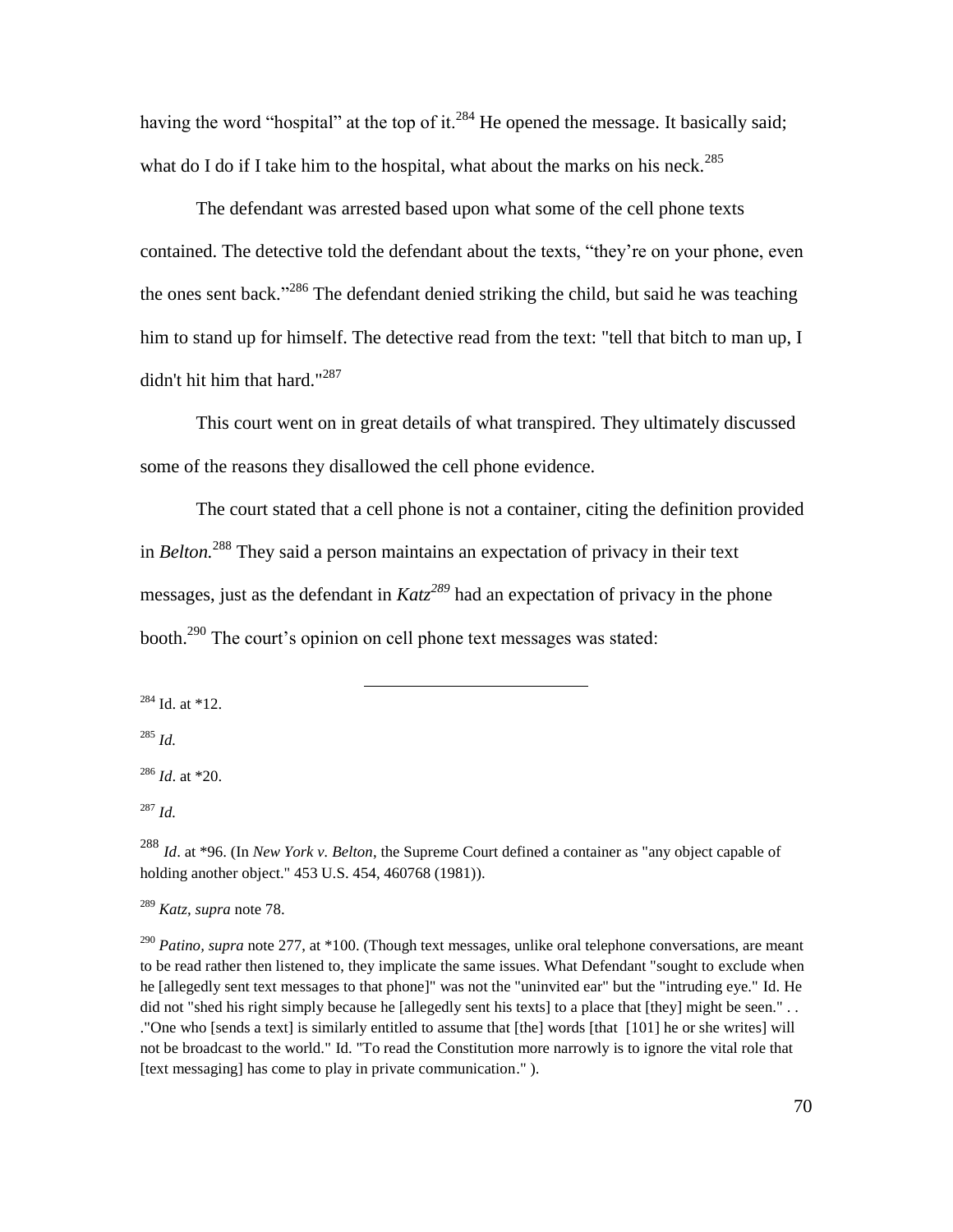It is this Court's view that if text messages were not afforded privacy protection, regardless of their form or method of discovery, the wall of protection provided by the [Fourth Amendment](https://advance.lexis.com/GoToContentView?requestid=be7d5911-9bb5-371f-5035-89c3149053f7&crid=5cb5250f-0081-4e27-aa3d-8afa0bc2cacb) would be rendered 10 feet high by 10 feet long—an impotent defense from unreasonable search and seizure. $^{291}$ 

The court noted that there are copies of most texts that could be accessed from other phones of people not a party to the investigation. The texts are contained on the sending phone, the receiving phone, and the possibly the service provider. This in effect could be used to "work around" the low wall the government would like to see be the Fourth Amendment.<sup>292</sup>

The court concluded;

- o The defendant had a reasonable expectation of privacy in the text messages, regardless of if they were sent or received.<sup>293</sup>
- o The officers viewing of the text messages did not fall under any exceptions<sup>294</sup>

 $\overline{a}$ 

<sup>293</sup> *Id*. at \*308.

<sup>291</sup> *Id.* at \*102.

<sup>&</sup>lt;sup>292</sup> *Id.* at 103. (Absent a grant of standing in the text messages themselves, law enforcement, in effect, would possess an easily effectuated and legally substantiated workaround to the core privacy protections of the Fourth Amendment. The aggrieved party before the court would lack standing, while the other participating party, for all practical purposes, would lack the motivation to challenge the constitutional violation on account of burdens including, but not limited to, obtaining an attorney, paying legal fees, spending time in court, and potentially derailing the prosecution of a crime. It further follows that the government's violation would, in some scenarios, be likely to escape review because the party whose cell phone was actually searched might lack knowledge of the violative conduct, might not be able to prove it, or might perceive any injury from a violation as unworthy of pursuit.).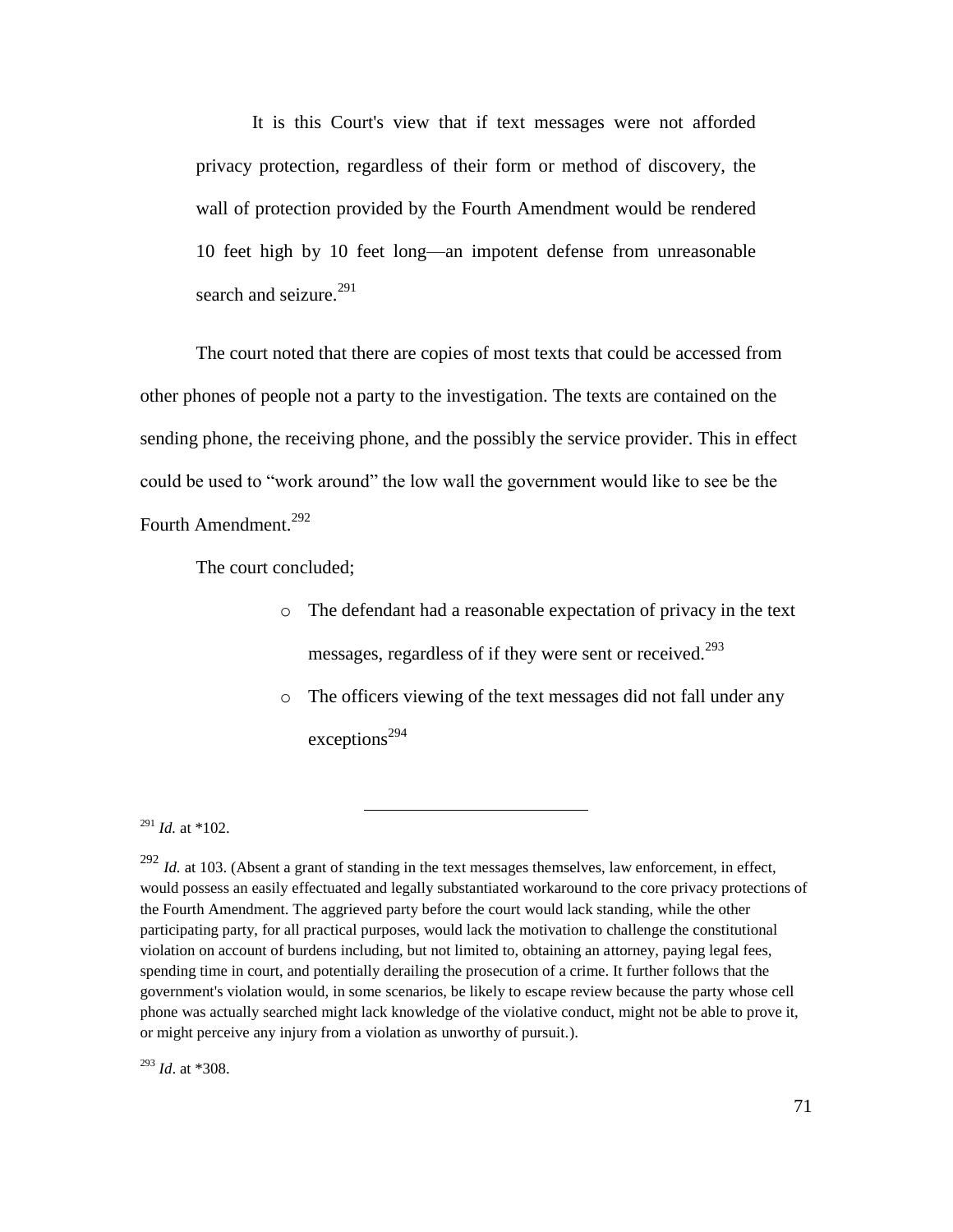o Almost all the evidence obtained by the police department was "tainted" by the illegal searches.<sup>295</sup>

The court held that the motion to suppress the cell phone evidence gathered by a warrantless and illegal search would be granted.<sup>296</sup>

## **E. Section Opinion**

These courts upheld what the Fourth Amendment was written to protect. Freedom, provided to the citizens, from government invasion into the thoughts and writings of the citizen without the oversight of a neutral magistrate and a valid warrant.

The case conclusion from all the courts shows that people have a reasonable expectation of privacy in the contents of their cell phone. That the government cannot rummage through a cell phone on a fishing expedition hoping to discover some criminal conduct. The exceptions to the Fourth Amendment are in place to assist law enforcement, but a warrantless search of a cell phone will not occur solely because of; a search incident to arrest, for an inventory search, as an exigent circumstance, nor under a justification of plain view.

<sup>&</sup>lt;sup>294</sup> *Id* at\*309. (Sgt. Kite's actions to view the text messages on the LG cell phone did not fall within the exigent circumstances, plain view, or consent exceptions to the warrant requirement, and as such, were objectively unreasonable under the circumstances. In addition, the searches and seizures of the police of all of the cell phones in evidence and their contents were illegal as warrantless or in excess of the warrants obtained.).

<sup>&</sup>lt;sup>295</sup> *Id.* (Thirdly, almost all the evidence the Cranston Police Department obtained during the course of its investigation into the death of Marco Nieves was "tainted" by the illegal search made by Sgt. Kite or the other illegal searches and seizures of cell phones and their contents. Accordingly, this Court holds that this bountiful harvest of illegally collected evidence and poisonous fruit is inadmissible at trial.).

<sup>296</sup> *Id* at \*311.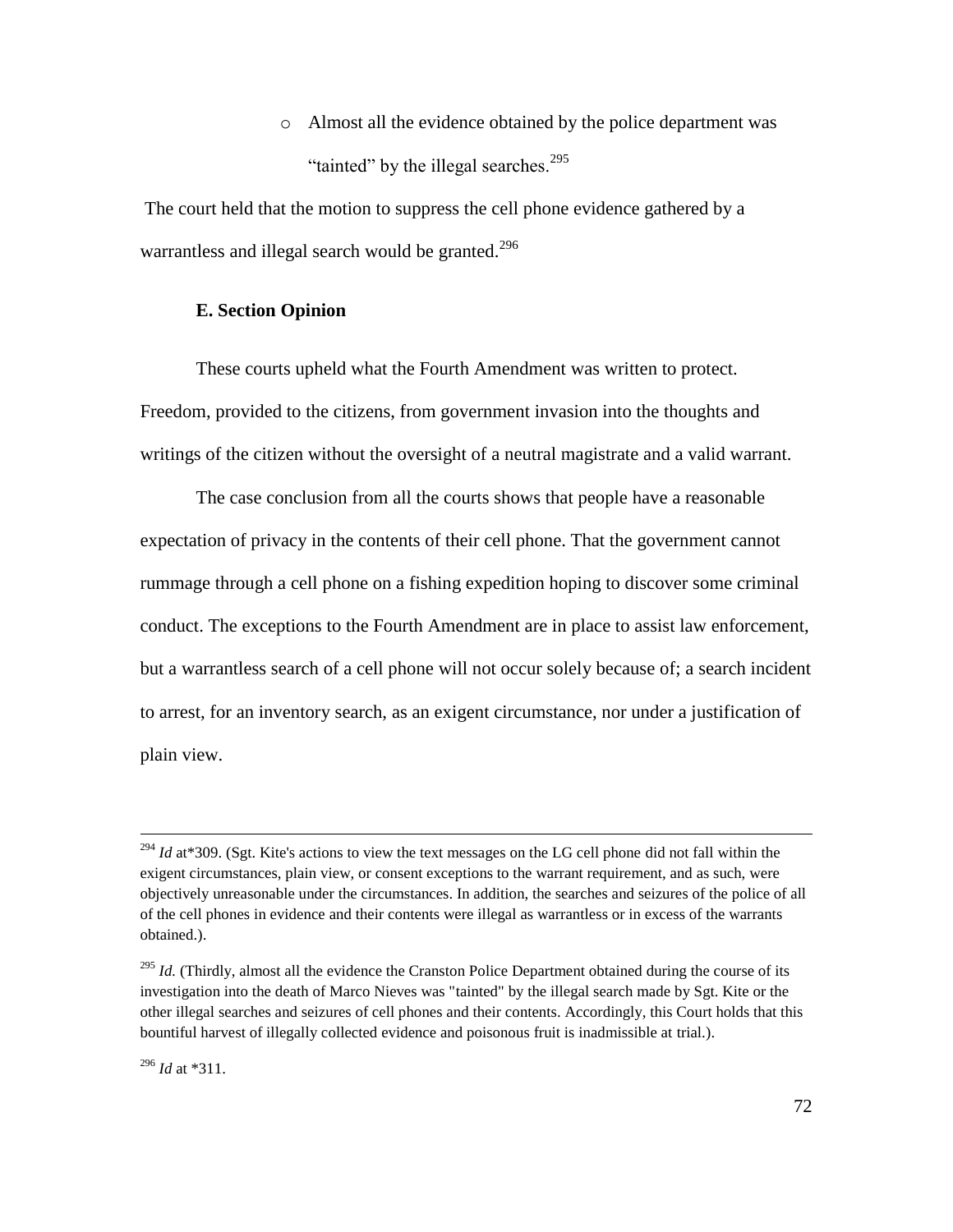It is courts such as these that will provide arguments and hopefully the grounds to see that the United States Supreme Court will hear cases such as these, and rule in a manner consistent with the intent of the author of the Fourth Amendment.

## **VI. Warrantless Search of Cell Phones and the Constitution**

The basis of the Fourth Amendment was developed in great part on three cases  $297$ of government invasion upon the citizen's private property in their homes or business. It was unconscionable to have strangers rummage through ones private thoughts that were put to paper. $^{298}$ 

Cell phones are the modern equivalent to a sealed letter in a desk drawer or filing cabinet.<sup>299</sup> As such they deserve protection. The cell phone is not a container used to conceal tangible objects<sup>300</sup>; they are instruments that convey and store thoughts, pictures, and messages of a personal nature.<sup>301</sup>

Ultimately, there are rarely any exceptions that the government truly can meet that would allow for the warrantless search and seizure of cell phones under the Fourth Amendment.<sup>302</sup>

Justice Savage, of the Superior Court of Rhode Island, Providence, wrote the quote every court should use to guide their decision when facing warrantless cell phone  $\overline{a}$ 

<sup>297</sup> *See Entick supra* note 20, *Wilkes*, *supra* note 26, *Legal Papers of John Adams, supra* note 40.

<sup>298</sup> *Wall, supra* note 232.

<sup>299</sup> *Id. supra* note 231.

<sup>300</sup> *Smith, supra* note 247.

<sup>301</sup> *Granville, supra* note 274.

<sup>302</sup> *Smith, supra* note 250.